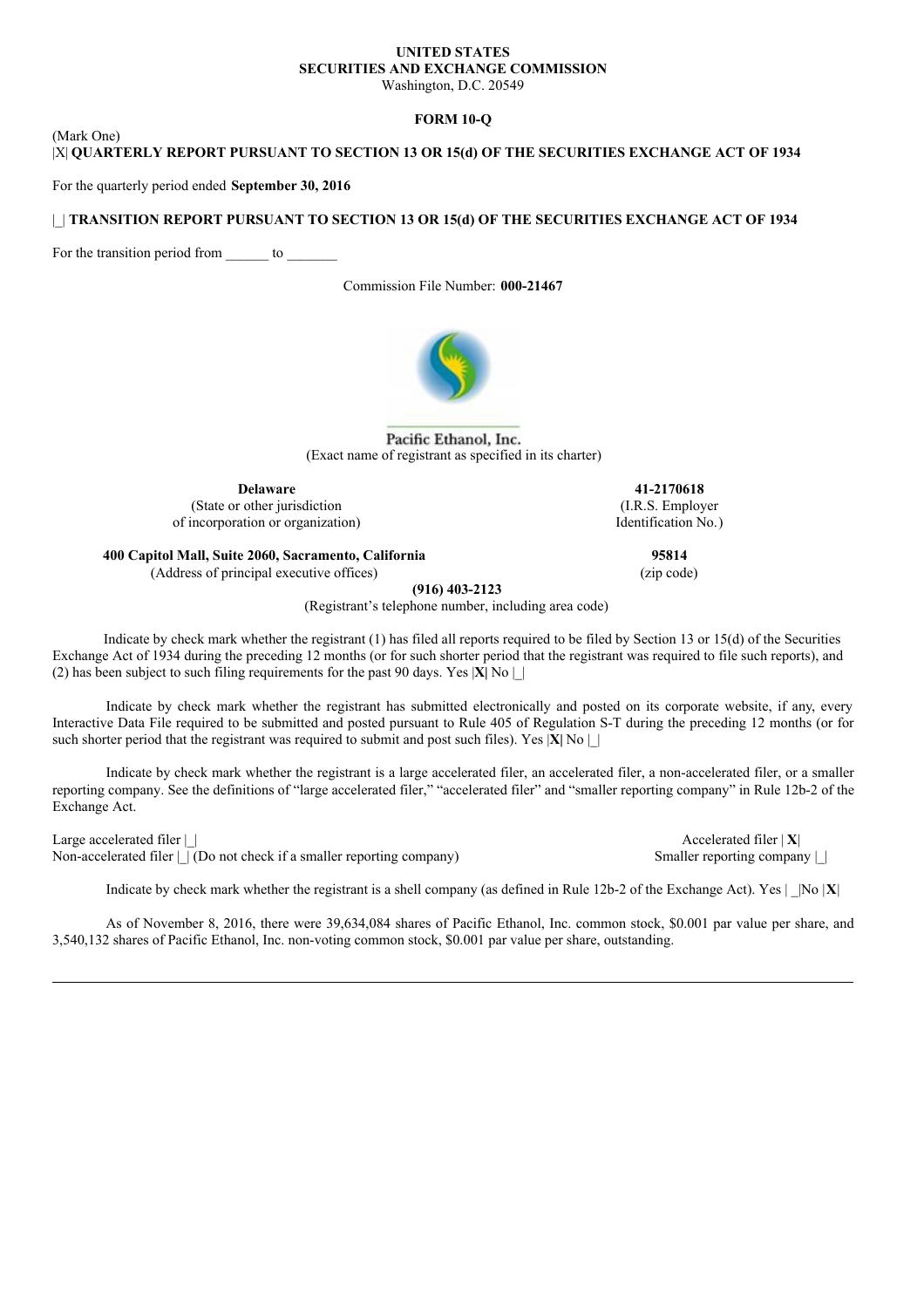## **PART I FINANCIAL INFORMATION**

| ITEM 1.           | FINANCIAL STATEMENTS.                                                                                                | Page           |  |  |  |  |
|-------------------|----------------------------------------------------------------------------------------------------------------------|----------------|--|--|--|--|
|                   | Consolidated Balance Sheets as of September 30, 2016 (unaudited) and December 31, 2015                               | $\mathbf{1}$   |  |  |  |  |
|                   | Consolidated Statements of Operations for the Three and Nine Months Ended September 30, 2016 and 2015<br>(unaudited) | 3              |  |  |  |  |
|                   | Consolidated Statements of Cash Flows for the Nine Months Ended September 30, 2016 and 2015<br>(unaudited)           | $\overline{4}$ |  |  |  |  |
|                   | Notes to Consolidated Financial Statements (unaudited)                                                               | 5              |  |  |  |  |
| ITEM 2.           | MANAGEMENT'S DISCUSSION AND ANALYSIS OF FINANCIAL CONDITION AND RESULTS OF<br>OPERATIONS.                            | 18             |  |  |  |  |
| ITEM 3.           | QUANTITATIVE AND QUALITATIVE DISCLOSURES ABOUT MARKET RISK.                                                          | 29             |  |  |  |  |
| ITEM 4.           | CONTROLS AND PROCEDURES.                                                                                             | 31             |  |  |  |  |
|                   | PART II<br>OTHER INFORMATION                                                                                         |                |  |  |  |  |
| ITEM 1.           | LEGAL PROCEEDINGS.                                                                                                   | 32             |  |  |  |  |
| ITEM 1A.          | RISK FACTORS.                                                                                                        | 33             |  |  |  |  |
| ITEM 2.           | UNREGISTERED SALES OF EQUITY SECURITIES AND USE OF PROCEEDS.                                                         | 42             |  |  |  |  |
| ITEM 3.           | DEFAULTS UPON SENIOR SECURITIES.                                                                                     | 43             |  |  |  |  |
| ITEM 4.           | MINE SAFETY DISCLOSURES.                                                                                             | 43             |  |  |  |  |
| ITEM 5.           | OTHER INFORMATION.                                                                                                   | 43             |  |  |  |  |
| ITEM 6.           | EXHIBITS.                                                                                                            | 46             |  |  |  |  |
| <b>SIGNATURES</b> |                                                                                                                      |                |  |  |  |  |
|                   | <b>EXHIBITS FILED WITH THIS REPORT</b>                                                                               |                |  |  |  |  |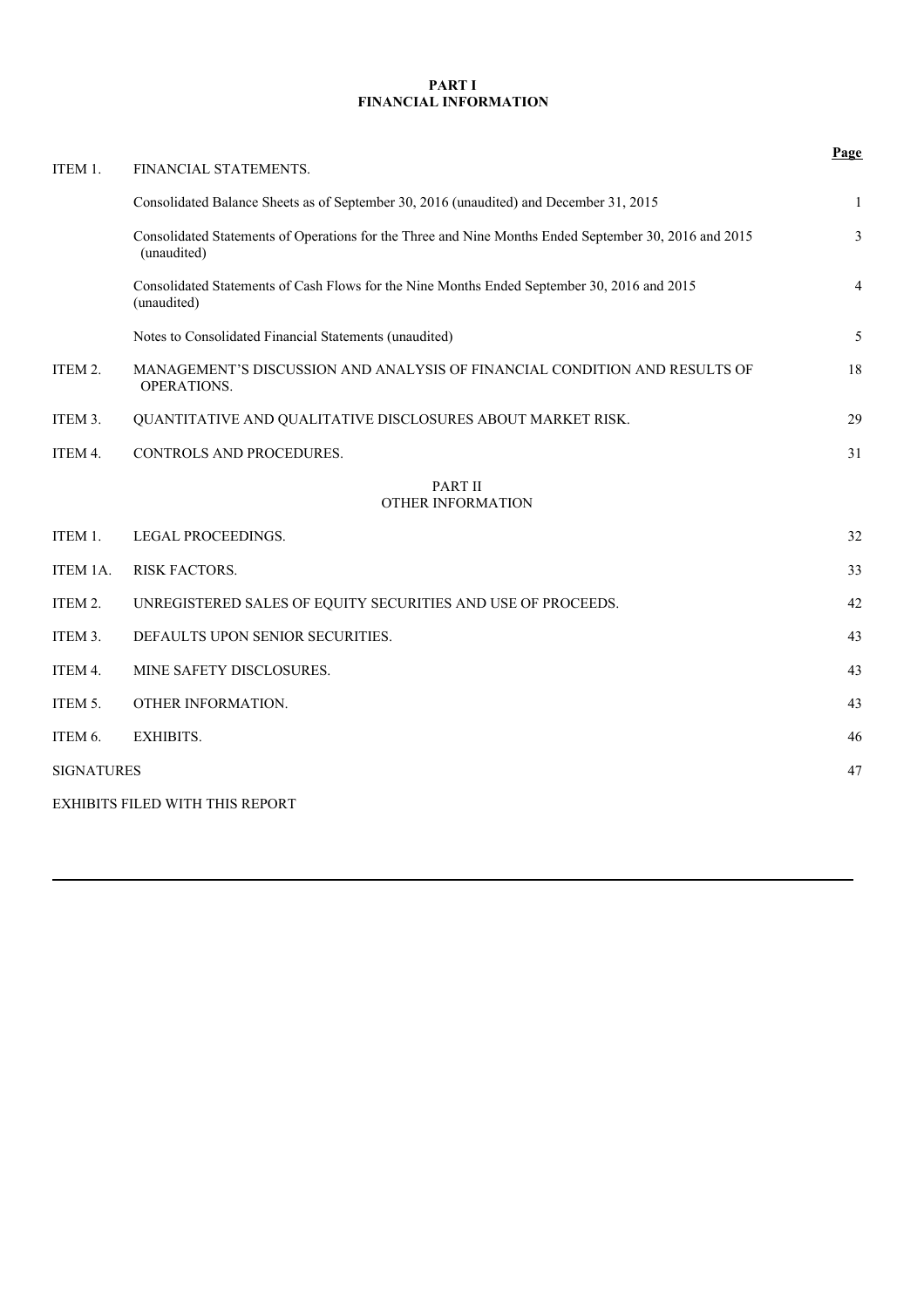## **PART I - FINANCIAL INFORMATION**

# **ITEM 1. FINANCIAL STATEMENTS.**

## **PACIFIC ETHANOL, INC. CONSOLIDATED BALANCE SHEETS (in thousands)**

|                                                                                     |    | September 30, | December 31.  |         |  |
|-------------------------------------------------------------------------------------|----|---------------|---------------|---------|--|
| <b>ASSETS</b>                                                                       |    | 2016          | 2015          |         |  |
|                                                                                     |    | (unaudited)   |               | $*$     |  |
| <b>Current Assets:</b>                                                              |    |               |               |         |  |
| Cash and cash equivalents                                                           | \$ | 40,639        | <sup>\$</sup> | 52,712  |  |
| Accounts receivable, net (net of allowance for doubtful accounts of \$350 and \$25, |    |               |               |         |  |
| respectively)                                                                       |    | 68,824        |               | 61,346  |  |
| Inventories                                                                         |    | 64,988        |               | 60,820  |  |
| Prepaid inventory                                                                   |    | 7,630         |               | 5,973   |  |
| Income tax receivables                                                              |    | 6,114         |               | 10,654  |  |
| Derivative instruments                                                              |    | 3,242         |               | 2,081   |  |
| Other current assets                                                                |    | 5,781         |               | 4,356   |  |
| Total current assets                                                                |    | 197,218       |               | 197,942 |  |
| Property and equipment, net                                                         |    | 452,478       |               | 464,960 |  |
| <b>Other Assets:</b>                                                                |    |               |               |         |  |
| Intangible assets, net                                                              |    | 2,678         |               | 2,678   |  |
| Other assets                                                                        |    | 4,752         |               | 9,100   |  |
| Total other assets                                                                  |    | 7,430         |               | 11,778  |  |
| <b>Total Assets</b>                                                                 | \$ | 657,126       | S             | 674,680 |  |

**\*** Amounts derived from the audited consolidated financial statements for the year ended December 31, 2015.

See accompanying notes to consolidated financial statements.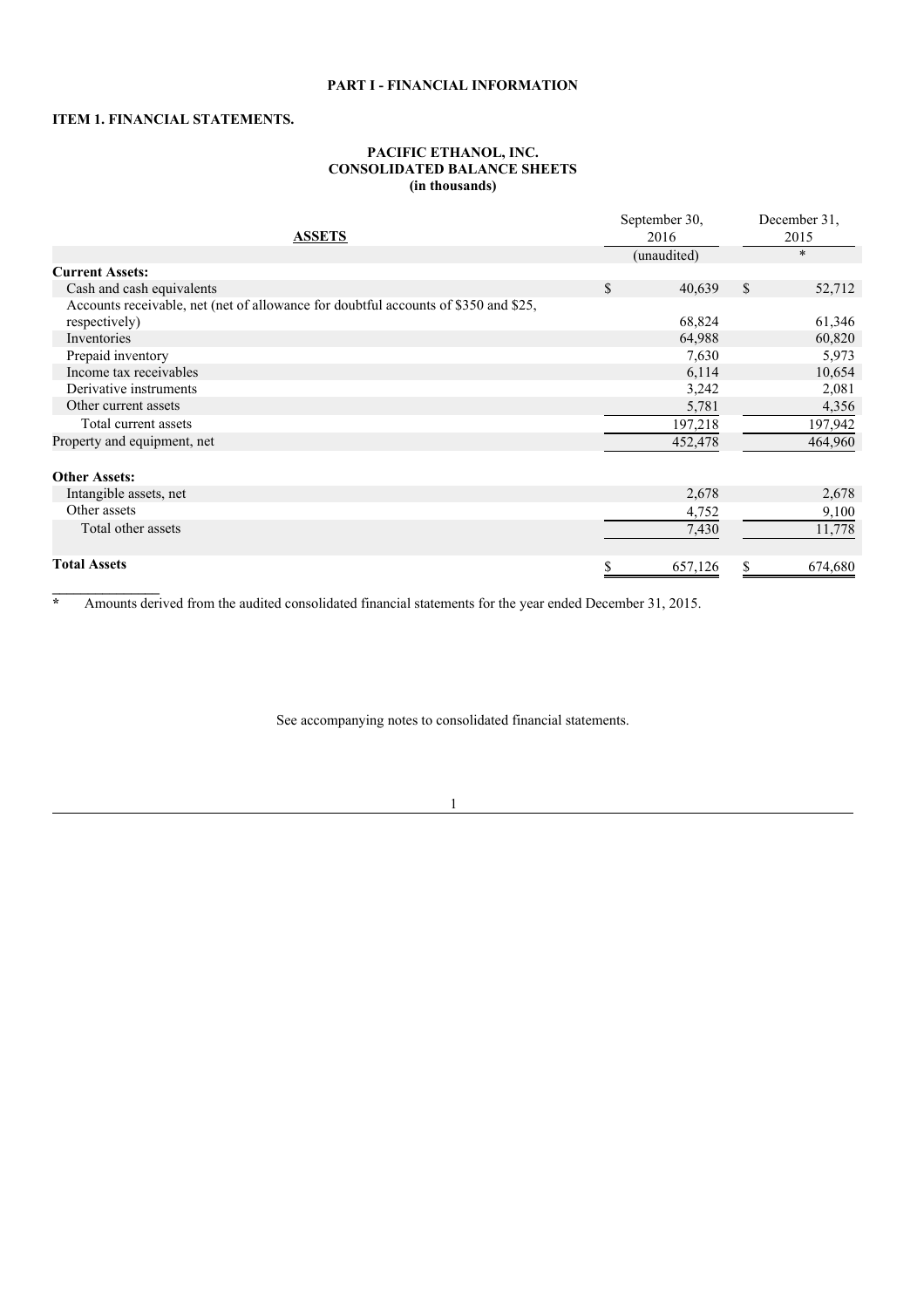## **PACIFIC ETHANOL, INC. CONSOLIDATED BALANCE SHEETS (CONTINUED) (in thousands, except par value and shares)**

| <b>LIABILITIES AND STOCKHOLDERS' EQUITY</b> |    | September 30, | December 31.<br>2015 |         |
|---------------------------------------------|----|---------------|----------------------|---------|
|                                             |    | 2016          |                      |         |
|                                             |    | (unaudited)   |                      | $\ast$  |
| <b>Current Liabilities:</b>                 |    |               |                      |         |
| Accounts payable – trade                    | \$ | 26,790        | <sup>\$</sup>        | 30,520  |
| Accrued liabilities                         |    | 15,107        |                      | 10,072  |
| Current portion – capital leases            |    | 4,525         |                      | 4,248   |
| Current portion – long-term debt            |    | 153,701       |                      | 17,003  |
| Derivative instruments                      |    | 3,492         |                      | 1,848   |
| Accrued PE Op Co. purchase                  |    | 3,828         |                      | 3,828   |
| Other current liabilities                   |    | 5,656         |                      | 5,390   |
| Total current liabilities                   |    | 213,099       |                      | 72,909  |
|                                             |    |               |                      |         |
| Long-term debt, net of current portion      |    | 63,552        |                      | 203,861 |
| Capital leases, net of current portion      |    | 754           |                      | 4,183   |
| Warrant liabilities at fair value           |    | 326           |                      | 273     |
| Deferred tax liabilities                    |    | 1,174         |                      | 1,174   |
| Other liabilities                           |    | 17,739        |                      | 20,736  |
| <b>Total Liabilities</b>                    |    | 296.644       |                      | 303,136 |

Commitments and Contingencies (Note 7)

## **Stockholders' Equity:**

| Pacific Ethanol, Inc. Stockholders' Equity:                                             |           |           |
|-----------------------------------------------------------------------------------------|-----------|-----------|
| Preferred stock, \$0.001 par value; 10,000,000 shares authorized;                       |           |           |
| Series A: 1,684,375 shares authorized; no shares issued and outstanding as of September |           |           |
| 30, 2016 and December 31, 2015;                                                         |           |           |
| Series B: 1,580,790 shares authorized; 926,942 shares issued and outstanding as of      |           |           |
| September 30, 2016 and December 31, 2015; liquidation preference of \$18,075 as of      |           |           |
| September 30, 2016                                                                      |           |           |
| Common stock, \$0.001 par value; 300,000,000 shares authorized; 39,634,084 and          |           |           |
| 38,974,972 shares issued and outstanding as of September 30, 2016 and December 31,      |           |           |
| 2015, respectively                                                                      | 40        | 39        |
| Non-voting common stock, \$0.001 par value; 3,553,000 shares authorized; 3,540,132      |           |           |
| shares issued and outstanding as of September 30, 2016 and December 31, 2015            | 4         | 4         |
| Additional paid-in capital                                                              | 904,387   | 902,843   |
| Accumulated other comprehensive income                                                  | 1,040     | 1,040     |
| Accumulated deficit                                                                     | (544,990) | (532,383) |
| Total Stockholders' Equity                                                              | 360,482   | 371,544   |
| <b>Total Liabilities and Stockholders' Equity</b>                                       | 657,126   | 674,680   |

**\*** Amounts derived from the audited consolidated financial statements for the year ended December 31, 2015.

See accompanying notes to consolidated financial statements.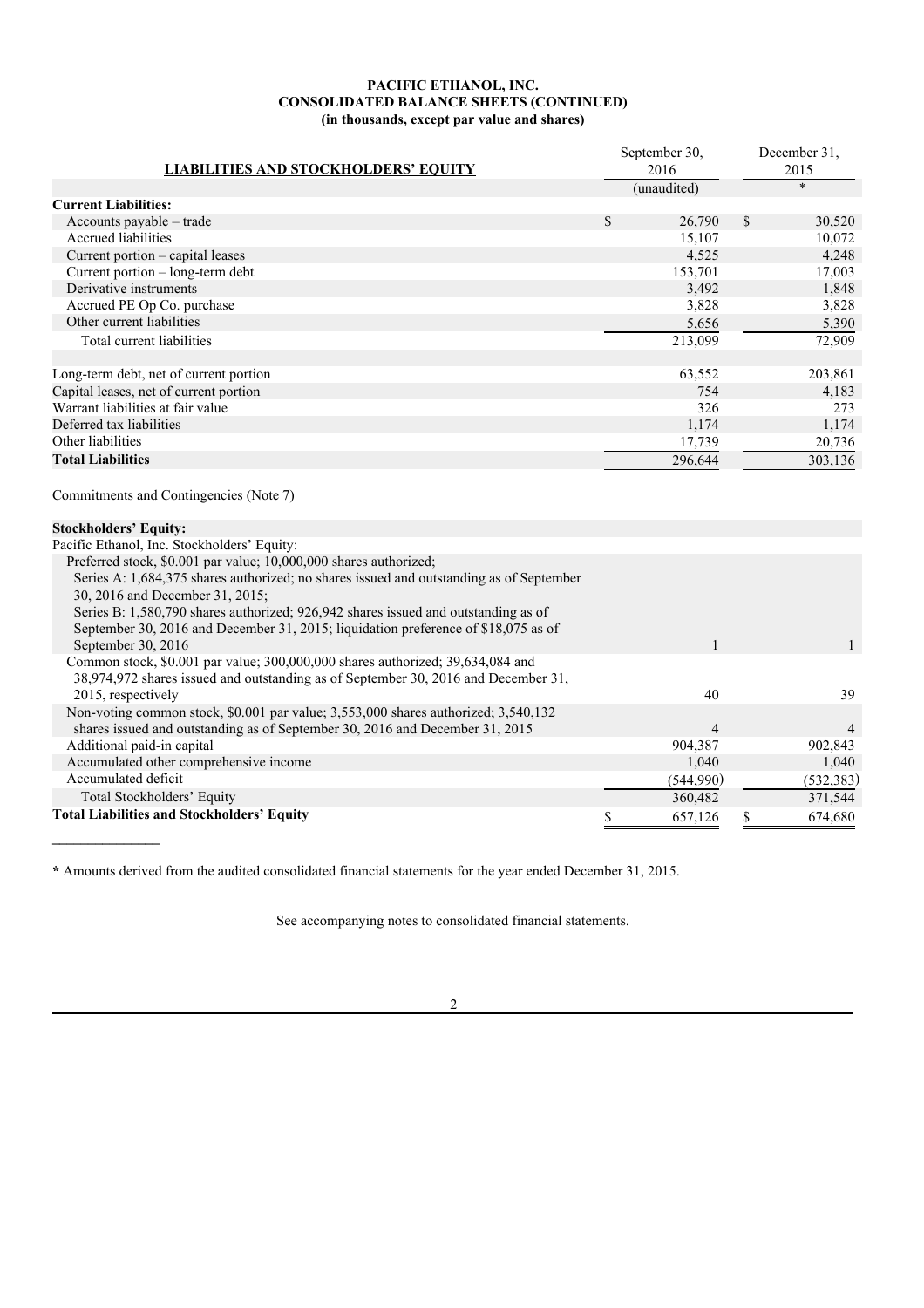## **PACIFIC ETHANOL, INC. CONSOLIDATED STATEMENTS OF OPERATIONS (unaudited, in thousands, except per share data)**

|                                                        | Three Months Ended<br>September 30, |         |    | Nine Months Ended<br>September 30, |     |           |    |           |
|--------------------------------------------------------|-------------------------------------|---------|----|------------------------------------|-----|-----------|----|-----------|
|                                                        |                                     | 2016    |    | 2015                               |     | 2016      |    | 2015      |
| Net sales                                              | S.                                  | 417,806 | \$ | 380,622                            | \$. | 1,183,039 | \$ | 814,419   |
| Cost of goods sold                                     |                                     | 411,442 |    | 388,002                            |     | 1,157,902 |    | 816,532   |
| Gross profit (loss)                                    |                                     | 6,364   |    | (7,380)                            |     | 25,137    |    | (2,113)   |
| Selling, general and administrative expenses           |                                     | 5,971   |    | 7,446                              |     | 20,436    |    | 16,344    |
| Income (loss) from operations                          |                                     | 393     |    | (14, 826)                          |     | 4,701     |    | (18, 457) |
| Fair value adjustments                                 |                                     | (69)    |    | 1,202                              |     | (53)      |    | 1,413     |
| Interest expense, net                                  |                                     | (3,874) |    | (5,167)                            |     | (16, 643) |    | (7,187)   |
| Other income, net                                      |                                     | 32      |    | 203                                |     | 92        |    | 16        |
| Loss before provision (benefit) for income taxes       |                                     | (3,518) |    | (18, 588)                          |     | (11,903)  |    | (24,215)  |
| Provision (benefit) for income taxes                   |                                     |         |    | (3,925)                            |     | (245)     |    | (6,095)   |
| Consolidated net loss                                  |                                     | (3,518) |    | (14, 663)                          |     | (11,658)  |    | (18, 120) |
| Net loss attributed to noncontrolling interests        |                                     |         |    |                                    |     |           |    | 87        |
| Net loss attributed to Pacific Ethanol, Inc.           |                                     | (3,518) |    | (14, 663)                          |     | (11,658)  |    | (18,033)  |
| Preferred stock dividends                              |                                     | (319)   |    | (319)                              |     | (949)     |    | (946)     |
| Net loss available to common stockholders              |                                     | (3,837) |    | (14,982)                           |     | (12,607)  | \$ | (18,979)  |
| Net loss per share, basic and diluted                  |                                     | (0.09)  |    | (0.36)                             |     | (0.30)    |    | (0.63)    |
| Weighted-average shares outstanding, basic and diluted |                                     | 42,226  |    | 41,861                             |     | 42,156    |    | 30,170    |

See accompanying notes to consolidated financial statements.

3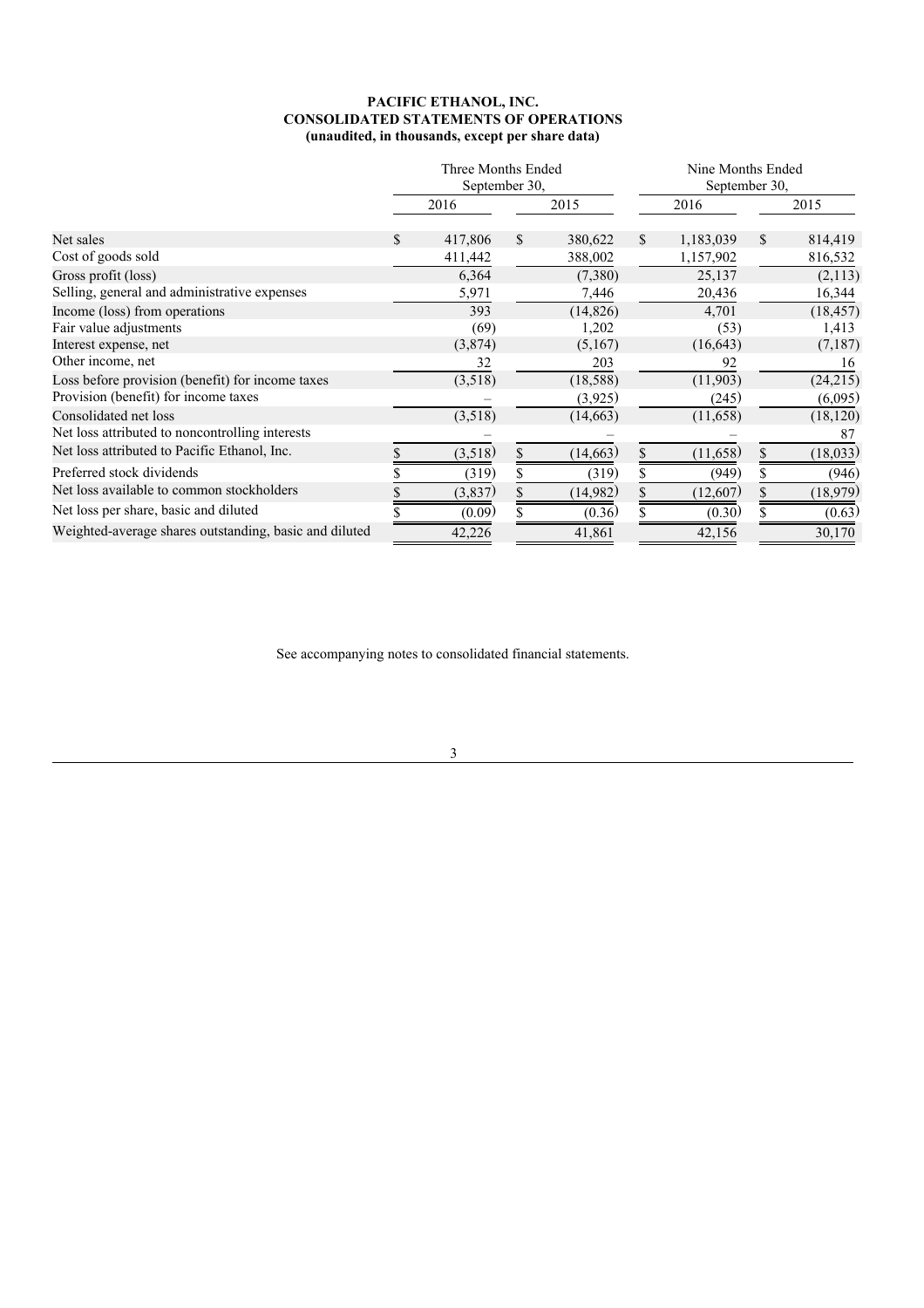## **PACIFIC ETHANOL, INC. CONSOLIDATED STATEMENTS OF CASH FLOWS (unaudited, in thousands)**

|                                                                                                           | Nine Months Ended<br>September 30, |           |    |           |
|-----------------------------------------------------------------------------------------------------------|------------------------------------|-----------|----|-----------|
|                                                                                                           |                                    | 2016      |    | 2015      |
| <b>Operating Activities:</b>                                                                              |                                    |           |    |           |
| Consolidated net loss                                                                                     | \$                                 | (11,658)  | \$ | (18, 120) |
| Adjustments to reconcile consolidated net loss to net cash provided by (used in) operating<br>activities: |                                    |           |    |           |
| Depreciation and amortization of intangibles                                                              |                                    | 26,526    |    | 15,103    |
| Interest expense added to term debt                                                                       |                                    | 9,451     |    |           |
| Deferred income taxes                                                                                     |                                    |           |    | (120)     |
| Fair value adjustments                                                                                    |                                    | 53        |    | (1, 413)  |
| Amortization of debt discount                                                                             |                                    | 930       |    | 383       |
| Amortization of deferred financing fees                                                                   |                                    | 97        |    | 178       |
| Non-cash compensation                                                                                     |                                    | 1,888     |    | 1,465     |
| Loss (gain) on derivative instruments                                                                     |                                    | (1,669)   |    | 1,552     |
| Bad debt expense (recoveries)                                                                             |                                    | 325       |    | (357)     |
| Changes in operating assets and liabilities:                                                              |                                    |           |    |           |
| Accounts receivable                                                                                       |                                    | (7, 803)  |    | (5,980)   |
| Inventories                                                                                               |                                    | (4,168)   |    | (205)     |
| Prepaid expenses and other assets                                                                         |                                    | 5,503     |    | (1, 399)  |
| Prepaid inventory                                                                                         |                                    | (1,657)   |    | 495       |
| Accounts payable and accrued expenses                                                                     |                                    | (2,789)   |    | (9,020)   |
| Net cash provided by (used in) operating activities                                                       |                                    | 15,029    |    | (17, 438) |
| <b>Investing Activities:</b>                                                                              |                                    |           |    |           |
| Additions to property and equipment                                                                       |                                    |           |    |           |
|                                                                                                           |                                    | (14, 045) |    | (17,680)  |
| Net cash from Aventine acquisition                                                                        |                                    |           |    | 18,756    |
| Proceeds from (purchases of) cash collateralized letters of credit                                        |                                    | 4,113     |    | (4,574)   |
| Net cash used in investing activities                                                                     |                                    | (9, 932)  |    | (3, 498)  |
| <b>Financing Activities:</b>                                                                              |                                    |           |    |           |
| Net proceeds from Kinergy's line of credit                                                                |                                    | 2,913     |    | 29,718    |
| Proceeds from assessment financing                                                                        |                                    | 1,020     |    |           |
| Principal payments on borrowings                                                                          |                                    | (17,003)  |    | (13, 833) |
| Payments on capital leases                                                                                |                                    | (3, 151)  |    | (3,399)   |
| Proceeds from exercise of warrants                                                                        |                                    |           |    | 368       |
| Preferred stock dividends paid                                                                            |                                    | (949)     |    | (946)     |
| Net cash provided by (used in) financing activities                                                       |                                    | (17, 170) |    | 11,908    |
| Net decrease in cash and cash equivalents                                                                 |                                    | (12,073)  |    | (9,028)   |
| Cash and cash equivalents at beginning of period                                                          |                                    | 52,712    |    | 62,084    |
| Cash and cash equivalents at end of period                                                                |                                    |           |    |           |
|                                                                                                           | \$                                 | 40,639    | \$ | 53,056    |
|                                                                                                           |                                    |           |    |           |
| <b>Supplemental Cash Flow Information:</b>                                                                |                                    |           |    |           |
| Interest paid                                                                                             | \$                                 | 7,256     | \$ | 6,043     |
| Income tax refunds received                                                                               | \$                                 | 4,784     | \$ |           |
| Noncash financing and investing activities:                                                               |                                    |           |    |           |
| Reclass of warrant liability to equity upon warrant exercises                                             | \$                                 |           | \$ | 72        |
| Reclass of noncontrolling interests to APIC upon                                                          |                                    |           |    |           |
| acquisitions of ownership positions in PE Op Co.                                                          | \$                                 |           | \$ | 560       |
| Accrued payment for ownership positions in PE Op Co.                                                      | \$                                 |           | \$ | 3,828     |
|                                                                                                           |                                    |           |    |           |

See accompanying notes to consolidated financial statements.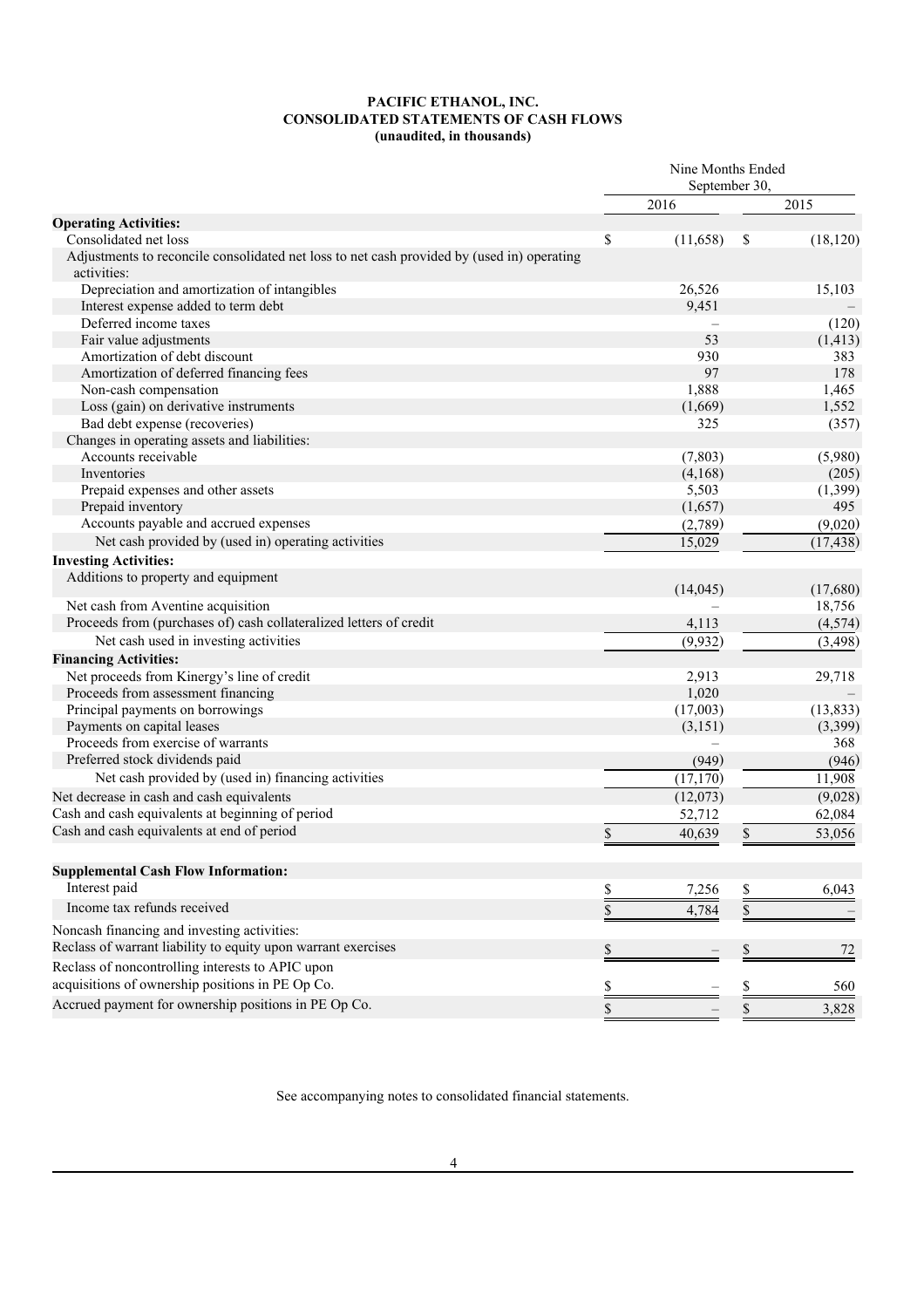## **PACIFIC ETHANOL, INC. NOTES TO CONSOLIDATED FINANCIAL STATEMENTS (UNAUDITED)**

### 1. ORGANIZATION AND BASIS OF PRESENTATION.

*Organization and Business* – The consolidated financial statements include, for all periods presented, the accounts of Pacific Ethanol, Inc., a Delaware corporation ("Pacific Ethanol"), and its direct and indirect subsidiaries (collectively, the "Company"), including its whollyowned subsidiaries, Kinergy Marketing LLC, an Oregon limited liability company ("Kinergy"), Pacific Ag. Products, LLC, a California limited liability company ("PAP") and PE Op Co., a Delaware corporation ("PE Op Co.").

The Company's acquisition of Aventine Renewable Energy Holdings, Inc. (now, Pacific Ethanol Central, LLC, a Delaware limited liability company, "Aventine") was consummated on July 1, 2015, and as a result, the Company's accompanying consolidated financial statements do not include the results of Aventine for the six months ended June 30, 2015.

The Company is a leading producer and marketer of low-carbon renewable fuels in the United States. The Company's four ethanol plants in the Western United States (together with their respective holding companies, the "Pacific Ethanol West Plants") are located in close proximity to both feed and ethanol customers and thus enjoy unique advantages in efficiency, logistics and product pricing. These plants produce among the lowest-carbon ethanol produced in the United States due to low energy use in production.

With the addition of four Midwestern ethanol plants in July 2015 as a result of the Company's acquisition of Aventine, the Company now has a combined ethanol production capacity of 515 million gallons per year, markets over 800 million gallons of ethanol, on an annualized basis, and produces over one million tons of co-products such as wet and dry distillers grains, wet and dry corn gluten feed, condensed distillers solubles, corn gluten meal, corn germ, distillers yeast and CO<sub>2</sub>, on an annualized basis. The Company's four ethanol plants in the Midwest (together with their respective holding companies, the "Pacific Ethanol Central Plants") are located in the heart of the Corn Belt, benefit from low-cost and abundant feedstock production and allow for access to many additional domestic markets. In addition, the Company's ability to load unit trains from these facilities in the Midwest allows for greater access to international markets.

*Accounts Receivable and Allowance for Doubtful Accounts* – Trade accounts receivable are presented at face value, net of the allowance for doubtful accounts. The Company sells ethanol to gasoline refining and distribution companies, sells distillers grains and other feed coproducts to dairy operators and animal feedlots and sells corn oil to poultry and biodiesel customers generally without requiring collateral.

The Company maintains an allowance for doubtful accounts for balances that appear to have specific collection issues. The collection process is based on the age of the invoice and requires attempted contacts with the customer at specified intervals. If, after a specified number of days, the Company has been unsuccessful in its collection efforts, a bad debt allowance is recorded for the balance in question. Delinquent accounts receivable are charged against the allowance for doubtful accounts once uncollectibility has been determined. The factors considered in reaching this determination are the apparent financial condition of the customer and the Company's success in contacting and negotiating with the customer. If the financial condition of the Company's customers were to deteriorate, resulting in an impairment of ability to make payments, additional allowances may be required.

Of the accounts receivable balance, approximately \$54,966,000 and \$42,049,000 at September 30, 2016 and December 31, 2015, respectively, were used as collateral under Kinergy's operating line of credit. The allowance for doubtful accounts was \$350,000 and \$25,000 as of September 30, 2016 and December 31, 2015, respectively. The Company recorded a bad debt expense of \$39,000 and \$325,000 for the three and nine months ended September 30, 2016, respectively, and bad debt recoveries of \$360,000 and \$357,000 for the three and nine months ended September 30, 2015, respectively. The Company does not have any off-balance sheet credit exposure related to its customers.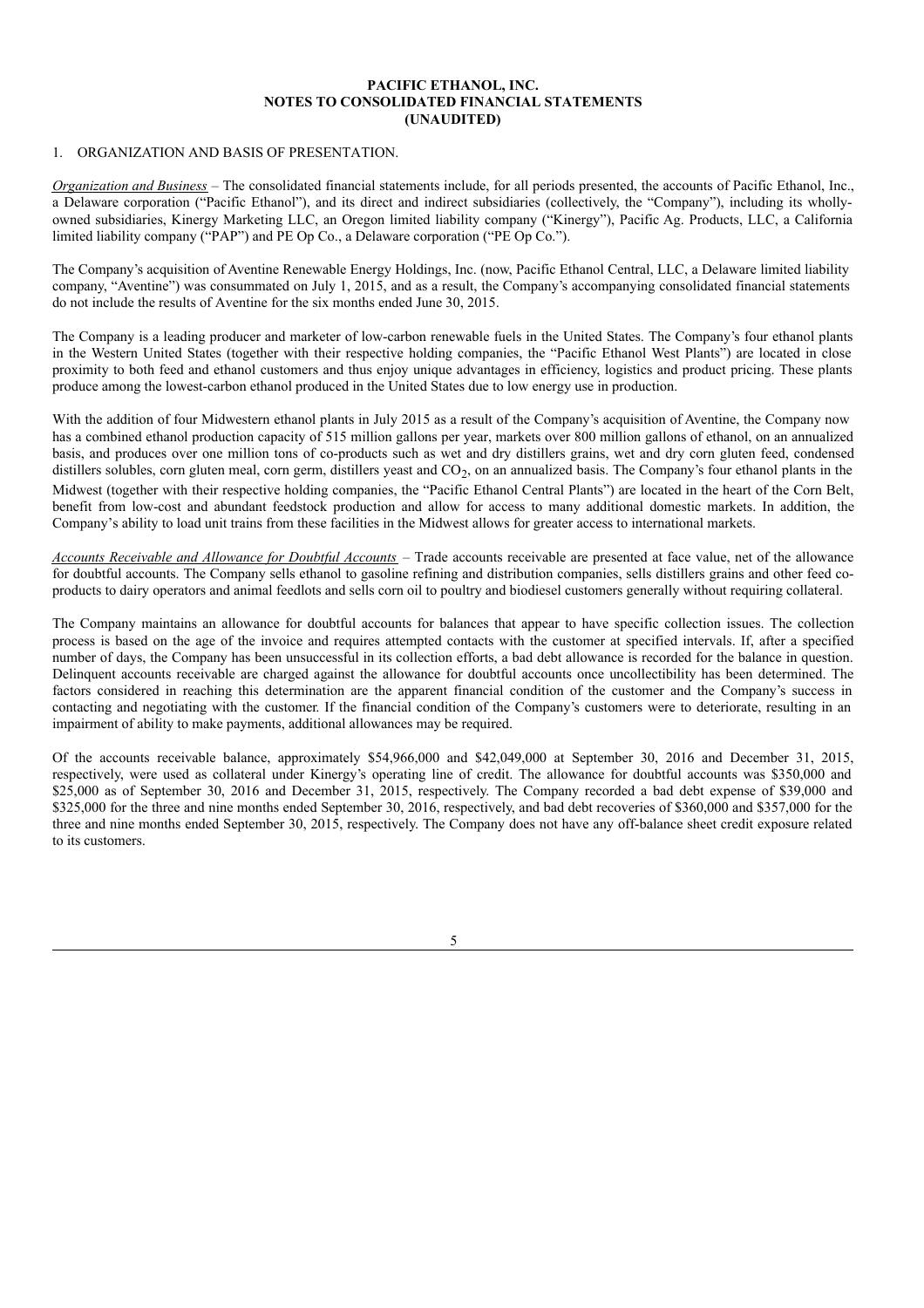*Provision for Income Taxes* – The Company recognized a tax benefit of \$0 and \$0.2 million for the three and nine months ended September 30, 2016, as the Company has finalized certain of its tax returns. The Company recognized a benefit of \$3.9 million and \$6.1 million for the three and nine months ended September 30, 2015, respectively, related to losses incurred in 2015 that were carried back to a prior taxable year. For the three and nine months ended September 30, 2016, the Company applied a valuation allowance against the amount of deferred tax losses from the periods. To the extent the Company believes it can utilize these losses, it will adjust its provision (benefit) for income taxes accordingly in future periods.

*Financial Instruments –* The carrying values of cash and cash equivalents, accounts receivable, accounts payable and accrued liabilities are reasonable estimates of their fair values because of the short maturity of these items. The Company recorded its warrants at fair value. The Company believes the carrying value of its long-term debt approximates fair value because the interest rates on these instruments are variable.

*Reclassifications* – Certain prior year amounts have been reclassified to conform to the current presentation. Such reclassification had no effect on the consolidated net loss reported in the consolidated statements of operations.

*Recent Accounting Pronouncements* – In February 2016, the Financial Accounting Standards Board ("FASB") issued new guidance on accounting for leases. Under the new guidance, lessees will be required to recognize the following for all leases (with the exception of short-term leases) at the commencement date: (1) a lease liability, which is a lessee's obligation to make lease payments arising from a lease, measured on a discounted cash flow basis; and (2) a "right of use" asset, which is an asset that represents the lessee's right to use the specified asset for the lease term. Under the new guidance, lessor accounting is largely unchanged, with some minor exceptions. Lessees will no longer be provided with a source of off-balance sheet financing for other than short-term leases. The standard is effective for public companies for annual reporting periods beginning after December 15, 2019, and for interim periods beginning after December 15, 2020. Early adoption is permitted. The Company has several operating leases that may be impacted by this guidance. The Company is currently evaluating the impact of the adoption of this accounting standard on its consolidated results of operations and financial condition.

In May 2014, the FASB issued new guidance on the recognition of revenue. The guidance states that an entity should recognize revenue to depict the transfer of promised goods or services to customers in an amount that reflects the consideration to which the entity expects to be entitled in exchange for those goods or services. The standard was originally effective for annual reporting periods beginning after December 15, 2016, including interim periods within that reporting period, but has been further deferred one year. The Company's adoption begins with the first fiscal quarter of fiscal year 2018. In March and April 2016, the FASB issued further revenue recognition guidance amending principal vs. agent considerations whether an entity should recognize revenue to depict the transfer of promised goods or services to customers in an amount that reflects the consideration to which the entity expects to be entitled in exchange for those goods and services. The Company is currently evaluating the impact of the adoption of this accounting standard update on its consolidated results of operations and financial condition.

In September 2015, the FASB issued new guidance on simplifying the accounting for measurement-period adjustments. Under the new guidance, an acquirer must recognize adjustments to provisional amounts that are identified during the measurement period in the reporting period in which the adjustment amounts are determined. The guidance also requires acquirers to present separately on the face of the statement of operations or disclose in the notes, the portion of the amount recorded in current-period earnings by line item that would have been recorded in previous reporting periods if the adjustment to the provisional amounts had been recognized as of the acquisition date. The guidance is effective for fiscal years beginning after December 31, 2015, applied prospectively. Early adoption is permitted. The Company will adopt the guidance as to future acquisitions.

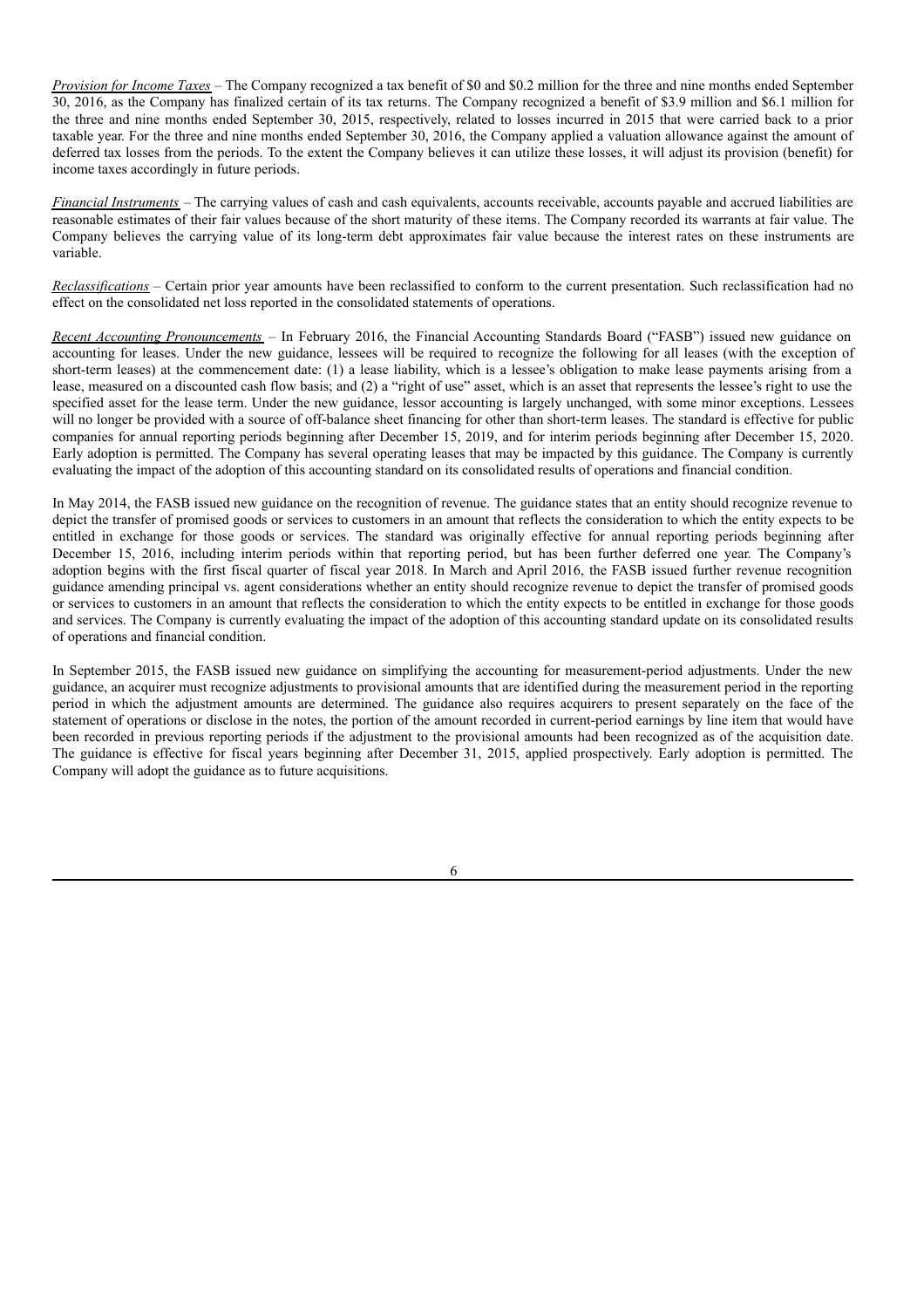In April 2016, the FASB issued new guidance to reduce the complexity of certain aspects of accounting for employee share-based payment transactions. Currently, accruals of compensation costs are based on an estimated forfeiture rate. The new guidance allows an entity to make an entity-wide accounting policy election to either continue using an estimate of forfeitures or account for forfeitures only when they occur. The guidance is effective for fiscal years beginning after December 15, 2016, including interim periods within those fiscal years. The Company is currently evaluating the impact of the guidance on its consolidated results of operations and financial condition.

In April 2015, the FASB issued new guidance on presentation of debt issuance costs. Historically, entities have presented debt issuance costs as an asset. Under the new guidance, effective for fiscal years beginning after December 31, 2015, debt issuance costs have been reclassified as a deduction to the carrying amount of the related debt balance. The guidance does not change any of the Company's other debt recognition or disclosure. On January 1, 2016, the Company adopted this guidance for all periods presented on the consolidated balance sheets. The impact of the adoption was a reclassification of other assets to long-term debt, net of current portion of \$364,000 and \$462,000 as of September 30, 2016 and December 31, 2015, respectively.

*Basis of Presentation*–*Interim Financial Statements* – The accompanying unaudited consolidated financial statements and related notes have been prepared in accordance with accounting principles generally accepted in the United States for interim financial information and the instructions to Form 10-Q and Rule 10-01 of Regulation S-X. Results for interim periods should not be considered indicative of results for a full year. These interim consolidated financial statements should be read in conjunction with the consolidated financial statements and related notes contained in the Company's Annual Report on Form 10-K for the year ended December 31, 2015. The accounting policies used in preparing these consolidated financial statements are the same as those described in Note 1 to the consolidated financial statements in the Company's Annual Report on Form 10-K for the year ended December 31, 2015, except as noted herein. In the opinion of management, all adjustments (consisting of normal recurring adjustments) considered necessary for a fair statement of the results for interim periods have been included. All significant intercompany accounts and transactions have been eliminated in consolidation.

*Use of Estimates* – The preparation of the consolidated financial statements in conformity with accounting principles generally accepted in the United States requires management to make estimates and assumptions that affect the reported amounts of assets and liabilities and disclosure of contingent assets and liabilities at the date of the financial statements and the reported amounts of revenues and expenses during the reporting period. Significant estimates are required as part of determining the fair value of warrants, allowance for doubtful accounts, net realizable value of inventory, estimated lives of property and equipment and intangibles, long-lived asset impairments, valuation allowances on deferred income taxes and the potential outcome of future tax consequences of events recognized in the Company's financial statements or tax returns and the valuation of assets acquired and liabilities assumed as a result of business combinations. Actual results and outcomes may materially differ from management's estimates and assumptions.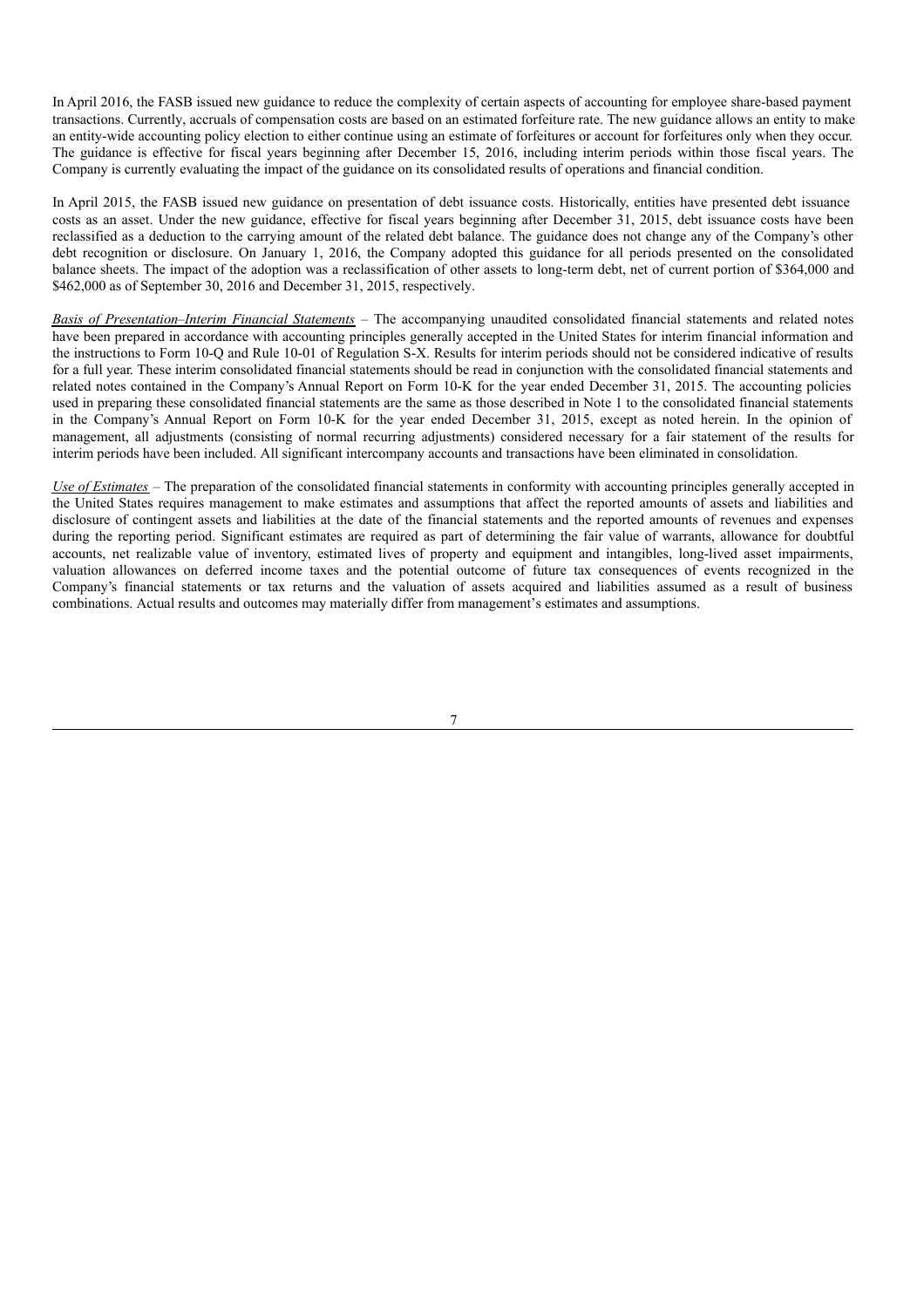## 2. SEGMENTS.

The Company reports its financial and operating performance in two segments: (1) ethanol production, which includes the production and sale of ethanol and co-products, with all eight of the Company's production facilities aggregated, and (2) marketing and distribution, which includes marketing and merchant trading for Company-produced ethanol and co-products and third-party ethanol.

The following tables set forth certain financial data for the Company's operating segments (in thousands):

|                                                                        | Three Months Ended<br>September 30, |              |               | Nine Months Ended<br>September 30, |    |                 |    |              |
|------------------------------------------------------------------------|-------------------------------------|--------------|---------------|------------------------------------|----|-----------------|----|--------------|
|                                                                        |                                     | 2016         |               | 2015                               |    | 2016            |    | 2015         |
| <b>Net Sales</b>                                                       |                                     |              |               |                                    |    |                 |    |              |
| <b>Ethanol Production:</b>                                             |                                     |              |               |                                    |    |                 |    |              |
| Net sales to external customers                                        | $\mathbb{S}$                        | 266,299      | $\mathbb{S}$  | 248,158                            | \$ | 767,171         | \$ | 456,114      |
| Intersegment net sales                                                 |                                     | 306          |               | 251                                |    | 829             |    | 336          |
| Total production segment net sales                                     |                                     | 266,605      |               | 248,409                            |    | 768,000         |    | 456,450      |
| Marketing and distribution:                                            |                                     |              |               |                                    |    |                 |    |              |
| Net sales to external customers                                        |                                     | 151,507      |               | 132,464                            |    | 415,868         |    | 358,304      |
| Intersegment net sales                                                 |                                     | 2,018        |               | 1,792                              |    | 5,861           |    | 3,364        |
| Total marketing and distribution net sales                             |                                     | 153,525      |               | 134,256                            |    | 421,729         |    | 361,668      |
| Intersegment eliminations                                              |                                     | (2, 324)     |               | (2,043)                            |    | (6,690)         |    | (3,699)      |
| Net sales as reported                                                  | \$                                  | 417,806      | \$            | 380,622                            | \$ | 1,183,039       | \$ | 814,419      |
| Cost of goods sold:                                                    |                                     |              |               |                                    |    |                 |    |              |
| Ethanol production                                                     | $\mathbb{S}$                        | 262,964      | $\mathbb{S}$  | 261,069                            | \$ | 759,210         | \$ | 468,229      |
| Marketing and distribution                                             |                                     | 153,406      |               | 130,756                            |    | 412,225         |    | 357,337      |
| Intersegment eliminations                                              |                                     | (4,928)      |               | (3,823)                            |    | (13, 533)       |    | (9,034)      |
| Cost of goods sold as reported                                         | \$                                  | 411,442      | \$            | 388,002                            | \$ | 1,157,902       | \$ | 816,532      |
|                                                                        |                                     |              |               |                                    |    |                 |    |              |
| Income (loss) before provision for income taxes:<br>Ethanol production | \$                                  | (2,903)      | $\mathcal{S}$ | (22, 154)                          | \$ | (19, 171)       | \$ | (26, 352)    |
| Marketing and distribution                                             |                                     | (1,524)      |               | 1,970                              |    | 4,654           |    | (161)        |
| Corporate activities                                                   |                                     | 909          |               | 1,596                              |    | 2,614           |    | 2,298        |
|                                                                        | \$                                  | (3,518)      | $\mathbb S$   | (18, 588)                          | \$ | (11,903)        | \$ | (24,215)     |
|                                                                        |                                     |              |               |                                    |    |                 |    |              |
| Depreciation and amortization:<br>Ethanol production                   | \$                                  | 8,631        | \$            | 8,195                              | \$ | 25,839          | \$ | 14,585       |
| Marketing and distribution                                             |                                     |              |               | 5                                  |    | 3               |    | 147          |
| Corporate activities                                                   |                                     | 226          |               | 155                                |    | 684             |    | 371          |
|                                                                        | \$                                  | 8,857        | $\mathbb{S}$  | 8,355                              | \$ | 26,526          | \$ | 15,103       |
|                                                                        |                                     |              |               |                                    |    |                 |    |              |
| Interest expense:                                                      |                                     |              |               |                                    |    |                 |    |              |
| Ethanol production<br>Marketing and distribution                       | \$                                  | 3,521<br>353 | $\mathcal{S}$ | 4,987<br>180                       | \$ | 15,600<br>1,043 | \$ | 6,831<br>356 |
| Corporate activities                                                   |                                     |              |               |                                    |    |                 |    |              |
|                                                                        |                                     |              |               |                                    |    |                 |    |              |
|                                                                        | \$                                  | 3,874        | \$            | 5,167                              | \$ | 16,643          | \$ | 7,187        |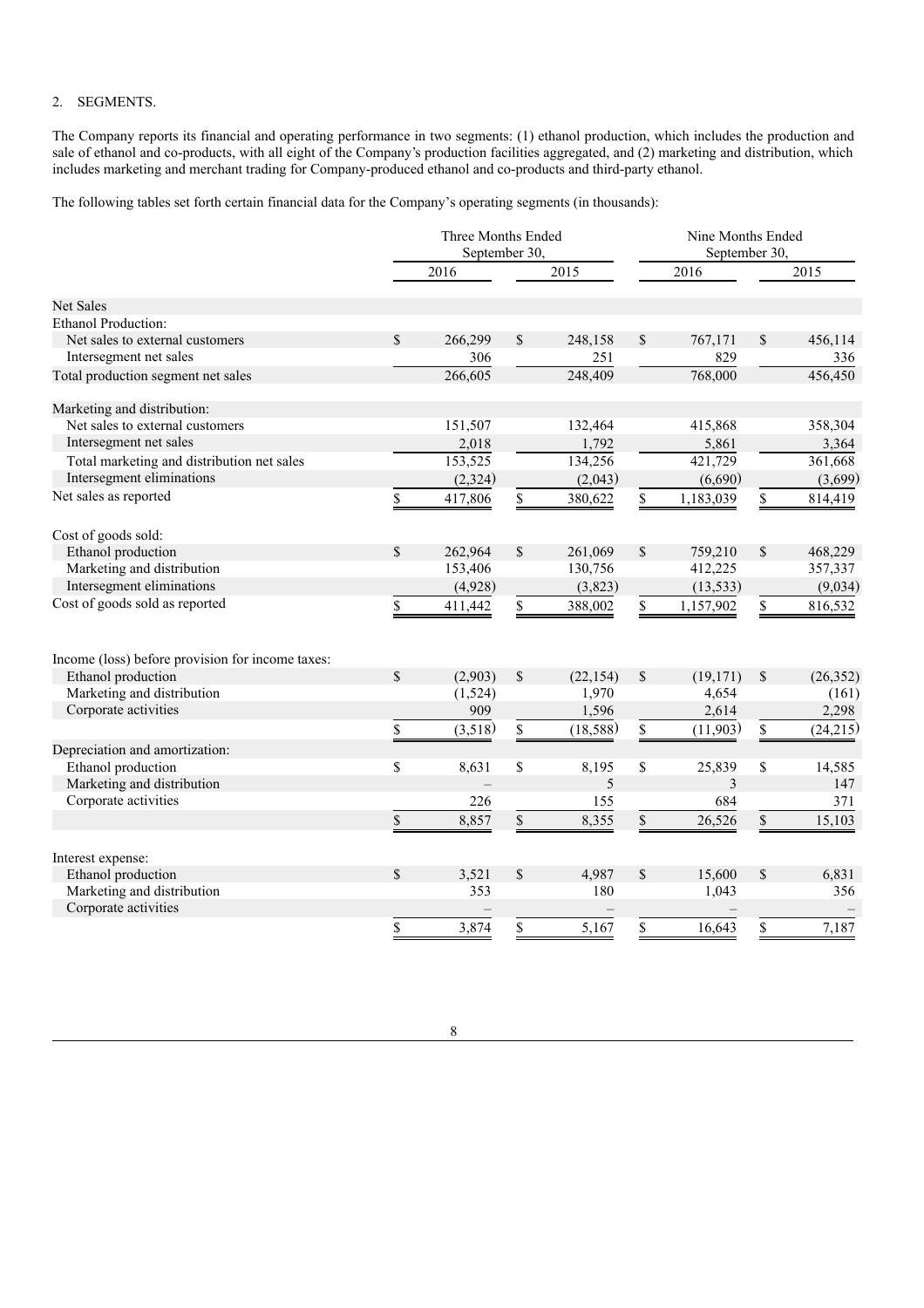The following table sets forth the Company's total assets by operating segment (in thousands):

|                            | September 30, $2016$ | December 31, 2015 |
|----------------------------|----------------------|-------------------|
| Total assets:              |                      |                   |
| Ethanol production         | 512.285              | 536,013           |
| Marketing and distribution | 128,895              | 107,069           |
| Corporate assets           | 15.946               | 31,598            |
|                            | 657.126              | 674,680           |

## 3. INVENTORIES.

Inventories consisted primarily of bulk ethanol, corn, co-products, Low-Carbon Fuel Standard ("LCFS") credits and unleaded fuel, and are valued at the lower-of-cost-or-net realizable value, with cost determined on a first-in, first-out basis.

Inventory balances consisted of the following (in thousands):

|                  | September 30, 2016 | December 31, 2015 |        |  |
|------------------|--------------------|-------------------|--------|--|
| Finished goods   | 35.410             |                   | 31,153 |  |
| LCFS credits     | 11,532             |                   | 6,957  |  |
| Raw materials    | 9,848              |                   | 9,891  |  |
| Work in progress | 6,481              |                   | 11,121 |  |
| Other            | 1,717              |                   | 1,698  |  |
| Total            | 64,988             |                   | 60,820 |  |

### 4. DERIVATIVES.

The business and activities of the Company expose it to a variety of market risks, including risks related to changes in commodity prices. The Company monitors and manages these financial exposures as an integral part of its risk management program. This program recognizes the unpredictability of financial markets and seeks to reduce the potentially adverse effects that market volatility could have on operating results.

*Commodity Risk* – *Cash Flow Hedges* – The Company uses derivative instruments to protect cash flows from fluctuations caused by volatility in commodity prices for periods of up to twelve months in order to protect gross profit margins from potentially adverse effects of market and price volatility on ethanol sale and purchase commitments where the prices are set at a future date and/or if the contracts specify a floating or index-based price for ethanol. In addition, the Company hedges anticipated sales of ethanol to minimize its exposure to the potentially adverse effects of price volatility. These derivatives may be designated and documented as cash flow hedges and effectiveness is evaluated by assessing the probability of the anticipated transactions and regressing commodity futures prices against the Company's purchase and sales prices. Ineffectiveness, which is defined as the degree to which the derivative does not offset the underlying exposure, is recognized immediately in cost of goods sold. For the three and nine months ended September 30, 2016 and 2015, the Company did not designate any of its derivatives as cash flow hedges.

*Commodity Risk – Non-Designated Hedges* – The Company uses derivative instruments to lock in prices for certain amounts of corn and ethanol by entering into exchange-traded forward contracts for those commodities. These derivatives are not designated for special hedge accounting treatment. The changes in fair value of these contracts are recorded on the balance sheet and recognized immediately in cost of goods sold.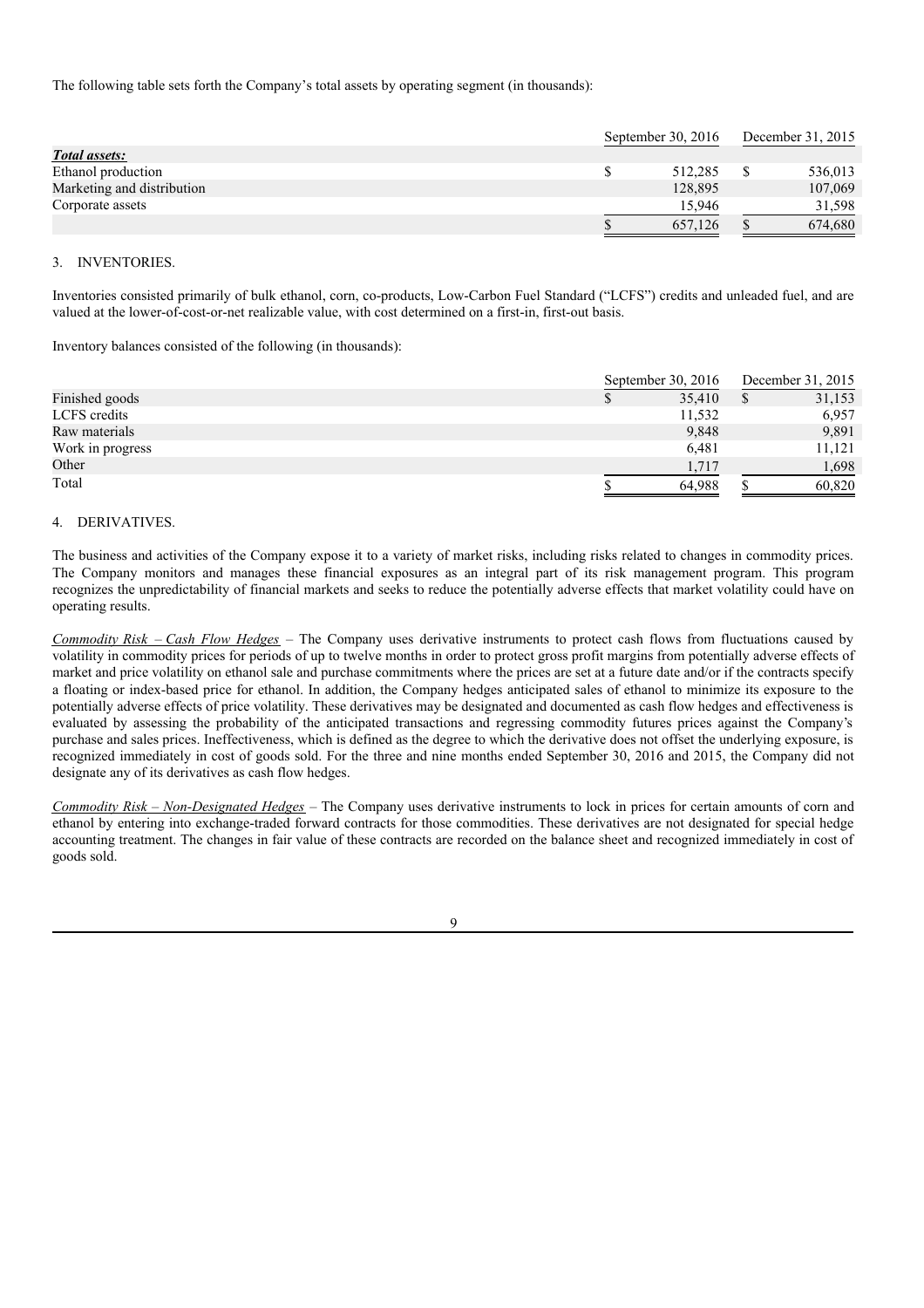*Non Designated Derivative Instruments* – The classification and amounts of the Company's derivatives not designated as hedging instruments are as follows (in thousands):

|                     | As of September 30, 2016      |        |                |                               |             |                |  |  |
|---------------------|-------------------------------|--------|----------------|-------------------------------|-------------|----------------|--|--|
|                     |                               | Assets |                |                               | Liabilities |                |  |  |
| Type of Instrument  | <b>Balance Sheet Location</b> |        | Fair<br>Value  | <b>Balance Sheet Location</b> |             | Fair<br>Value  |  |  |
| Commodity contracts | Derivative instruments        |        | 3,242<br>3,242 | Derivative instruments        |             | 3,492<br>3,492 |  |  |
|                     |                               |        |                | As of December 31, 2015       |             |                |  |  |
|                     | Assets                        |        |                | Liabilities                   |             |                |  |  |
|                     |                               |        | Fair           |                               |             | Fair           |  |  |
| Type of Instrument  | <b>Balance Sheet Location</b> |        | Value          | Balance Sheet Location        |             | Value          |  |  |

Commodity contracts Derivative instruments  $\frac{\$}{\$}$  2,081 Derivative instruments  $\frac{\$}{\$}$  1,848  $\$\qquad 2,081$   $\$\qquad 1,848$ 

The classification and amounts of the Company's recognized gains (losses) for its derivatives not designated as hedging instruments are as follows (in thousands):

|                                   | Realized Gains (Losses)<br>Three Months Ended September 30, |                          |                                                                                                        |  |  |
|-----------------------------------|-------------------------------------------------------------|--------------------------|--------------------------------------------------------------------------------------------------------|--|--|
|                                   |                                                             |                          |                                                                                                        |  |  |
| Statements of Operations Location |                                                             | 2016                     | 2015                                                                                                   |  |  |
| Cost of goods sold                | \$                                                          | 2,242<br>\$.             | (251)                                                                                                  |  |  |
|                                   |                                                             | 2,242                    | (251)                                                                                                  |  |  |
|                                   |                                                             | <b>Unrealized Losses</b> |                                                                                                        |  |  |
|                                   |                                                             |                          |                                                                                                        |  |  |
| Statements of Operations Location |                                                             | 2016                     | 2015                                                                                                   |  |  |
| Cost of goods sold                | \$                                                          | (1,383)<br><sup>\$</sup> | (824)                                                                                                  |  |  |
|                                   |                                                             | (1, 383)                 | (824)                                                                                                  |  |  |
|                                   |                                                             | Realized Gains (Losses)  |                                                                                                        |  |  |
|                                   |                                                             |                          |                                                                                                        |  |  |
|                                   |                                                             | 2016                     | 2015                                                                                                   |  |  |
| Cost of goods sold                | \$                                                          | 2,152<br><sup>S</sup>    | (101)                                                                                                  |  |  |
|                                   | \$                                                          | 2,152<br>S               | (101)                                                                                                  |  |  |
|                                   |                                                             | <b>Unrealized Losses</b> |                                                                                                        |  |  |
|                                   |                                                             |                          |                                                                                                        |  |  |
| Statements of Operations Location |                                                             | 2016                     | 2015                                                                                                   |  |  |
| Cost of goods sold                | \$                                                          | (483)<br>\$              | (1,451)                                                                                                |  |  |
|                                   |                                                             | (483)                    | (1,451)                                                                                                |  |  |
|                                   | Statements of Operations Location                           |                          | Three Months Ended September 30,<br>Nine Months Ended September 30,<br>Nine Months Ended September 30, |  |  |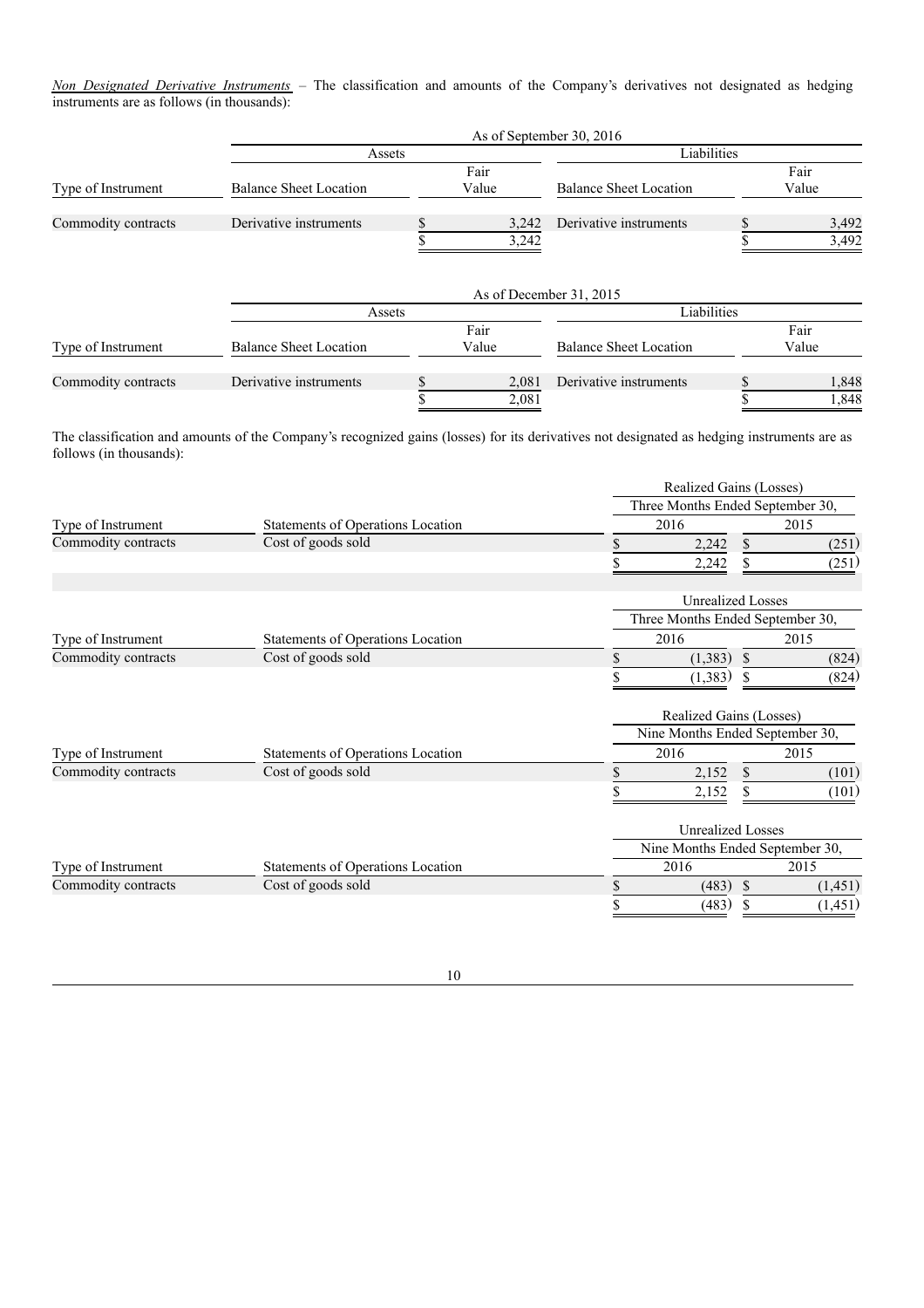## 5. DEBT.

Long-term borrowings are summarized as follows (in thousands):

|                                       | September 30, $2016$ | December 31, 2015 |          |
|---------------------------------------|----------------------|-------------------|----------|
| Kinergy operating line of credit      | 63.916               |                   | 61,003   |
| Plant term debt                       | 155,070              |                   | 162,622  |
|                                       | 218,986              |                   | 223,625  |
| Less unamortized discount             | (1,369)              |                   | (2,299)  |
| Less unamortized debt financing costs | (364)                |                   | (462)    |
| Less short-term portion               | (153, 701)           |                   | (17,003) |
| Long-term debt                        | 63,552               |                   | 203,861  |

*Kinergy Operating Line of Credit* – As of September 30, 2016, Kinergy had an available borrowing base under its credit facility of \$11,084,000.

*Plant Term Debt* — As of September 30, 2016, the term loan facility for the Pacific Ethanol Central Plants had an outstanding balance of approximately \$155.1 million. Interest on the term loan facility accrues and may be paid in cash at a rate of 10.5% per annum or may be paid in-kind at a rate of 15.0% per annum by adding the interest to the outstanding principal balance. For the three months ended September 30, 2016, the Company elected to pay cash. For the nine months ended September 30, 2016, the Company elected to defer interest payments on the term debt in the aggregate amount of \$9.5 million, which was added to the outstanding loan balance.

The term loan facility matures on September 24, 2017, and as such the Company has reclassified the outstanding balance to current liabilities. The Company is currently pursuing alternatives to refinance the term debt.

On February 26, 2016, the Company retired the \$17,003,000 outstanding balance of the Pacific Ethanol West Plants' term debt by purchasing the lender's position for cash at par without any prepayment penalty. The purchase increased the amount of the term debt held by Pacific Ethanol to a combined \$58,766,000, which is eliminated upon consolidation. As a result, the Company has no continuing obligations to any third-party lender under the credit agreements associated with the Pacific Ethanol West Plants' term debt.

At September 30, 2016, there were approximately \$127.9 million of net assets of the Company's subsidiaries that were not available to be transferred to the parent company in the form of dividends, loans or advances due to restrictions contained in the credit facilities of these subsidiaries.

*Capitalized Interest* — For the three and nine months ended September 30, 2016, the Company capitalized interest of \$1.1 million related to its capital project activity. Of this amount, approximately \$0.6 million related to project activity in the prior year, which the Company considered to be immaterial; therefore, this amount was corrected on a cumulative basis in the current period.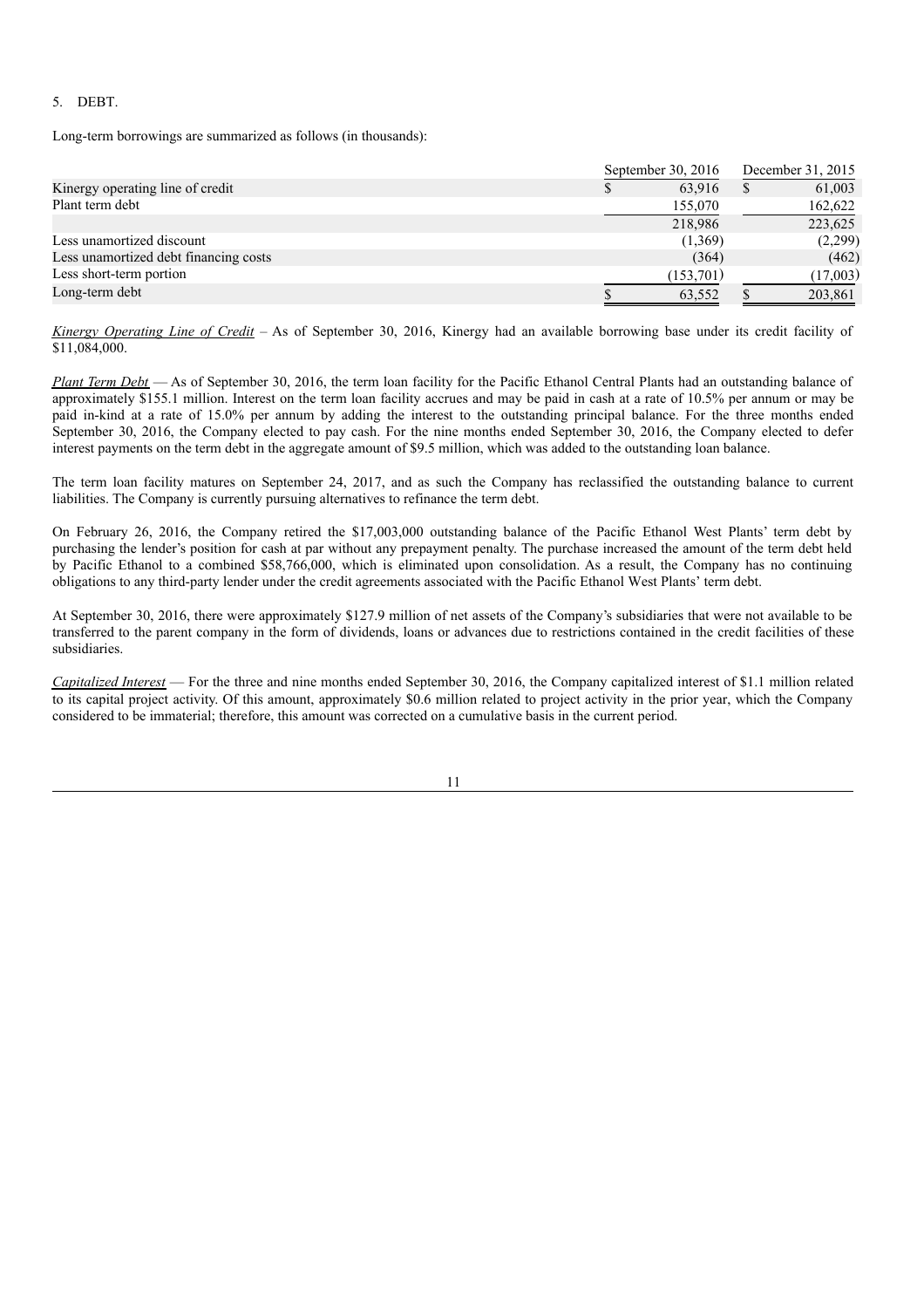### 6. COMMON STOCK AND WARRANTS.

*Stock Incentive Plan* – In June 2016, the Company's shareholders approved the adoption of the 2016 Stock Incentive Plan to replace the expiring 2006 Stock Incentive Plan. The 2016 plan is similar to the 2006 plan and has a total of 1,150,000 shares of common stock authorized for issuance over the next ten years.

*Warrant Exercises* – During the nine months ended September 30, 2015, certain holders exercised warrants and received an aggregate of 42,000 shares of the Company's common stock upon payment of an aggregate of \$368,000 in cash. There were no warrants exercised during the three months ended September 30, 2015 and for the three and nine months ended September 30, 2016.

*Grants of Stock* – In June 2016, the Company granted an aggregate of approximately 95,000 shares of restricted stock to non-employee members of the Company's Board of Directors that vest on the earlier of (i) the date of the Company's 2017 annual meeting of stockholders, or (ii) July 1, 2017, which had a grant date fair value of \$5.44 per share. In June 2016, the Company granted an aggregate of 253,000 shares of restricted stock to the Company's executive officers and other eligible employees that vest in equal amounts on each of April 1, 2017, 2018 and 2019, which had a grant date fair value of \$5.44 per share.

## 7. COMMITMENTS AND CONTINGENCIES.

*Sales Commitments* – At September 30, 2016, the Company had entered into sales contracts with its major customers to sell certain quantities of ethanol and co-products. The Company had open indexed-price ethanol sales contracts for 236,324,000 gallons as of September 30, 2016 and open fixed-price ethanol sales contracts valued at \$9,540,000 as of September 30, 2016. The Company had open fixed-price co-product sales contracts valued at \$30,797,000 as of September 30, 2016 and open indexed-price co-product sales contracts for 142,000 tons as of September 30, 2016. These sales contracts are scheduled to be completed throughout 2017.

*Purchase Commitments* – At September 30, 2016, the Company had indexed-price purchase contracts to purchase 20,670,000 gallons of ethanol and fixed-price purchase contracts to purchase \$10,536,000 of ethanol from its suppliers. The Company had fixed-price purchase contracts to purchase \$32,022,000 of corn from its suppliers. These purchase commitments are scheduled to be satisfied throughout 2016. In addition, in September 2016, the Company signed an agreement to finance and construct a 5 megawatt solar project at its Madera facility. The amount financed is up to \$10.0 million, to be amortized over twenty years as part of the facility's property tax assessments. As of September 30, 2016, the Company had incurred \$1.1 million in project costs, which is recorded in other liabilities in the accompanying balance sheet.

*Litigation* – *General* – The Company is subject to various claims and contingencies in the ordinary course of its business, including those related to litigation, business transactions, employee-related matters, and others. When the Company is aware of a claim or potential claim, it assesses the likelihood of any loss or exposure. If it is probable that a loss will result and the amount of the loss can be reasonably estimated, the Company will record a liability for the loss. If the loss is not probable or the amount of the loss cannot be reasonably estimated, the Company discloses the claim if the likelihood of a potential loss is reasonably possible and the amount involved could be material. While there can be no assurances, the Company does not expect that any of its pending legal proceedings will have a material financial impact on the Company's operating results.

The Company has evaluated all outstanding cases, including the following pending cases, and has recorded an aggregate of \$3.3 million as a litigation contingency liability with respect to its outstanding cases for amounts that are probable and estimable.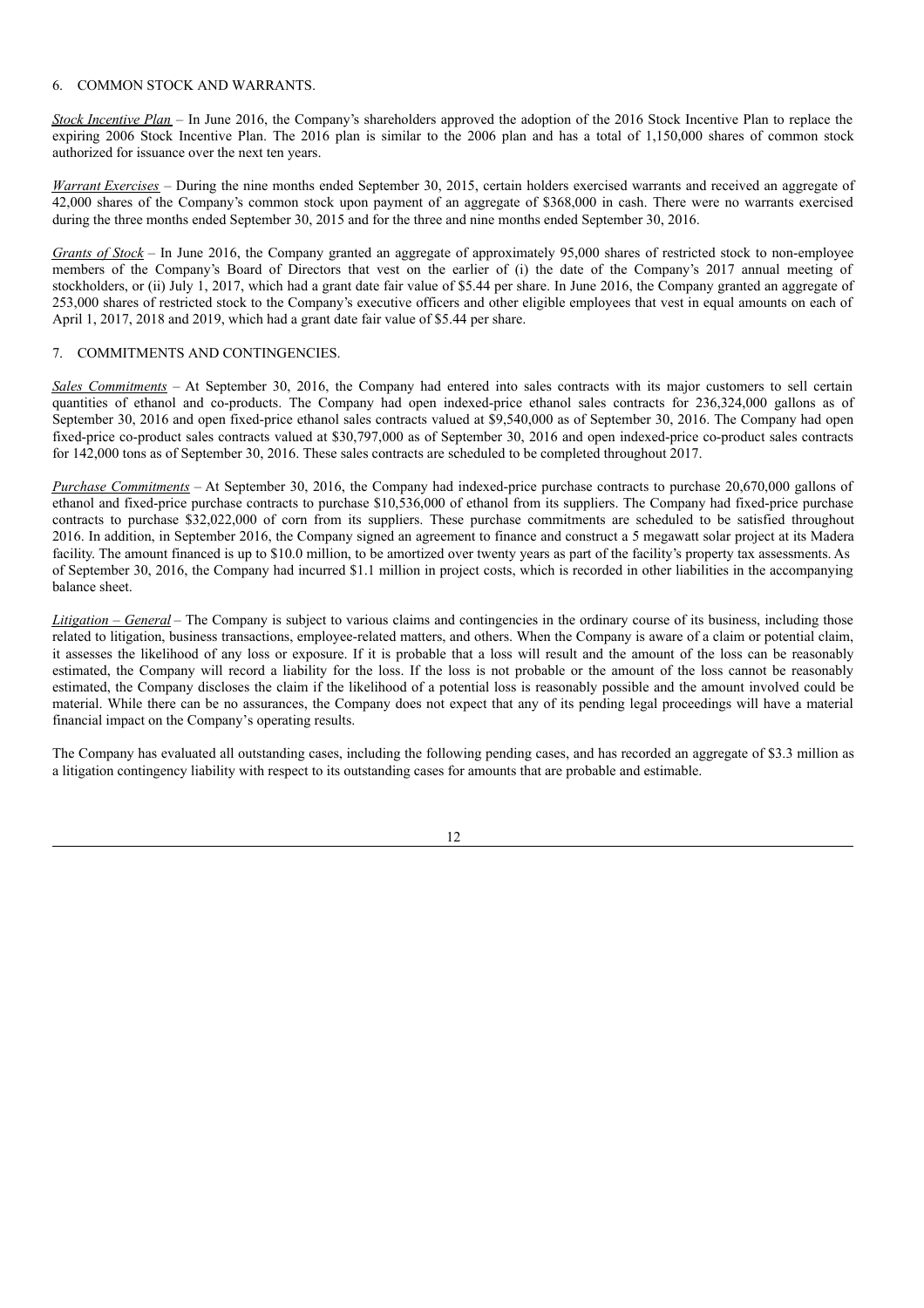### *Western Sugar Cooperative*

Pacific Ethanol, Inc., through a subsidiary acquired in its acquisition of Aventine, became involved in a pending lawsuit with Western Sugar Cooperative ("Western Sugar") that pre-dated the Aventine acquisition.

On February 27, 2015, Western Sugar filed a complaint in the United States District Court for the District of Colorado (Case No. 1:15-cv-00415) naming Aventine Renewable Energy, Inc. ("ARE, Inc."), one of Aventine's subsidiaries, as defendant. Western Sugar amended its complaint on April 21, 2015. ARE, Inc. purchased surplus sugar through a United States Department of Agriculture ("USDA") program. Western Sugar was one of the entities that warehoused this sugar for ARE, Inc. The suit alleges that ARE, Inc. breached a contract with Western Sugar by failing to pay increased rates that it demanded for the storage of ARE, Inc.'s sugar, or alternatively is due additional payment under Western Sugar's equitable claims. Western Sugar alleges that its higher rates apply because ARE, Inc. failed to timely order the sugar for immediate delivery, thereby allowing Western Sugar to set its own storage rates and avoid the lower USDA contract rate that ARE, Inc. paid. Western Sugar claims damages in the amount of approximately \$8.6 million. ARE, Inc. filed answers to Western Sugar's complaint and amended the complaint generally denying Western Sugar's allegations and asserting various defenses, including that ARE Inc. never entered into a storage contract with Western Sugar, that ARE, Inc. paid the rate that Western Sugar was due under the governing USDA contract documents, or alternatively that ARE, Inc. paid a reasonable rate and that Western Sugar's claimed rates constitute an impermissible penalty. The Company filed a motion for summary judgment seeking a determination that Western Sugar's four claims fail as a matter of law. The court granted the motion in part and dismissed one claim, while finding that disputed factual matters remain for trial on Western Sugar's other three claims. A trial date has not yet been scheduled, but is expected in the first half of 2017.

## *GS CleanTech Corporation*

On May 24, 2013, GS CleanTech Corporation ("GS CleanTech"), filed a suit in the United States District Court for the Eastern District of California, Sacramento Division (Case No.: 2:13-CV-01042-JAM-AC), naming Pacific Ethanol, Inc. as a defendant. On August 29, 2013, the case was transferred to the United States District Court for the Southern District of Indiana and made part of the pre-existing multidistrict litigation involving GS CleanTech and multiple defendants. The suit alleged infringement of a patent assigned to GS CleanTech by virtue of certain corn oil separation technology in use at one or more of the ethanol production facilities in which the Company has an interest, including Pacific Ethanol Stockton LLC ("PE Stockton"), located in Stockton, California. The complaint sought preliminary and permanent injunctions against the Company, prohibiting future infringement on the patent owned by GS CleanTech and damages in an unspecified amount adequate to compensate GS CleanTech for the alleged patent infringement, but in any event no less than a reasonable royalty for the use made of the inventions of the patent, plus attorneys' fees. The Company answered the complaint, counterclaimed that the patent claims at issue, as well as the claims in several related patents, are invalid and unenforceable and that the Company is not infringing. Pacific Ethanol, Inc. does not itself use any corn oil separation technology and may seek a dismissal on those grounds.

On March 17 and March 18, 2014, GS CleanTech filed suit naming as defendants two Company subsidiaries: PE Stockton and Pacific Ethanol Magic Valley, LLC ("PE Magic Valley"). The claims were similar to those filed against Pacific Ethanol, Inc. in May 2013. These two cases were transferred to the multi-district litigation division in United States District Court for the Southern District of Indiana, where the case against Pacific Ethanol, Inc. was pending. Although PE Stockton and PE Magic Valley do separate and market corn oil, Pacific Ethanol, Inc., PE Stockton and PE Magic Valley strongly disagree that either of the subsidiaries use corn oil separation technology that infringes the patent owned by GS CleanTech. In a January 16, 2015 decision, the District Court for the Southern District of Indiana ruled in favor of a stipulated motion for partial summary judgment for Pacific Ethanol, Inc., PE Stockton and PE Magic Valley finding that all of the GS CleanTech patents in the suit are invalid and, therefore, not infringed. GS CleanTech said it would appeal this decision when the remaining claim in the suit has been decided. The only remaining claim alleged that GS CleanTech inequitably conducted itself before the United States Patent and Trademark Office when obtaining the patents at issue.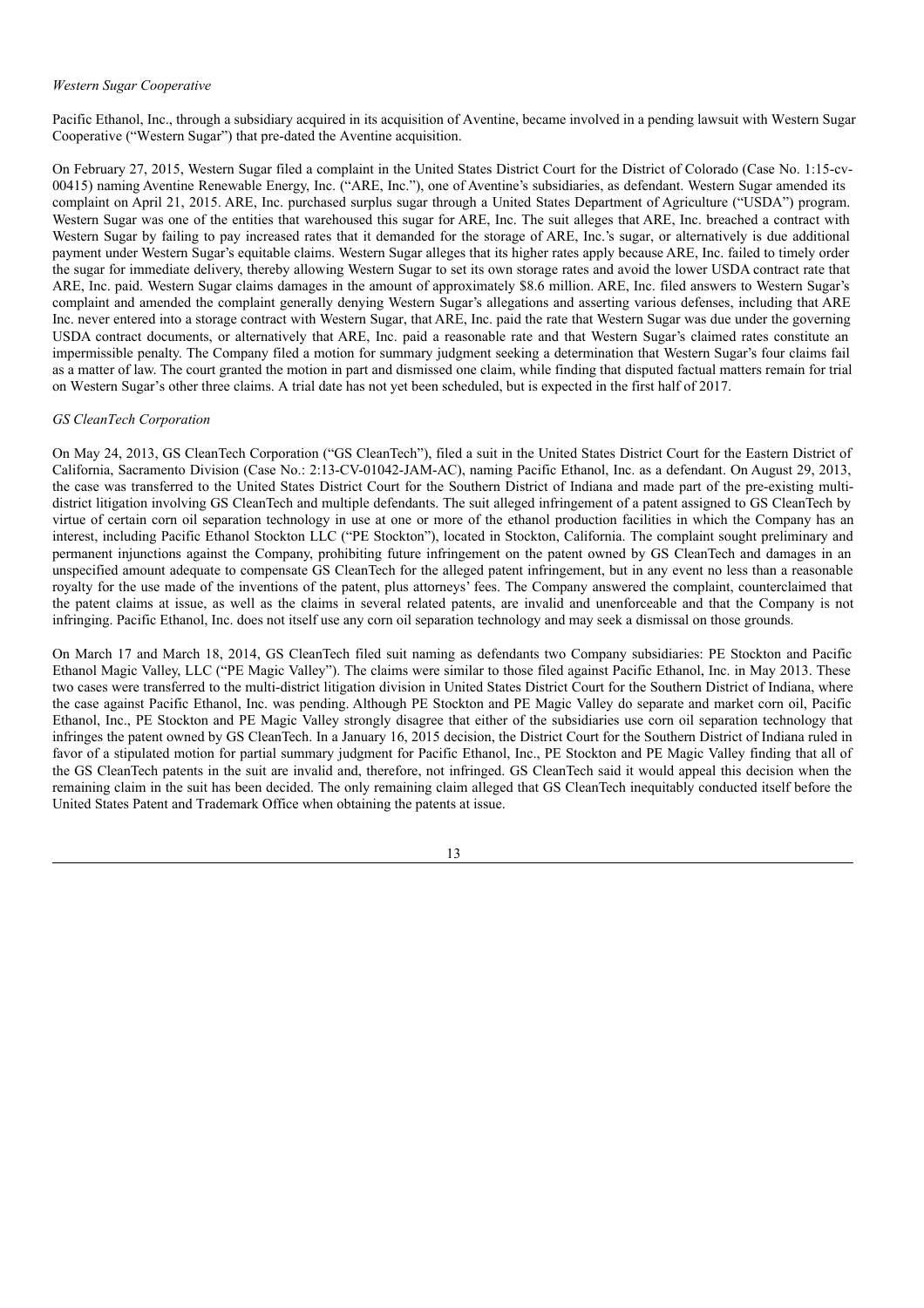A trial in the District Court for the Southern District of Indiana was conducted in October 2015 on that single issue as well as whether GS CleanTech's behavior during prosecution of the patents renders this an "exceptional case" which would allow the District Court to award the Defendants reimbursement of their attorneys' fees expended for defense of the case.

On September 15, 2016, the District Court issued an Order finding that GS CleanTech, the inventors and GS CleanTech's counsel committed inequitable conduct in the prosecution of the GS CleanTech patents before the United States Patent and Trademark Office. As a result, the District Court issued a Final Judgment on September 15, 2016 dismissing with prejudice all of GS CleanTech's cases against the Defendants, including Pacific Ethanol, Inc., PE Stockton and PE Magic Valley. The District Court's ruling of inequitable conduct results in the unenforceability of the GS CleanTech patents against third parties, and also enables the Defendants to pursue reimbursement of their costs and attorneys' fees from GS CleanTech and its counsel. The Company believes that GS CleanTech may appeal the District Court's rulings as well as its earlier decision that the GS CleanTech patents are invalid.

The Company did not record a provision for these matters as of December 31, 2015 as the District Court had ruled that all of the GS CleanTech patents in the suit are invalid and, therefore, not infringed. Further, the Company believes a material adverse ruling on appeal against Pacific Ethanol, Inc., PE Stockton and/or PE Magic Valley is not probable.

### 8. PENSION AND RETIREMENT BENEFIT PLANS.

The Company, through its acquisition of Aventine, has assumed a defined benefit pension plan (the "Pension Plan") and a health care and life insurance plan (the "Postretirement Plan").

The Pension Plan is noncontributory, and covers unionized employees at the Company's Pekin, Illinois facility, who fulfill minimum age and service requirements. Benefits are based on a prescribed formula based upon the employee's years of service. The Pension Plan, part of a collective bargaining agreement, covers only Union employees hired prior to November 1, 2010. The Company uses a December 31 measurement date for its Pension Plan. The Company's funding policy is to make the minimum annual contributions that are required by applicable regulations. As of December 31, 2015, the Pension Plan's accumulated projected benefit obligation was \$16.6 million, with a fair value of plan assets of \$12.6 million. The underfunded amount of \$4.0 million is recorded on the Company's consolidated balance sheet in other noncurrent liabilities. For the three months ended September 30, 2016, the Pension Plan's net periodic expense was \$29,000, comprised of \$172,000 in interest cost and \$56,000 in service cost, partially offset by \$199,000 of expected return on plan assets. For the nine months ended September 30, 2016, the Pension Plan's net periodic expense was \$87,000, comprised of \$516,000 in interest cost and \$168,000 in service cost, partially offset by \$597,000 of expected return on plan assets.

The Postretirement Plan provides postretirement medical benefits and life insurance to certain "grandfathered" unionized employees. Employees hired after December 31, 2000 are not eligible to participate in the Postretirement Plan. The Postretirement Plan is contributory, with contributions required at the same rate as active employees. Benefit eligibility under the plan reduces at age 65 from a defined benefit to a defined collar cap based upon years of service. As of December 31, 2015, the Postretirement Plan's accumulated projected benefit obligation was \$3.6 million and is recorded on the Company's consolidated balance sheet in other noncurrent liabilities. The Company's funding policy is to make the minimum annual contributions that are required by applicable regulations. For the three months ended September 30, 2016, the Postretirement Plan's net periodic expense was \$47,000, comprised of \$35,000 of interest cost and \$12,000 of service cost. For the nine months ended September 30, 2016, the Postretirement Plan's net periodic expense was \$141,000, comprised of \$105,000 of interest cost and \$36,000 of service cost.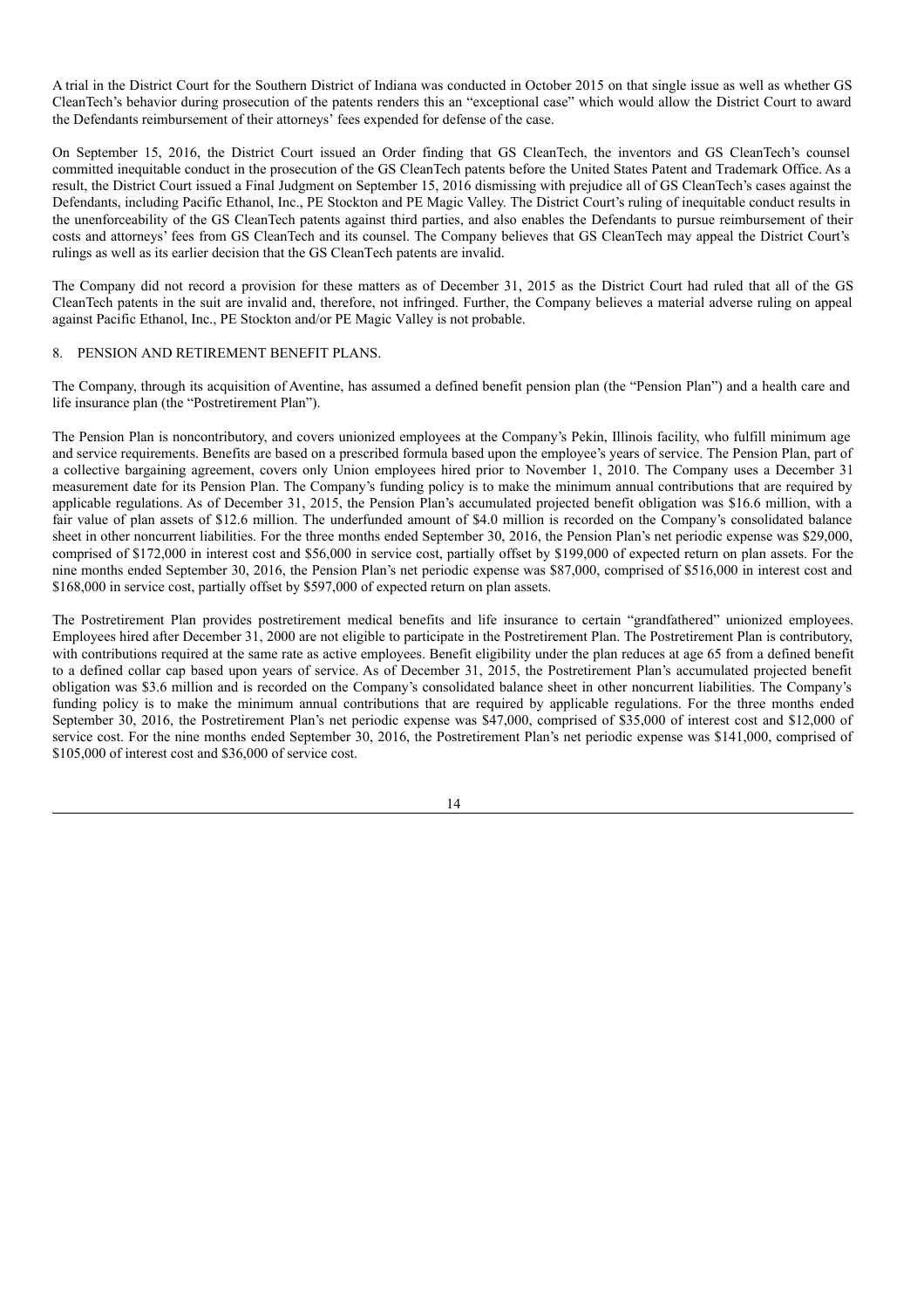#### 9. FAIR VALUE MEASUREMENTS.

The fair value hierarchy prioritizes the inputs used in valuation techniques into three levels, as follows:

- Level 1 Observable inputs unadjusted quoted prices in active markets for identical assets and liabilities;
- Level 2 Observable inputs other than quoted prices included in Level 1 that are observable for the asset or liability through corroboration with market data; and
- Level 3 Unobservable inputs includes amounts derived from valuation models where one or more significant inputs are unobservable. For fair value measurements using significant unobservable inputs, a description of the inputs and the information used to develop the inputs is required along with a reconciliation of Level 3 values from the prior reporting period.

The Company records its warrants issued in December 2011 and July 2012 at fair value using Level 3 inputs.

*Warrants* – The Company's warrants are valued using a Monte Carlo Binomial Lattice-Based valuation methodology, adjusted for marketability restrictions.

Significant assumptions used and related fair values for the warrants as of September 30, 2016 were as follows:

|                   |                       |            | Risk Free     |              | Market   | Warrants    |            |
|-------------------|-----------------------|------------|---------------|--------------|----------|-------------|------------|
| Original Issuance | <b>Exercise Price</b> | Volatilitv | Interest Rate | Term (years) | Discount | Outstanding | Fair Value |
| 7/3/2012          | 6.09                  | 46.3%      | $0.52\%$      | 0.76         | 15.7%    | 211,000     | 296,000    |
| 12/13/2011        | 8.43                  | 37.7%      | $0.25\%$      | 0.20         | 6.7%     | 138.000     | 30,000     |
|                   |                       |            |               |              |          |             | 326,000    |

Significant assumptions used and related fair values for the warrants as of December 31, 2015 were as follows:

|                   |                       |            | Risk Free     |              | Market   | Warrants    |            |
|-------------------|-----------------------|------------|---------------|--------------|----------|-------------|------------|
| Original Issuance | <b>Exercise Price</b> | Volatility | Interest Rate | Term (years) | Discount | Outstanding | Fair Value |
| 7/3/2012          | 6.09                  | $49.1\%$   | $0.86\%$      |              | 22.9%    | 211,000     | 200,000    |
| 12/13/2011        | 8.43                  | 48.4%      | $0.65\%$      | 0.95         | $18.3\%$ | 138,000     | 73,000     |
|                   |                       |            |               |              |          |             | 273,000    |

The estimated fair value of the warrants is affected by the above underlying inputs. Observable inputs include the values of exercise price, stock price, term and risk-free interest rate. As separate inputs, an increase (decrease) in either the term or risk free interest rate will result in an increase (decrease) in the estimated fair value of the warrant.

Unobservable inputs include volatility and market discount. An increase (decrease) in volatility will result in an increase (decrease) in the estimated warrant value and an increase (decrease) in the market discount will result in a decrease (increase) in the estimated warrant fair value.

The volatility utilized was a blended average of the Company's historical volatility and implied volatilities derived from a selected peer group. The implied volatility component has remained relatively constant over time given that implied volatility is a forward-looking assumption based on observable trades in public option markets. Should the Company's historical volatility increase (decrease) on a goforward basis, the resulting value of the warrants would increase (decrease).

The market discount, or a discount for lack of marketability, is quantified using a Black-Scholes option pricing model, with a primary model input of assumed holding period restriction. As the assumed holding period increases (decreases), the market discount increases (decreases), conversely impacting the value of the warrant fair value.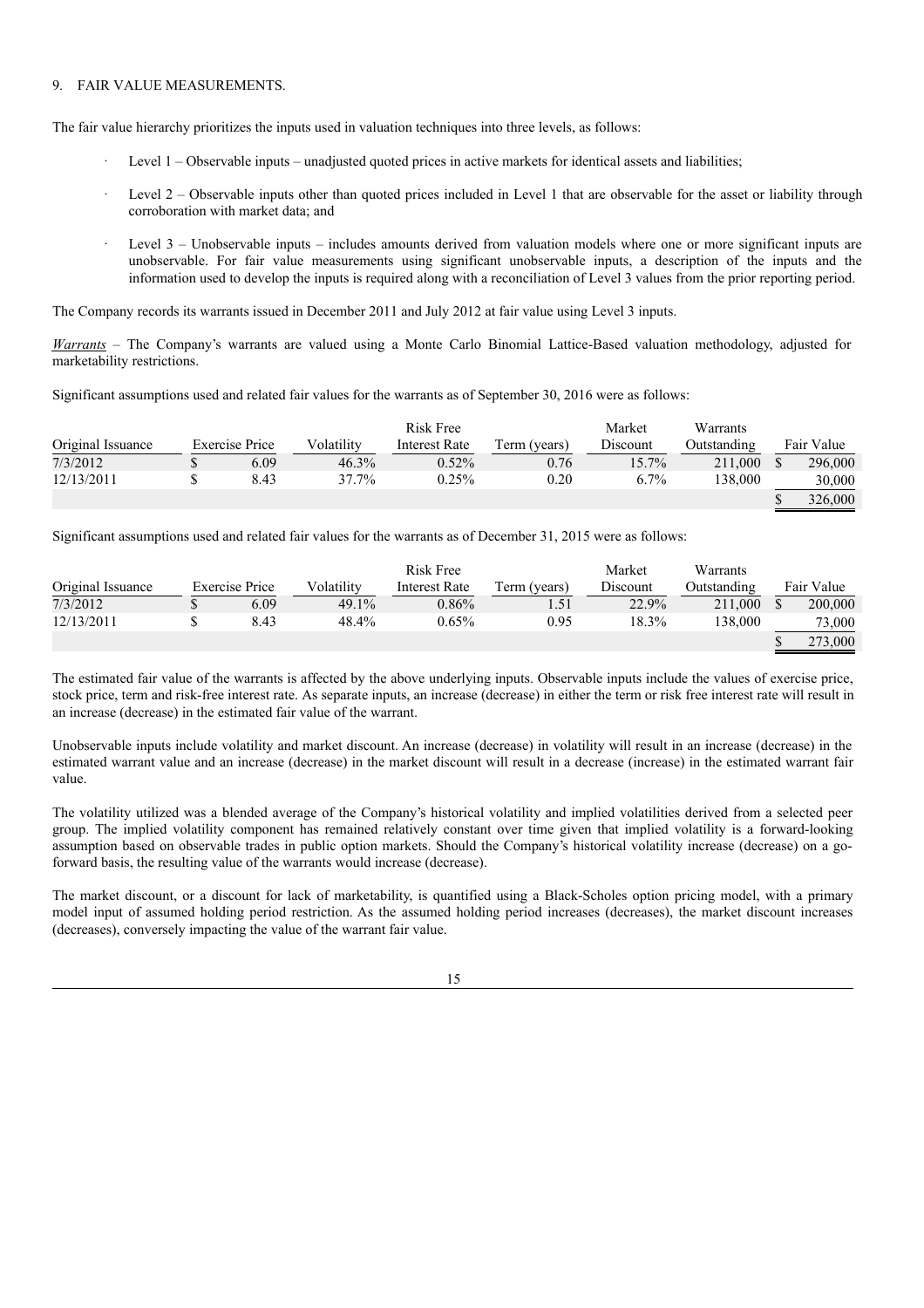*Other Derivative Instruments* – The Company's other derivative instruments consist of commodity positions. The fair values of the commodity positions are based on quoted prices on the commodity exchanges and are designated as Level 1 inputs.

The following table summarizes recurring fair value measurements by level at September 30, 2016 (in thousands):

|                                      |       | Fair     |   |          |         |                          |         |       |
|--------------------------------------|-------|----------|---|----------|---------|--------------------------|---------|-------|
|                                      | Value |          |   | Level 1  | Level 2 |                          | Level 3 |       |
| Assets:                              |       |          |   |          |         |                          |         |       |
| Derivative financial instruments (1) |       | 3,242    |   | 3,242    |         | $\overline{\phantom{m}}$ |         |       |
|                                      |       | 3,242    |   | 3,242    |         |                          |         |       |
| Liabilities:                         |       |          |   |          |         |                          |         |       |
| Warrants (3)                         |       | (326)    | D |          |         |                          |         | (326) |
| Derivative financial instruments (4) |       | (3, 492) |   | (3, 492) |         |                          |         |       |
|                                      |       | (3,818)  |   | (3, 492) |         | $\overline{\phantom{a}}$ |         | (326) |

The following table summarizes recurring fair value measurements by level at December 31, 2015 (in thousands):

|                                      |     | Fair     |    |          |     |         |     |         |
|--------------------------------------|-----|----------|----|----------|-----|---------|-----|---------|
|                                      |     | Value    |    | Level 1  |     | Level 2 |     | Level 3 |
| Assets:                              |     |          |    |          |     |         |     |         |
| Derivative financial instruments (1) | \$  | 2,081    | \$ | 2,081    | \$  |         | \$  |         |
| Defined benefit plan assets (2)      |     |          |    |          |     |         |     |         |
| (pooled separate accounts):          |     |          |    |          |     |         |     |         |
| Large U.S. Equity                    |     | 3,662    |    |          |     | 3,662   |     |         |
| Small/Mid U.S. Equity                |     | 1,099    |    |          |     | 1,099   |     |         |
| <b>International Equity</b>          |     | 1,525    |    |          |     | 1,525   |     |         |
| Fixed Income                         |     | 6,281    |    |          |     | 6,281   |     |         |
|                                      |     | 14,648   |    | 2,081    |     | 12,567  | \$. |         |
| Liabilities:                         |     |          |    |          |     |         |     |         |
| Warrants $(3)$                       | \$. | (273)    | S  |          | \$. |         | S   | (273)   |
| Derivative financial instruments (4) |     | (1, 848) |    | (1, 848) |     |         |     |         |
|                                      |     | (2,121)  |    | (1, 848) | ¢   |         |     | (273)   |

(1) Included in derivative instruments in the consolidated balance sheets.

(2) Fair values of plan assets are determined annually and therefore are not included as of September 30, 2016. For further descriptions of these assets see the Company's Form 10-K for the year ended December 31, 2015.

(3) Included in warrant liabilities at fair value in the consolidated balance sheets.

(4) Included in derivative instruments in the consolidated balance sheets.

For fair value measurements using significant unobservable inputs (Level 3), a description of the inputs and the information used to develop the inputs is required along with a reconciliation of Level 3 values from the prior reporting period. The changes in the Company's fair value of its Level 3 inputs with respect to its warrants were as follows (in thousands):

| Balance, December 31, 2015               | 273 |
|------------------------------------------|-----|
| Adjustments to fair value for the period |     |
| Balance, September 30, 2016              | 326 |

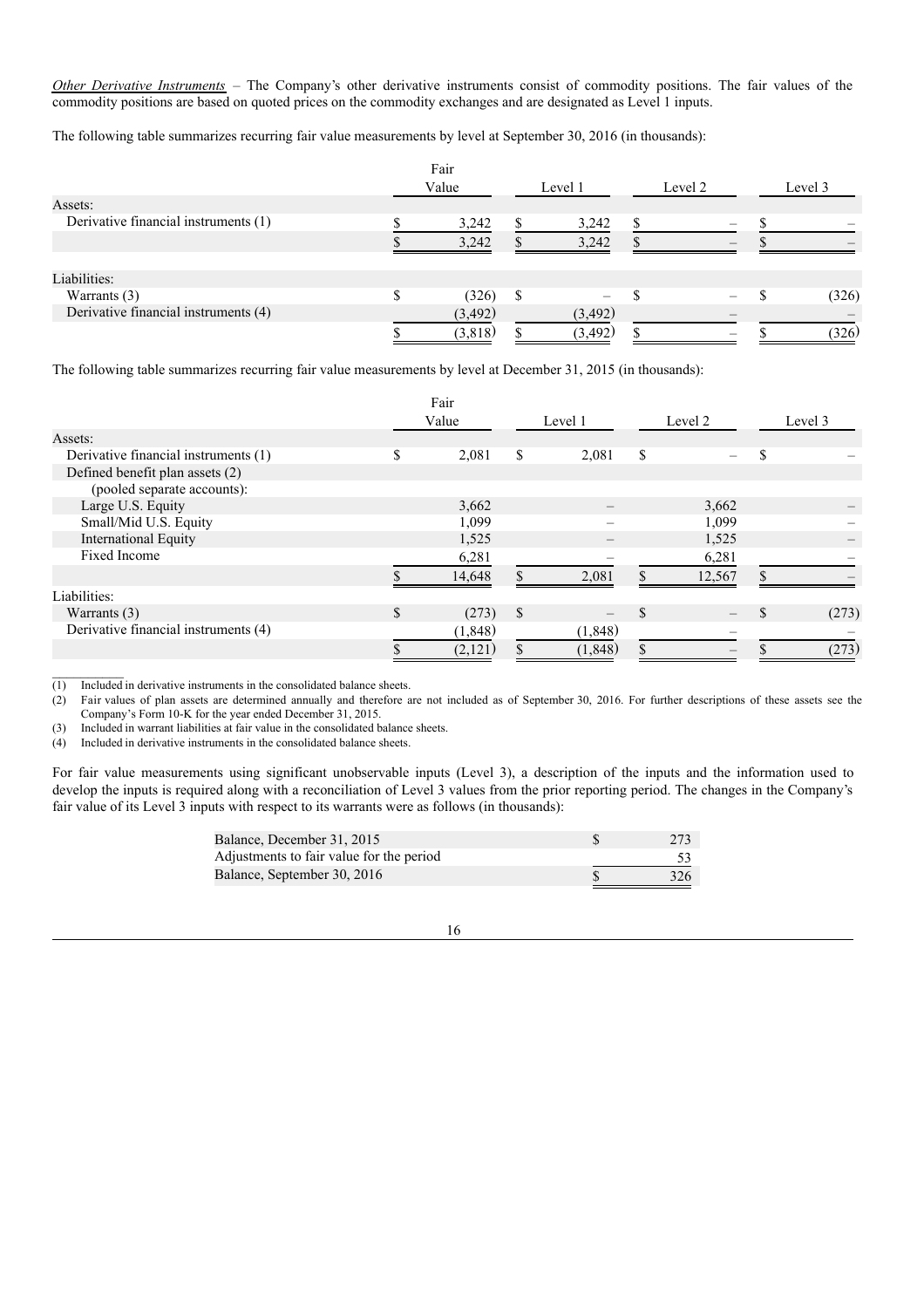## 10. EARNINGS PER SHARE.

The following tables compute basic and diluted earnings per share (in thousands, except per share data):

|                                        |               |           | Three Months Ended September 30, 2016 |           |
|----------------------------------------|---------------|-----------|---------------------------------------|-----------|
|                                        |               | Loss      | <b>Shares</b>                         | Per-Share |
|                                        |               | Numerator | Denominator                           | Amount    |
| Net loss attributed to Pacific Ethanol | $\mathcal{S}$ | (3,518)   |                                       |           |
| Less: Preferred stock dividends        |               | (319)     |                                       |           |
| Basic and diluted loss per share:      |               |           |                                       |           |
| Loss available to common stockholders  |               | (3,837)   | 42,226 \$                             | (0.09)    |
|                                        |               |           |                                       |           |
|                                        |               |           | Three Months Ended September 30, 2015 |           |
|                                        |               | Loss      | <b>Shares</b>                         | Per-Share |
|                                        |               | Numerator | Denominator                           | Amount    |
| Net loss attributed to Pacific Ethanol | \$            | (14, 663) |                                       |           |
| Less: Preferred stock dividends        |               | (319)     |                                       |           |
| Basic and diluted loss per share:      |               |           |                                       |           |
| Loss available to common stockholders  |               | (14,982)  | 41,861 \$                             | (0.36)    |
|                                        |               |           | Nine Months Ended September 30, 2016  |           |
|                                        |               | Loss      | <b>Shares</b>                         | Per-Share |
|                                        |               | Numerator | Denominator                           | Amount    |
| Net loss attributed to Pacific Ethanol | $\mathcal{S}$ | (11,658)  |                                       |           |
| Less: Preferred stock dividends        |               | (949)     |                                       |           |
| Basic and diluted loss per share:      |               |           |                                       |           |
| Loss available to common stockholders  | S             | (12,607)  | 42,156 \$                             | (0.30)    |
|                                        |               |           | Nine Months Ended September 30, 2015  |           |
|                                        |               | Loss      | <b>Shares</b>                         | Per-Share |
|                                        |               | Numerator | Denominator                           | Amount    |
| Net loss attributed to Pacific Ethanol | \$.           | (18,033)  |                                       |           |
| Less: Preferred stock dividends        |               | (946)     |                                       |           |
| Basic and diluted loss per share:      |               |           |                                       |           |
| Loss available to common stockholders  | \$            | (18,979)  | 30.170 \$                             | (0.63)    |

There were an aggregate of 731,000 and 679,000 potentially dilutive weighted-average shares from the Company's warrants and shares of Series B Cumulative Convertible Preferred Stock outstanding for the three and nine months ended September 30, 2016, respectively. These convertible securities were not considered in calculating net loss per share for the three and nine months ended September 30, 2016, as their effect would have been anti-dilutive.

## 11. RELATED PARTY TRANSACTION.

During the three months ended September 30, 2016, the Company entered into a contract to purchase corn from Watermark Farms, Inc., a company owned jointly by one of the Company's unaffiliated grain procurement agents and a director of the Company. The total delivered price of \$128,063 is expected to be settled by the end of 2016. At September 30, 2016, there were no amounts payable by the Company under these arrangements**.**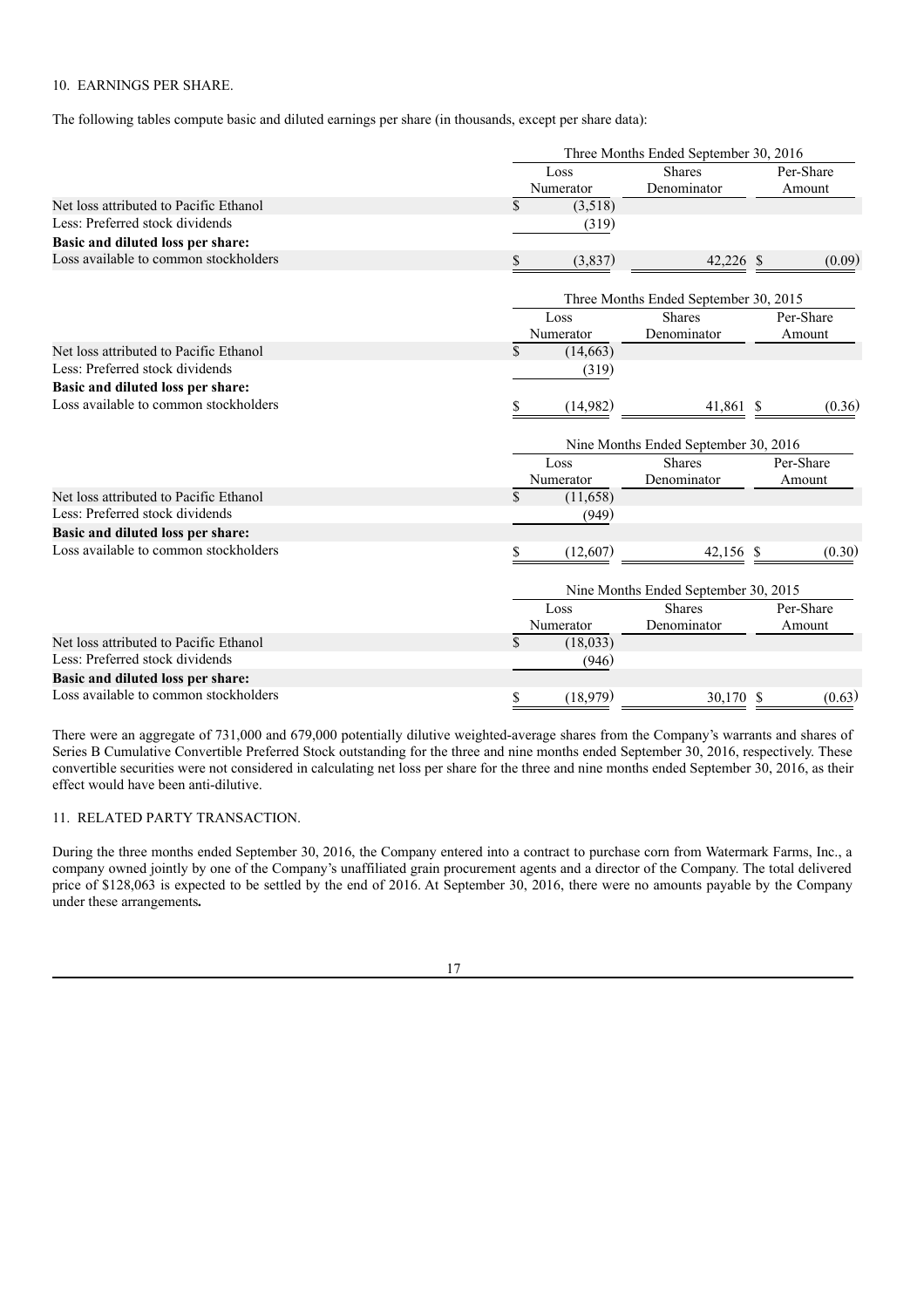## **ITEM 2. MANAGEMENT'S DISCUSSION AND ANALYSIS OF FINANCIAL CONDITION AND RESULTS OF OPERATIONS.**

The following discussion and analysis should be read in conjunction with our consolidated financial statements and notes to consolidated financial statements included elsewhere in this report. This report and our consolidated financial statements and notes to consolidated financial statements contain forward-looking statements, which generally include the plans and objectives of management for future operations, including plans and objectives relating to our future economic performance and our current beliefs regarding revenues we might generate and profits we might earn if we are successful in implementing our business and growth strategies. The forward-looking statements and associated risks may include, relate to or be qualified by other important factors, including:

- fluctuations in the market price of ethanol and its co-products;
- fluctuations in the costs of key production input commodities such as corn and natural gas;
- · the projected growth or contraction in the ethanol and co-product markets in which we operate;
- our strategies for expanding, maintaining or contracting our presence in these markets;
- anticipated trends in our financial condition and results of operations; and
- our ability to distinguish ourselves from our current and future competitors.

You are cautioned not to place undue reliance on any forward-looking statements, which speak only as of the date of this report, or in the case of a document incorporated by reference, as of the date of that document. We do not undertake to update, revise or correct any forward-looking statements, except as required by law.

Any of the factors described immediately above, or referenced from time to time in our filings with the Securities and Exchange Commission or in the "Risk Factors" section below could cause our financial results, including our net income or loss or growth in net income or loss, to differ materially from prior results, which in turn could, among other things, cause the price of our common stock to fluctuate substantially.

## **Overview**

We are a leading producer and marketer of low-carbon renewable fuels in the United States.

We own and operate eight strategically-located ethanol production facilities. Four of our plants are in the Western states of California, Oregon and Idaho, or the Pacific Ethanol West plants; and four of our plants are located in the Midwestern states of Illinois and Nebraska, or the Pacific Ethanol Central plants. The Pacific Ethanol Central plants were acquired in our acquisition of Aventine Renewable Energy Holdings, Inc., or Aventine, on July 1, 2015. Our plants have a combined ethanol production capacity of 515 million gallons per year. We are the sixth largest producer of ethanol in the United States based on annualized volumes. We market all the ethanol and coproducts produced at our eight plants as well as ethanol produced by third parties. On an annualized basis, we market over 800 million gallons of ethanol and over 1.5 million tons of ethanol co-products on a dry matter basis. Our business consists of two operating segments: a production segment and a marketing segment.

Our mission is to advance our position and significantly increase our market share as a leading producer and marketer of lowcarbon renewable fuels in the United States. We intend to accomplish this goal in part by expanding our ethanol production capacity and distribution infrastructure, accretive acquisitions, lowering the carbon intensity of our ethanol, extending our marketing business into new regional and international markets, and implementing new technologies to promote higher production yields and greater efficiencies.

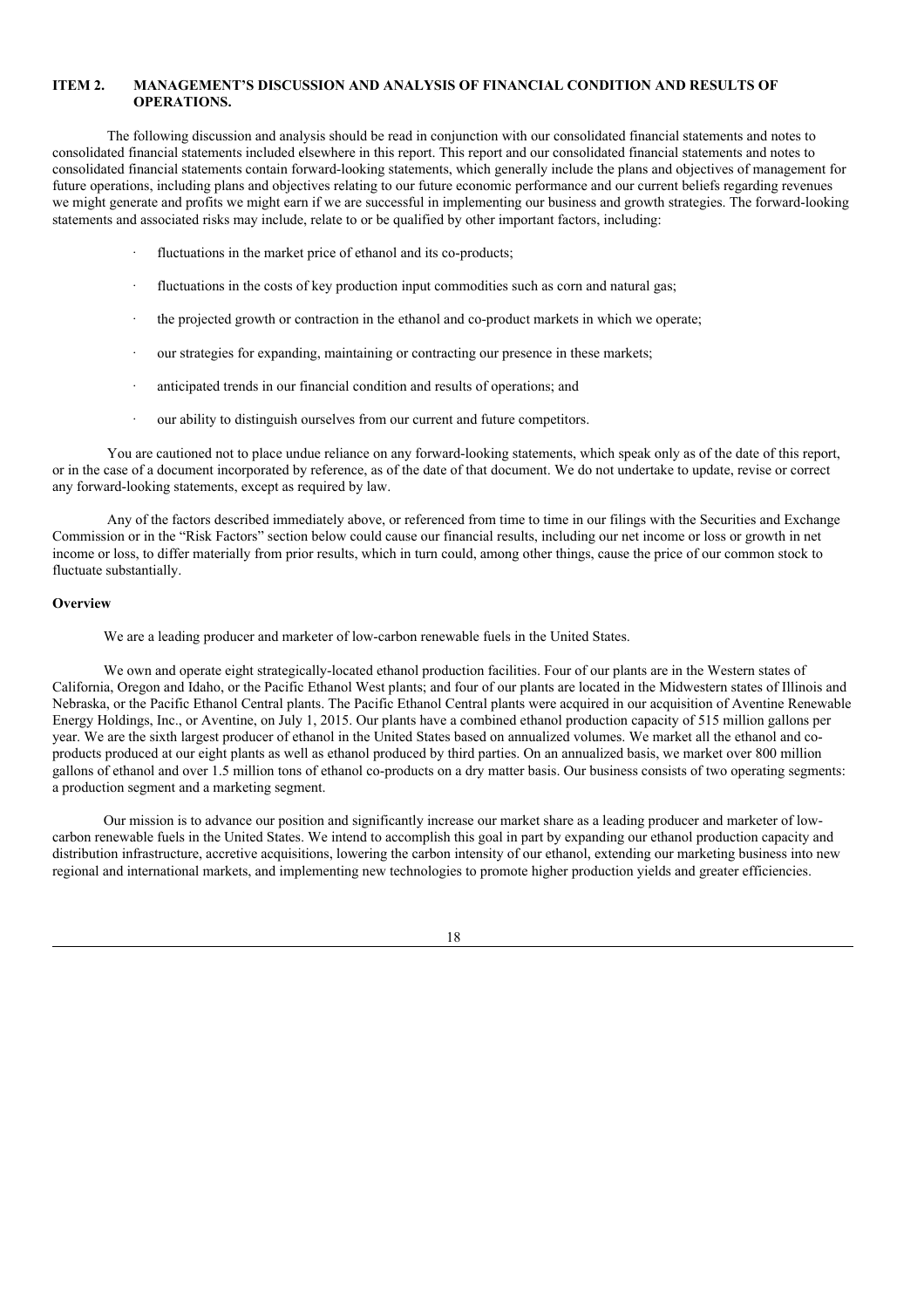#### *Production Segment*

We produce ethanol and co-products at our eight production facilities described below. Our Pacific Ethanol West plants are located on the West Coast near their respective fuel and feed customers, offering significant timing, transportation cost and logistical advantages. Our Pacific Ethanol Central plants are located in the Midwest in the heart of the Corn Belt, benefit from low-cost and abundant feedstock production and allow for access to many additional domestic markets. In addition, our ability to load unit trains from the Pacific Ethanol Central plants allows for greater access to international markets.

|                                           | <b>Facility Name</b>                                 | <b>Facility Location</b>                                 | <b>Estimated Annual</b><br>Capacity<br>(gallons)       |
|-------------------------------------------|------------------------------------------------------|----------------------------------------------------------|--------------------------------------------------------|
| Pacific Ethanol West $\left\{$            | Magic Valley<br>Columbia<br>Stockton<br>Madera       | Burley, ID<br>Boardman, OR<br>Stockton, CA<br>Madera, CA | 60,000,000<br>40,000,000<br>60,000,000<br>40,000,000   |
| Pacific Ethanol Central $\left\{ \right.$ | Aurora West<br>Aurora East<br>Pekin Wet<br>Pekin Dry | Aurora, NE<br>Aurora, NE<br>Pekin, IL<br>Pekin, IL       | 110,000,000<br>45,000,000<br>100,000,000<br>60,000,000 |

We produce ethanol co-products at our eight production facilities such as wet distillers grains, or WDG, dry distillers grains with solubles, wet and dry corn gluten feed, condensed distillers solubles, corn gluten meal, corn germ, corn oil, distillers yeast and  $\text{CO}_2$ .

## *Marketing Segment*

We market ethanol and co-products produced by our eight ethanol production facilities and market ethanol produced by third parties. We have extensive customer relationships throughout the Western and Midwestern United States. Our ethanol customers are integrated oil companies and gasoline marketers who blend ethanol into gasoline. Our customers depend on us to provide a reliable supply of ethanol, and manage the logistics and timing of delivery with very little effort on their part. Our customers collectively require ethanol volumes in excess of the supplies we produce at our eight production facilities. We secure additional ethanol supplies from third party plants in California and other third party suppliers in the Midwest where a majority of ethanol producers are located. We arrange for transportation, storage and delivery of ethanol purchased by our customers through our agreements with third-party service providers in the Western United States as well as in the Midwest from a variety of sources.

We market our distillers grains and other feed co-products to dairies and feedlots, in many cases located near our ethanol plants. These customers use our feed co-products for livestock as a substitute for corn and other sources of starch and protein. We sell our corn oil to poultry and biodiesel customers. We do not market co-products from other ethanol producers.

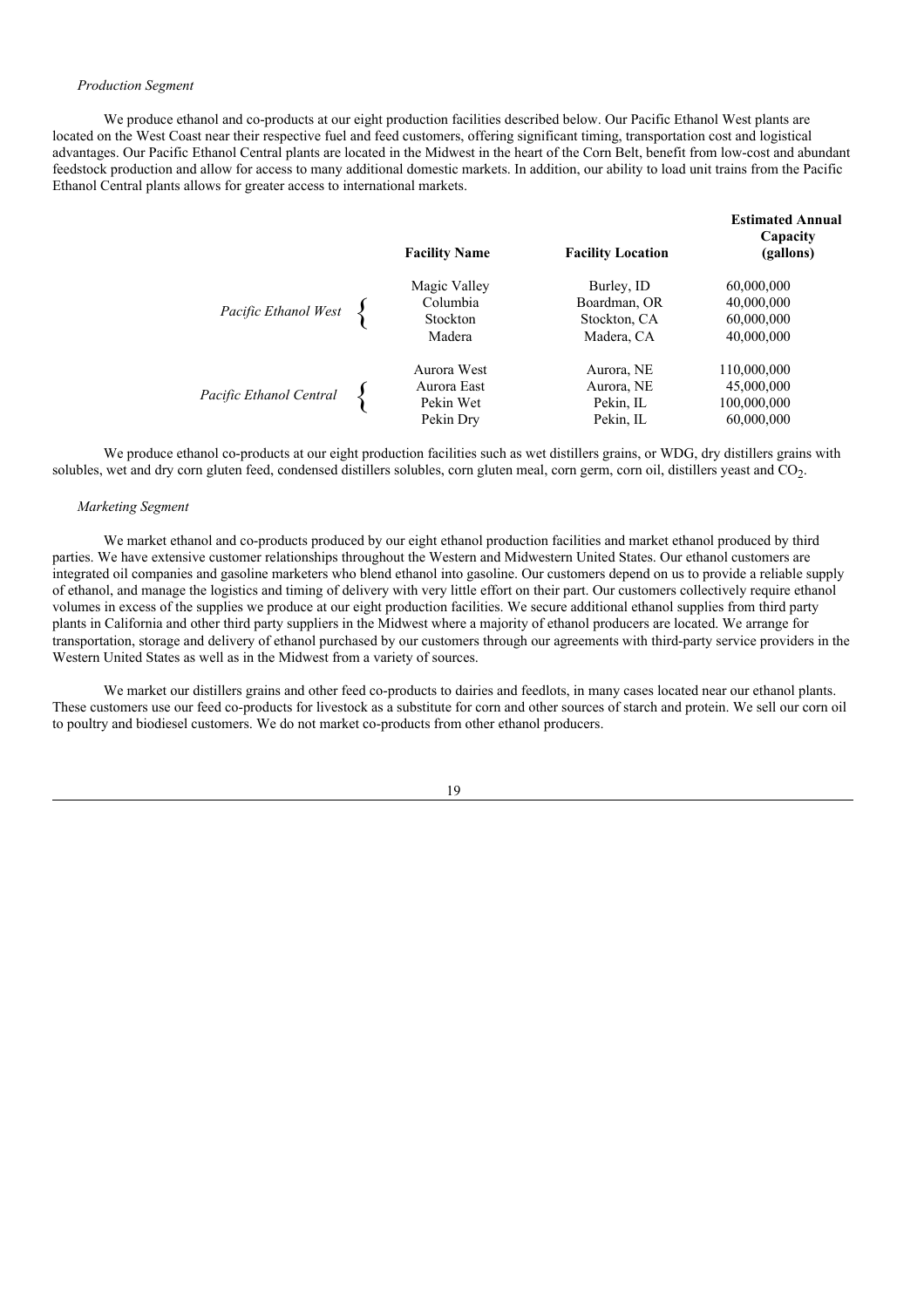#### *Current Initiatives and Outlook*

During the third quarter of 2016, we continued to experience improved crush margins, which reflect ethanol and co-product sales prices relative to production inputs such as corn and natural gas. Our results in the third quarter, however, were negatively impacted by higher beginning inventory valuation, lower margins in our ethanol trading business resulting from the intra-quarter drop in ethanol prices, significant repair expenses at our Pekin facility and non-cash mark-to-market adjustments related to our open hedge positions.

We have increased our production capacity utilization by approximately ten percent and we are nearing an annual run rate of nearly 1.0 billion total gallons sold from our expanded production and marketing platform.

Domestic and global demand for ethanol as a preferred high-octane, low-carbon fuel source continues to be strong. Daily production industry run rates have recently declined and the number of days of supply on hand recently reached its lowest levels of the year, contributing to a tight supply and demand balance. Corn prices remain stable, at around \$3.50 per bushel, as farmers expect to harvest the largest U.S. corn crop ever, while ethanol prices have remained firm, supporting an improved margin environment. Fourth quarter margins have thus far been stronger than average margins in the third quarter.

Net exports of ethanol remain robust and are on track to exceed 2015 levels, with an expectation of up to 1.0 billion gallons exported in 2016. Ethanol remains the lowest cost and cleanest source of octane to meet the growing demand for octane worldwide.

The Environmental Protection Agency, or EPA, recently submitted its final 2017 blending targets for the national Renewable Fuel Standard, proposing to increase conventional renewable fuel to 14.8 billion gallons in 2017 from 14.3 billion gallons in 2016. The EPA expects blending to rise from 10.1% of U.S. fuel supplies in 2016 to 10.4% in 2017, demonstrating that the industry is moving beyond the so-called 10% "blend wall". In addition, we expect Renewable Identification Number, or RIN, surpluses to decline in 2017, sending price signals to incorporate higher physical volumes of ethanol into the U.S. fuel supply.

The regulatory environment continues to support long-term demand for renewable fuels and investments in new technologies that improve carbon scores and generate higher premiums on the ethanol we produce. Low-Carbon Fuel Standards in California and Oregon require refiners to reduce the carbon intensity of their fuels in increasing amounts to 10% by 2020 in California and by 2025 in Oregon. We believe this mandate will require a significant amount of low-carbon fuel to displace gasoline in the California and Oregon fuel supplies. Currently, we receive a \$0.08 per gallon premium over Midwest ethanol on each California production gallon sold into the California market. We expect to see a comparable premium for low-carbon ethanol we sell into the Oregon market. In addition, the national Renewable Fuel Standard continues to support the long-term demand for renewable fuels.

We see a supportive environment for ethanol into 2017 given strong ethanol demand and a record corn crop. We also expect domestic ethanol demand to strengthen as E15 expands, driven by new infrastructure and higher blend levels mandated by the national Renewal Fuel Standard.

We continue to focus on implementing plant improvement projects to optimize our production, lower our carbon score and produce meaningful near-term returns.

During the third quarter, we received the first ever approved registration from the EPA for producing cellulosic ethanol from corn fiber at our Stockton plant, qualifying this ethanol for special premiums over conventional ethanol. We are targeting yield increases of greater than 2% and anticipate producing over 1.0 million gallons of cellulosic ethanol at this facility annually. Through high-value D3 RINs, carbon credits under California's Low Carbon Fuel Standard and the federal Second Generation Biofuel Producer tax credit, we expect to achieve premiums of at least \$2.00 per gallon for this cellulosic ethanol. We are evaluating whether to expand corn fiber cellulosic ethanol production to our other facilities and we are looking for additional regulatory certainty extending California's Low-Carbon Fuel Standard beyond 2020 to support the development of additional cellulosic ethanol projects.

We contracted to install a five megawatt solar photovoltaic power system at our Madera plant, the first ever commercial solar power system installed at a U.S. ethanol facility. We expect the system to lower our operating costs by displacing one-third of the grid electricity currently used. We also recently initiated start-up of an industrial scale membrane system at our Madera facility that separates water from ethanol during the plant's dehydration process. We expect these technologies to increase operating efficiencies, lower production costs and reduce the carbon intensity of ethanol produced at our Madera facility, further driving premium pricing on ethanol produced at the facility.

We are also working on cogeneration technology at our Stockton plant that will convert process waste gas and natural gas into electricity and steam, lowering air emissions and energy costs by an estimated \$3.0 million to \$4.0 million per year. We expect to begin commercial operations of this technology in December.

We intend to continue to leverage our diverse base of production and marketing assets to expand our share of the renewable fuels and ethanol co-product markets. We also intend to continue to invest in plant improvement initiatives using innovative technologies that generate meaningful near-term returns by improving plant efficiencies, reducing our carbon score and enhancing our profitability.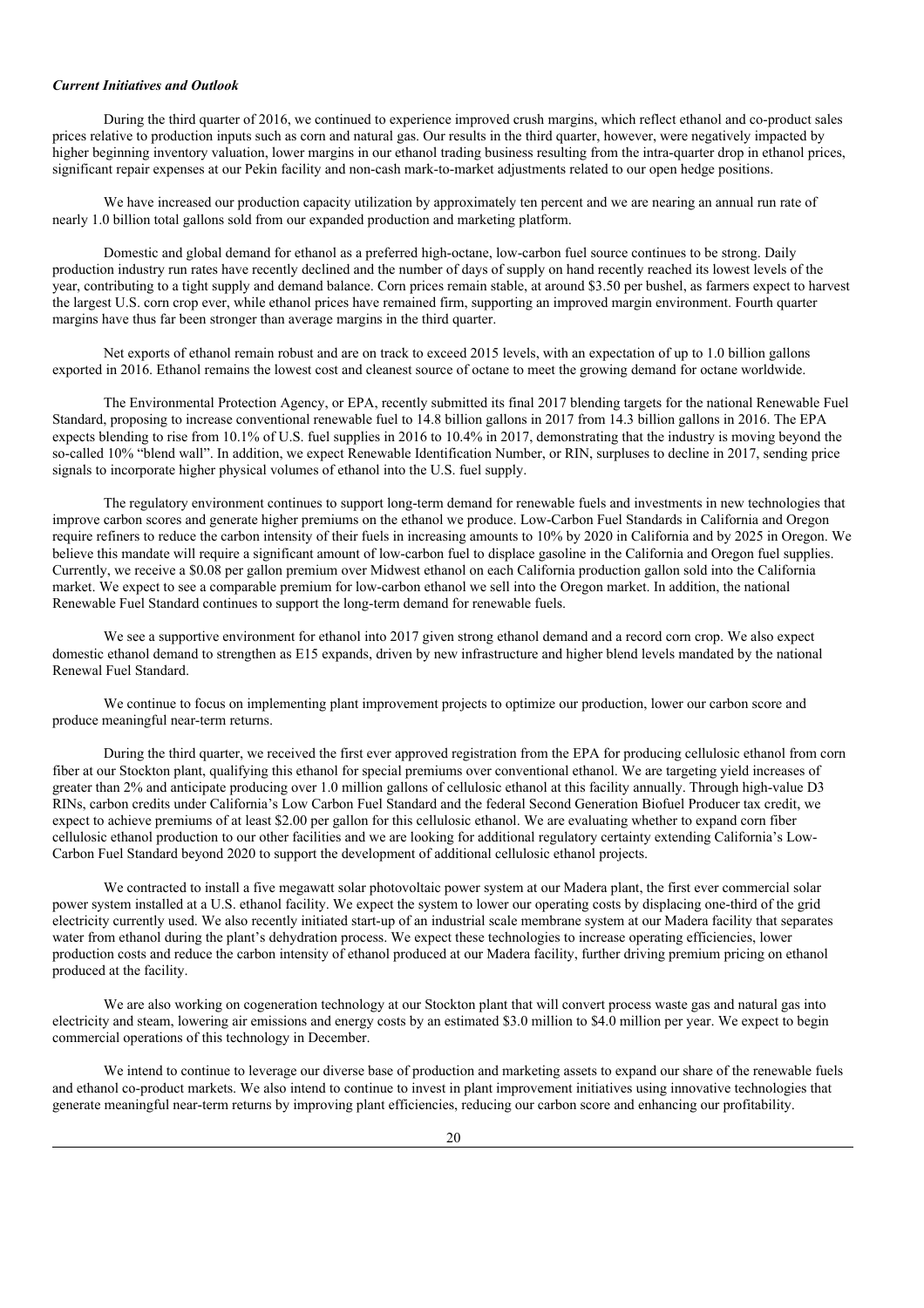## **Critical Accounting Policies**

The preparation of our financial statements, which have been prepared in accordance with accounting principles generally accepted in the United States of America, requires us to make judgments and estimates that may have a significant impact upon the portrayal of our financial condition and results of operations. We believe that of our significant accounting policies, the following require estimates and assumptions that require complex, subjective judgments by management that can materially impact the portrayal of our financial condition and results of operations: revenue recognition; warrants and conversion features carried at fair value; impairment of long-lived and intangible assets; valuation of allowance for deferred taxes, derivative instruments, accounting for business combinations and allowance for doubtful accounts. These significant accounting principles are more fully described in "Management's Discussion and Analysis of Financial Condition and Results of Operations—Critical Accounting Policies" in our Annual Report on Form 10-K for the year ended December 31, 2015.

## **Results of Operations**

The following selected financial information should be read in conjunction with our consolidated financial statements and notes to our consolidated financial statements included elsewhere in this report, and the other sections of "Management's Discussion and Analysis of Financial Condition and Results of Operations" contained in this report.

Certain performance metrics that we believe are important indicators of our results of operations include:

|                                                                      | <b>Three Months Ended</b><br>September 30, |               |       | Percentage |               | <b>Nine Months Ended</b><br>September 30, | Percentage |         |            |
|----------------------------------------------------------------------|--------------------------------------------|---------------|-------|------------|---------------|-------------------------------------------|------------|---------|------------|
|                                                                      | 2016                                       |               | 2015  | Variance   |               | 2016                                      |            | 2015    | Variance   |
| Production gallons sold (in millions)                                | 125.5                                      |               | 109.6 | 14.5%      |               | 360.9                                     |            | 201.7   | 78.9%      |
| Third party gallons sold (in millions)                               | 118.2                                      |               | 102.0 | 15.9%      |               | 322.6                                     |            | 286.3   | 12.7%      |
| Total gallons sold (in millions)                                     | 243.7                                      |               | 211.6 | 15.2%      |               | 683.5                                     |            | 488.0   | 40.1%      |
| Ethanol production capacity utilization                              | 96%                                        |               | 87%   | $10.3\%$   |               | 92%                                       |            | 90%     | $2.2\%$    |
| Average sales price per gallon                                       | \$<br>1.62                                 | <sup>\$</sup> | 1.67  | $(3.0)\%$  | \$            | 1.63                                      | S          | 1.69    | $(3.6)\%$  |
| Corn cost per bushel $-$ CBOT equivalent                             | \$<br>3.58                                 | <sup>\$</sup> | 3.83  | $(6.5)\%$  | $\mathbb{S}$  | 3.70                                      | \$         | 3.81    | $(2.9)\%$  |
| Average basis <sup>(1)</sup>                                         | \$<br>0.25                                 | S.            | 0.37  | $(32.4)\%$ | \$.           | 0.27                                      | S          | 0.62    | $(56.5)\%$ |
| Delivered cost of corn                                               | \$<br>3.83                                 | $\mathcal{S}$ | 4.20  | $(8.8)\%$  | \$            | 3.97                                      | \$         | 4.43    | $(10.4)\%$ |
| Total co-product tons sold (in thousands)                            | 702.1                                      |               | 670.0 | 4.8%       |               | 2,050.3                                   |            | 1,398.1 | 46.6%      |
| Co-product revenues as % of delivered cost of<br>$\text{corn}^{(2)}$ | 35.7%                                      |               | 38.0% | $(6.1)\%$  |               | 35.3%                                     |            | 35.8%   | $(1.4)\%$  |
|                                                                      |                                            |               |       |            |               |                                           |            |         |            |
| Average CBOT ethanol price per gallon                                | \$<br>1.49                                 | S.            | 1.51  | $(1.3)\%$  | <sup>\$</sup> | 1.49                                      | \$         | 1.53    | $(2.6)\%$  |
| Average CBOT corn price per bushel                                   | \$<br>3.31                                 | \$            | 3.83  | $(13.6)\%$ | \$            | 3.62                                      | \$         | 3.78    | $(4.2)\%$  |

(1) Corn basis represents the difference between the immediate cash price of delivered corn and the future price of corn for Chicago delivery.

(2) Co-product revenues as a percentage of delivered cost of corn shows our yield based on sales of co-products, including WDG and corn oil, generated from ethanol we produced.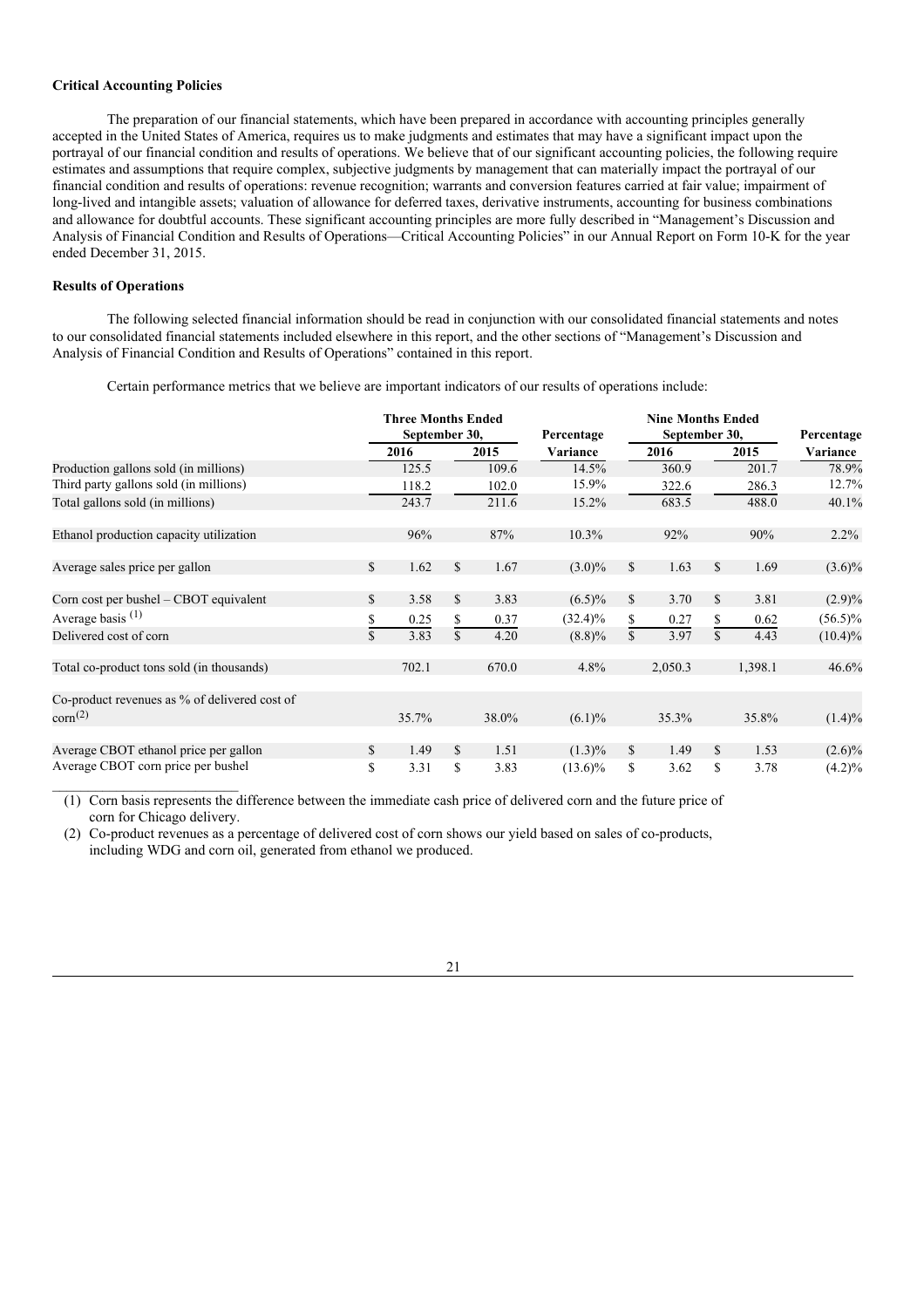#### *Net Sales, Cost of Goods Sold and Gross Profit*

The following table presents our net sales, cost of goods sold and gross profit in dollars and gross profit as a percentage of net sales (in thousands, except percentages):

|                            | <b>Three Months Ended</b><br>September 30, |  |           | Variance in |                |           |      |           | <b>Nine Months Ended</b><br>Variance in<br>September 30, |           |                |         |           |
|----------------------------|--------------------------------------------|--|-----------|-------------|----------------|-----------|------|-----------|----------------------------------------------------------|-----------|----------------|---------|-----------|
|                            | 2016                                       |  | 2015      |             | <b>Dollars</b> | Percent   | 2016 |           | 2015                                                     |           | <b>Dollars</b> |         | Percent   |
| Net sales                  | 417,806                                    |  | 380,622   |             | 37.184         | $9.8\%$   |      | ,183,039  |                                                          | 814,419   |                | 368,620 | 45.3%     |
| Cost of goods sold         | 411.442                                    |  | 388,002   |             | 23,440         | $6.0\%$   |      | 1,157,902 |                                                          | 816,532   |                | 341,370 | 41.8%     |
| Gross profit (loss)        | 6,364                                      |  | (7,380)   |             | 13,744         | <b>NM</b> |      | 25,137    |                                                          | (2,113)   |                | 27,250  | <b>NM</b> |
| Percentage of<br>net sales | 1.5%                                       |  | $(1.9)\%$ |             |                |           |      | 2.1%      |                                                          | $(0.3)\%$ |                |         |           |

### *Net Sales*

The increase in our net sales for the three and nine months ended September 30, 2016 as compared to the same periods in 2015 was due to an increase in our total gallons and co-products sold, partially offset by a decrease in our average sales price per gallon. We increased both production and third party gallons sold, and our volume of co-products sold, for the three and nine months ended September 30, 2016 as compared to the same period in 2015. The increases in volumes of our production gallons and co-products sold are primarily due to additional volumes from our new Pacific Ethanol Central plants in the Midwest. In addition, we expanded our customer base and our sales to a larger national footprint with the addition of regions we cover with our Midwest plants.

#### *Three Months Ended September 30, 2016*

On a consolidated basis, our average sales price per gallon decreased 3.0% to \$1.62 for the three months ended September 30, 2016 compared to our average sales price per gallon of \$1.67 for the same period in 2015. The average Chicago Board of Trade, or CBOT, ethanol price per gallon, declined 1.3% to \$1.49 for the three months ended September 30, 2016 as compared to the average CBOT ethanol price per gallon of \$1.51 for the same period in 2015.

#### *Production Segment*

Net sales of ethanol from our production segment increased by \$19.1 million, or 10%, to \$201.2 million for the three months ended September 30, 2016 as compared to \$182.1 million for the same period in 2015. Our total volume of production ethanol gallons sold increased by 15.9 million gallons, or 15%, to 125.5 million gallons for the three months ended September 30, 2016 as compared to 109.6 million gallons for the same period in 2015. Our production segment's average sales price per gallon decreased 3.3% to \$1.48 for the three months ended September 30, 2016 compared to our production segment's average sales price per gallon of \$1.53 for the same period in 2015. At our production segment's average sales price per gallon of \$1.48 for the three months ended September 30, 2016, we generated \$23.5 million in additional net sales from our production segment from the 15.9 million additional gallons of produced ethanol sold in the three months ended September 30, 2016 as compared to the same period in 2015. The decline of \$0.05 in our average sales price per gallon for the three months ended September 30, 2016 as compared to the same period in 2015 reduced our net sales of ethanol from our production segment by \$4.4 million.

Net sales of co-products decreased \$1.1 million, or 2%, to \$64.1 million for the three months ended September 30, 2016 as compared to \$65.2 million for the same period in 2015. Our total volume of co-products sold increased by 32.1 thousand tons, or 5%, to 702.1 thousand tons for three months ended September 30, 2016 from 670.0 thousand tons for the same period in 2015. At our average sales price per ton of \$86.97 for the three months ended September 30, 2016, we generated \$2.8 million in additional net sales from the 32.1 thousand additional tons of co-products sold in the three months ended September 30, 2016 as compared to the same period in 2015. In addition, the decrease of \$6.05, or 7%, in our average sales price per ton for the three months ended September 30, 2016 as compared to the same period in 2015 reduced net sales of co-products by \$3.9 million.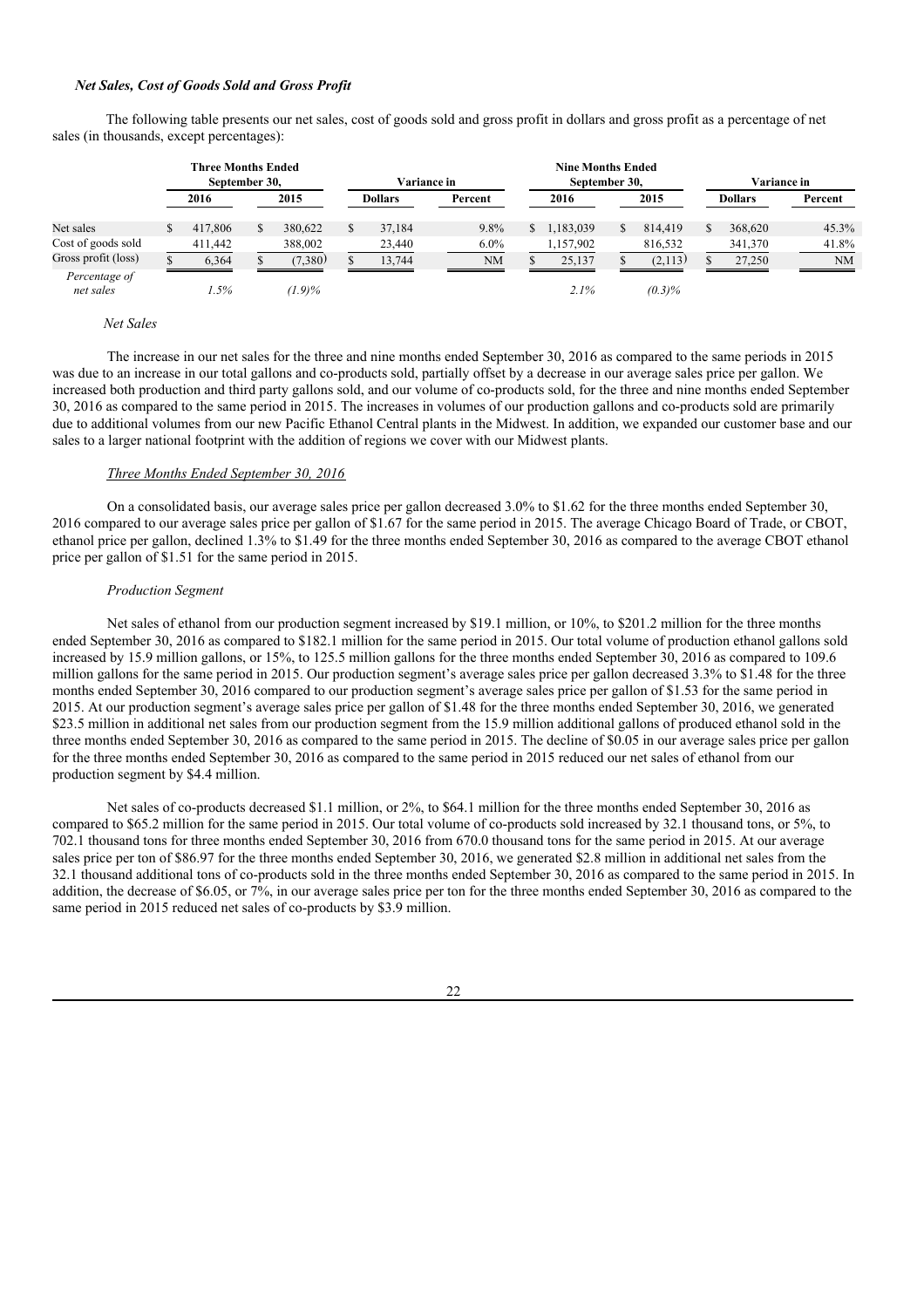#### *Marketing Segment*

Net sales of ethanol from our marketing segment increased by \$16.9 million, or 13%, to \$147.9 million for the three months ended September 30, 2016 as compared to \$131.0 million for the same period in 2015. Our total volume of ethanol gallons sold by our marketing segment increased by 32.1 million gallons, or 15%, to 243.7 million gallons for the three months ended September 30, 2016 as compared to 211.6 million gallons for the same period in 2015. Our additional production gallons sold accounted for 15.9 million gallons of this increase, as noted above, our additional third-party gallons sold accounted for 14.1 million gallons of this increase, and our additional agent gallons accounted for 2.1 million gallons of this increase.

The increase in production gallons sold by our marketing segment contributed an additional \$0.2 million in net sales generated by our marketing segment, which were eliminated upon consolidation.

Our marketing segment's average sales price per gallon decreased 4.6% to \$1.65 for the three months ended September 30, 2016 as compared to \$1.73 for the same period in 2015. At our average sales price per gallon of \$1.65 for the three months ended September 30, 2016, we generated \$23.2 million in additional net sales from our marketing segment from the 14.1 million gallons in additional third-party ethanol sold in the three months ended September 30, 2016 as compared to the same period in 2015.

#### *Nine Months Ended September 30, 2016*

On a consolidated basis, our average sales price per gallon decreased 3.6% to \$1.63 for the nine months ended September 30, 2016 compared to our average sales price per gallon of \$1.69 for the same period in 2015. The average CBOT ethanol price per gallon declined 2.6% to \$1.49 for the nine months ended September 30, 2016 compared to an average CBOT ethanol price per gallon of \$1.53 for the same period in 2015.

## *Production Segment*

Net sales of ethanol from our production segment increased by \$235.9 million, or 70%, to \$574.9 million for the nine months ended September 30, 2016 as compared to \$339.0 million for the same period in 2015. Our total volume of production ethanol gallons sold increased by 159.2 million gallons, or 79%, to 360.9 million gallons for the nine months ended September 30, 2016 as compared to 201.7 million gallons for the same period in 2015. Our production segment's average sales price per gallon decreased 4.2% to \$1.58 for the nine months ended September 30, 2016 compared to our production segment's average sales price per gallon of \$1.65 for the same period in 2015. Of the additional 159.2 million gallons of ethanol sold in the nine months ended September 30, 2016, an aggregate of 164.7 million gallons were attributable to production at our Midwestern plants which we acquired on July 1, 2015, slightly offset by 5.5 million fewer gallons produced at our Western plants. At our production segment's average sales price per gallon of \$1.58 for the nine months ended September 30, 2016, we generated \$251.5 million in additional net sales from our production segment from the 159.2 million additional gallons of produced ethanol sold in the nine months ended September 30, 2016 as compared to the same period in 2015. The decline of \$0.07 in our average sales price per gallon for the nine months ended September 30, 2016 as compared to the same period in 2015 reduced our net sales of ethanol from our production segment by \$15.6 million.

Net sales of co-products increased \$73.2 million, or 63%, to \$189.0 million for the nine months ended September 30, 2016 as compared to \$115.8 million for the same period in 2015. Our total volume of co-products sold increased by 652.2 thousand tons, or 47%, to 2,050.3 thousand tons for nine months ended September 30, 2016 from 1,398.1 thousand tons for the same period in 2015. At our average sales price per ton of \$87.56 for the nine months ended September 30, 2016, we generated \$57.1 million in additional net sales from the 652.2 thousand additional tons of co-products sold in the nine months ended September 30, 2016 as compared to the same period in 2015. In addition, the increase of \$7.72, or 10%, in our average sales price per ton for the nine months ended September 30, 2016 as compared to the same period in 2015 increased net sales of co-products by \$16.1 million.

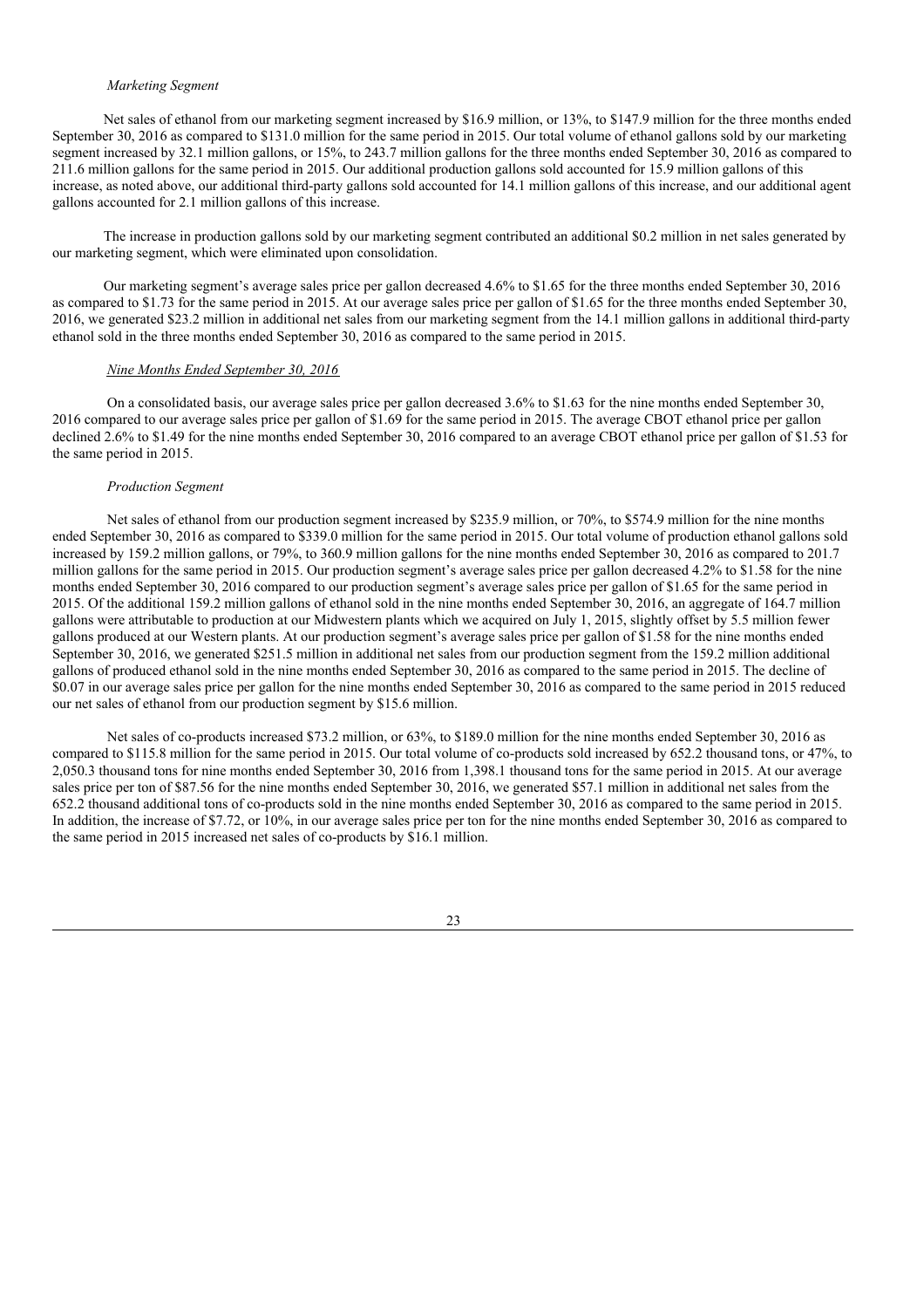#### *Marketing Segment*

Net sales of ethanol from our marketing segment increased by \$52.5 million, or 15%, to \$406.0 million for the nine months ended September 30, 2016 as compared to \$353.5 million for the same period in 2015. Our total volume of ethanol gallons sold by our marketing segment increased by 195.5 million gallons, or 40%, to 683.5 million gallons for the nine months ended September 30, 2016 as compared to 488.0 million gallons for the same period in 2015. Our additional production gallons sold accounted for 159.2 million gallons of this increase, as noted above, and our additional third-party gallons sold accounted for 36.3 million gallons of this increase.

The increase in production gallons sold by our marketing segment contributed an additional \$2.5 million in net sales generated by our marketing segment, which were eliminated upon consolidation.

Our marketing segment's average sales price per gallon decreased 2.3% to \$1.68 for the nine months ended September 30, 2016 compared to \$1.72 for the same period in 2015. At our average sales price per gallon of \$1.68 for the nine months ended September 30, 2016, we generated \$60.7 million in additional net sales from our marketing segment from the 36.3 million gallons in additional third-party ethanol sold in the nine months ended September 30, 2016 as compared to the same period in 2015. However, the decline of \$0.04 in our average sales price per gallon for the nine months ended September 30, 2016 as compared to the same period in 2015 reduced our net sales from third party ethanol sold by our marketing segment by \$8.2 million.

## *Cost of Goods Sold and Gross Profit*

Our consolidated gross profit increased primarily due to improved crush margins, which reflect ethanol and co-product sales prices relative to production inputs such as corn and natural gas, in the three and nine months ended September 30, 2016 compared to the same periods in 2015.

## *Three Months Ended September 30, 2016*

Our consolidated gross profit increased to \$6.4 million for the three months ended September 30, 2016 as compared to a gross loss of \$7.4 million for the same period in 2015, representing a gross margin of 1.5% for the three months ended September 30, 2016 as compared to a gross margin of negative 1.9% for the same period in 2015.

#### *Production Segment*

Our production segment increased our consolidated gross profit by \$17.1 million for the three months ended September 30, 2016 as compared to the same period in 2015. Of this amount, \$16.3 million in higher gross profit is attributable to higher production margins in the three months ended September 30, 2016 as compared to the same period in 2015 and \$0.8 million is attributable to the 15.9 million gallon increase in production volumes sold in the three months ended September 30, 2016 as compared to the same period in 2015. In addition, we recorded approximately \$8.7 million in additional cost of goods sold related to purchase accounting adjustments for the three months ended September 30, 2015 associated with the Aventine acquisition. These adjustments did not recur in 2016.

## *Marketing Segment*

Our marketing segment decreased our consolidated gross profit by \$3.4 million for the three months ended September 30, 2016 as compared to the same period in 2015. Of this amount, \$3.4 million in lower gross profit is attributable lower margins per gallon for the three months ended September 30, 2016 as compared to the same period in 2015, which was only slightly offset by negligible additional gross profit attributable to the 16.2 million gallon increase in third party marketing volumes in the three months ended September 30, 2016 as compared to the same period in 2015.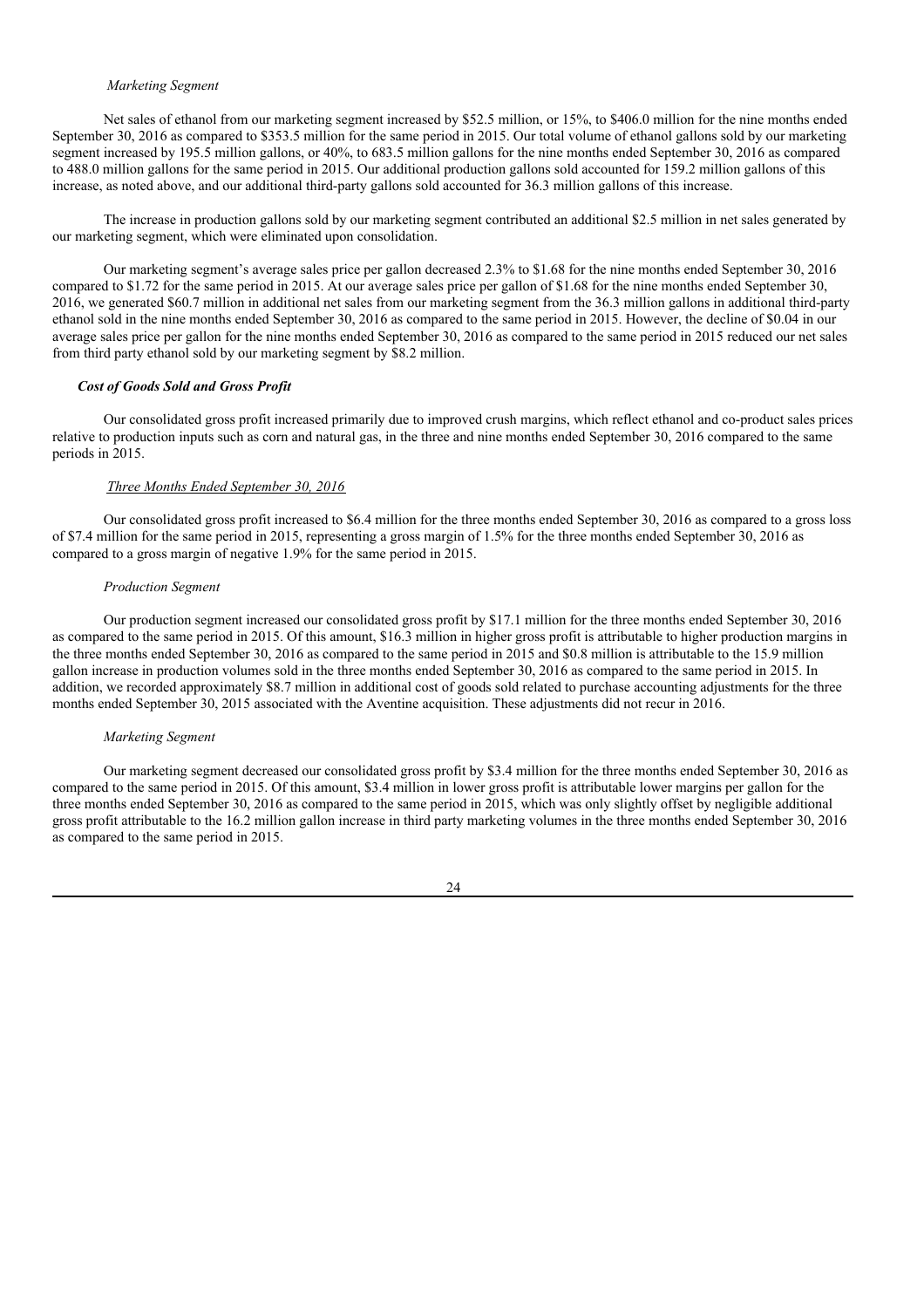## *Nine Months Ended September 30, 2016*

Our consolidated gross profit increased to \$25.1 million for the nine months ended September 30, 2016 as compared to a gross loss of \$2.1 million for the same period in 2015, representing a gross margin of 2.1% for the nine months ended September 30, 2016 as compared to a gross margin of negative 0.3% for the same period in 2015.

#### *Production Segment*

Our production segment increased our consolidated gross profit by \$22.1 million for the nine months ended September 30, 2016 as compared to the same period in 2015. Of this amount, \$15.1 million is attributed to higher production margins in the nine months ended September 30, 2016 as compared to the same period in 2015 and \$7.0 million is attributable to the 159.2 million gallon increase in production volumes sold in the nine months ended September 30, 2016 as compared to the same period in 2015. In addition, we recorded approximately \$8.7 million in additional cost of goods sold related to purchase accounting adjustments for the nine months ended September 30, 2015 associated with the Aventine acquisition. These adjustments did not recur in 2016.

### *Marketing Segment*

Our marketing segment increased our consolidated gross profit by \$5.2 million for the nine months ended September 30, 2016 as compared to the same period in 2015. Of this amount, \$3.8 million is attributable to additional gross profit from our higher margins per gallon for the nine months ended September 30, 2016 as compared to the same period in 2015 and \$1.4 million is attributable to additional gross profit from the 36.3 million gallon increase in third-party marketing volumes in the nine months ended September 30, 2016 as compared to the same period in 2015.

### *Selling, General and Administrative Expenses*

The following table presents our selling, general and administrative, or SG&A, expenses in dollars and as a percentage of net sales (in thousands, except percentages):

| <b>Three Months Ended</b><br>September 30, |  |       |  |         |  | Variance in    | <b>Nine Months Ended</b><br>Variance in<br>September 30, |      |         |      |         |                |       |          |  |
|--------------------------------------------|--|-------|--|---------|--|----------------|----------------------------------------------------------|------|---------|------|---------|----------------|-------|----------|--|
|                                            |  | 2016  |  | 2015    |  | <b>Dollars</b> | Percent                                                  | 2016 |         | 2015 |         | <b>Dollars</b> |       | Percent  |  |
| Selling, general and<br>administrative     |  |       |  |         |  |                |                                                          |      |         |      |         |                |       |          |  |
| expenses                                   |  | 5.971 |  | 7.446   |  | (1, 475)       | $(19.8)\%$                                               |      | 20.436  |      | 16.344  |                | 4,092 | $25.0\%$ |  |
| Percentage of<br>net sales                 |  | !.4%  |  | $2.0\%$ |  |                |                                                          |      | $1.7\%$ |      | $2.0\%$ |                |       |          |  |

Our SG&A expenses decreased \$1.4 million to \$6.0 million for the three months ended September 30, 2016 as compared to \$7.4 million for the same period in 2015. SG&A expenses also decreased as a percentage of net sales for the three months ended September 30, 2016 as compared to the same period in 2015. The decrease in SG&A expenses is primarily due to lower employee salary-related items and lower professional fees. These reductions are due to the initial integration efforts in the comparable period in 2015, which did not recur for the three months ended September 30, 2016, related to our Pacific Ethanol Central operations from the Aventine acquisition which occurred on July 1, 2015. SG&A expenses were lower than our prior guidance of \$7.0 million in part due to lower professional fees.

Our SG&A expenses increased \$4.1 million to \$20.4 million for the nine months ended September 30, 2016 as compared to \$16.3 million for the same period in 2015. The increase in SG&A expenses is primarily due to the addition of our Pacific Ethanol Central operations for the entire nine month period ended September 30, 2016 but which are reflected, however, only in our SG&A expenses for the three month period ended September 30, 2015 as we closed the Aventine acquisition on July 1, 2015.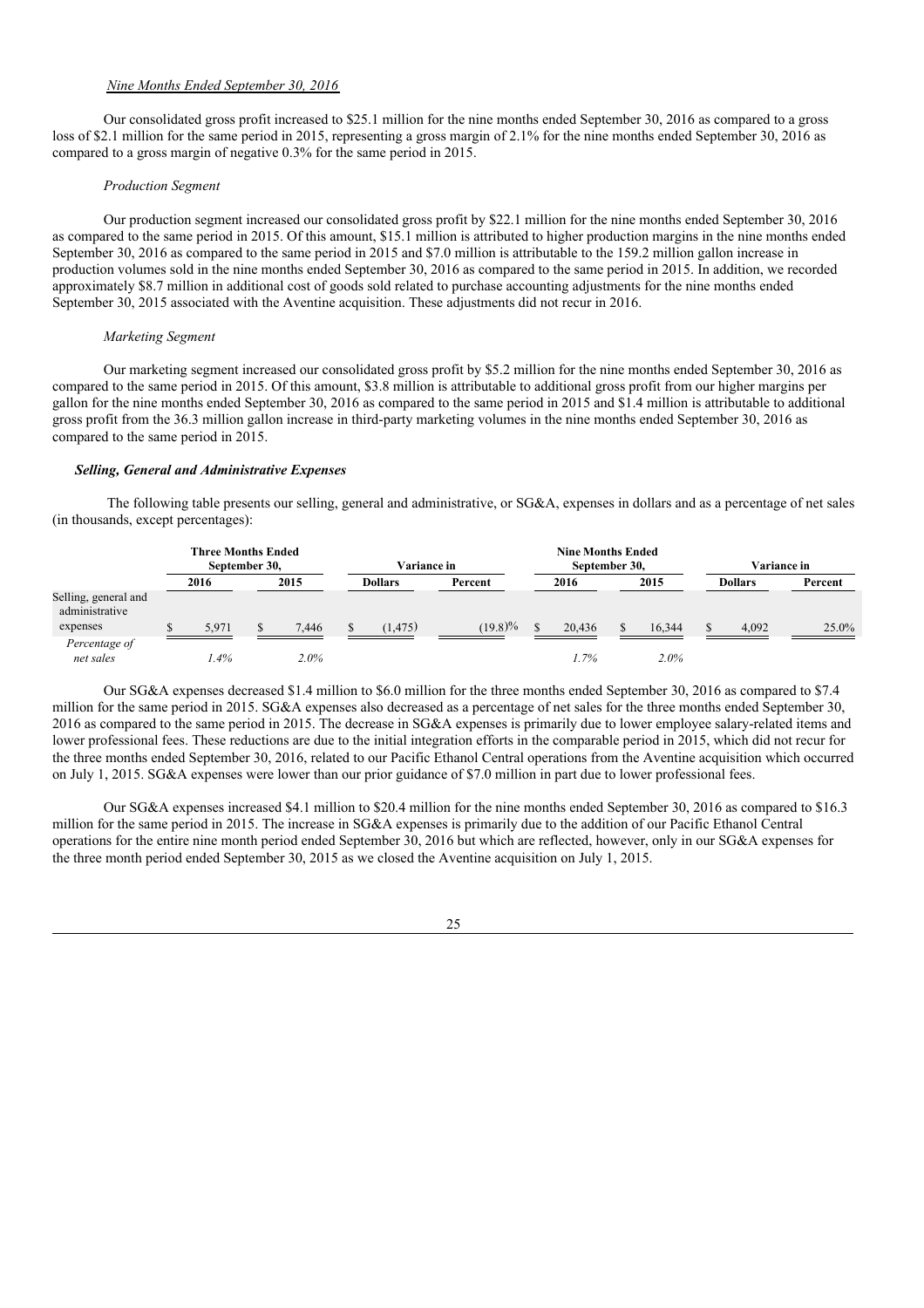#### *Interest Expense, net*

The following table presents our interest expense, net in dollars and as a percentage of net sales (in thousands, except percentages):

|                            | <b>Three Months Ended</b> | September 30, |       | Variance in |                |            |      |        | <b>Nine Months Ended</b><br>September 30. |         | Variance in    |       |         |  |
|----------------------------|---------------------------|---------------|-------|-------------|----------------|------------|------|--------|-------------------------------------------|---------|----------------|-------|---------|--|
|                            | 2016                      |               | 2015  |             | <b>Dollars</b> | Percent    | 2016 |        | 2015                                      |         | <b>Dollars</b> |       | Percent |  |
| Interest expense, net      | 3.874                     |               | 5.167 |             | (1,293)        | $(25.0)\%$ |      | 16.643 |                                           | 7.187   |                | 9.456 | 131.6%  |  |
| Percentage of<br>net sales | 0.9%                      |               | .4%   |             |                |            |      | $.4\%$ |                                           | $0.9\%$ |                |       |         |  |

Interest expense, net decreased by \$1.3 million to \$3.9 million for the three months ended September 30, 2016 from \$5.2 million for the same period in 2015. Interest expense, net increased by \$9.4 million to \$16.6 million for the nine months ended September 30, 2016 from \$7.2 million for the same period in 2015. The increase in interest expense, net for these periods is primarily related to the Pacific Ethanol Central plants' term debt that we assumed, on a consolidated basis, in connection with the Aventine acquisition, partially offset by capitalized interest of \$1.1 million, most of which is attributable to a catch-up accrual for the entire year related to our large projects in process.

#### *Loss Available to Common Stockholders*

The following table presents our loss available to common stockholders in dollars and as a percentage of net sales (in thousands, except percentages):

|                                             | <b>Three Months Ended</b><br>September 30. |           | Variance in |                |            |  | <b>Nine Months Ended</b><br>September 30. |           | <b>Variance in</b> |                |            |
|---------------------------------------------|--------------------------------------------|-----------|-------------|----------------|------------|--|-------------------------------------------|-----------|--------------------|----------------|------------|
|                                             | 2016                                       | 2015      |             | <b>Dollars</b> | Percent    |  | 2016                                      | 2015      |                    | <b>Dollars</b> | Percent    |
| Loss available to<br>common<br>stockholders | (3,837)                                    | (14.982)  |             | (11.145)       | $(74.4)\%$ |  | (12.607)                                  | (18.979)  |                    | (6,372)        | $(33.6)\%$ |
| Percentage of<br>net sales                  | $(0.9)\%$                                  | $(3.9)\%$ |             |                |            |  | $(1.1)\%$                                 | $(2.3)\%$ |                    |                |            |

The improvement in net loss available to common stockholders for the three and nine months ended September 30, 2016, as compared to 2015, is due to improved crush margins and lower SG&A expenses in the three months ended September 30, 2016.

#### **Liquidity and Capital Resources**

During the nine months ended September 30, 2016, we funded our operations primarily from cash on hand, cash flow from operations, proceeds from cash collateralized letters of credit and proceeds from tax refunds. These funds were also used to make capital expenditures, capital lease payments and payments to fully extinguish our term loan balance associated with the Pacific Ethanol West plants.

Our current available capital resources consist of cash on hand and amounts available for borrowing under Kinergy's credit facility. We expect that our future available capital resources will consist primarily of our remaining cash balances, amounts available for borrowing, if any, under Kinergy's credit facility, cash generated from our operations and tax refunds related to prior years.

We believe that current and future available capital resources, revenues generated from operations, and other existing sources of liquidity, including our credit facilities, will be adequate to meet our anticipated working capital and capital expenditure requirements for at least the next twelve months. We have reclassified \$155.1 million of long-term debt to current liabilities as the maturity date of the debt associated with our Pacific Ethanol Central plants is now within one year. We are currently pursuing alternatives to refinance this debt and intend to refinance the debt to long-term debt well before its maturity date in September 2017.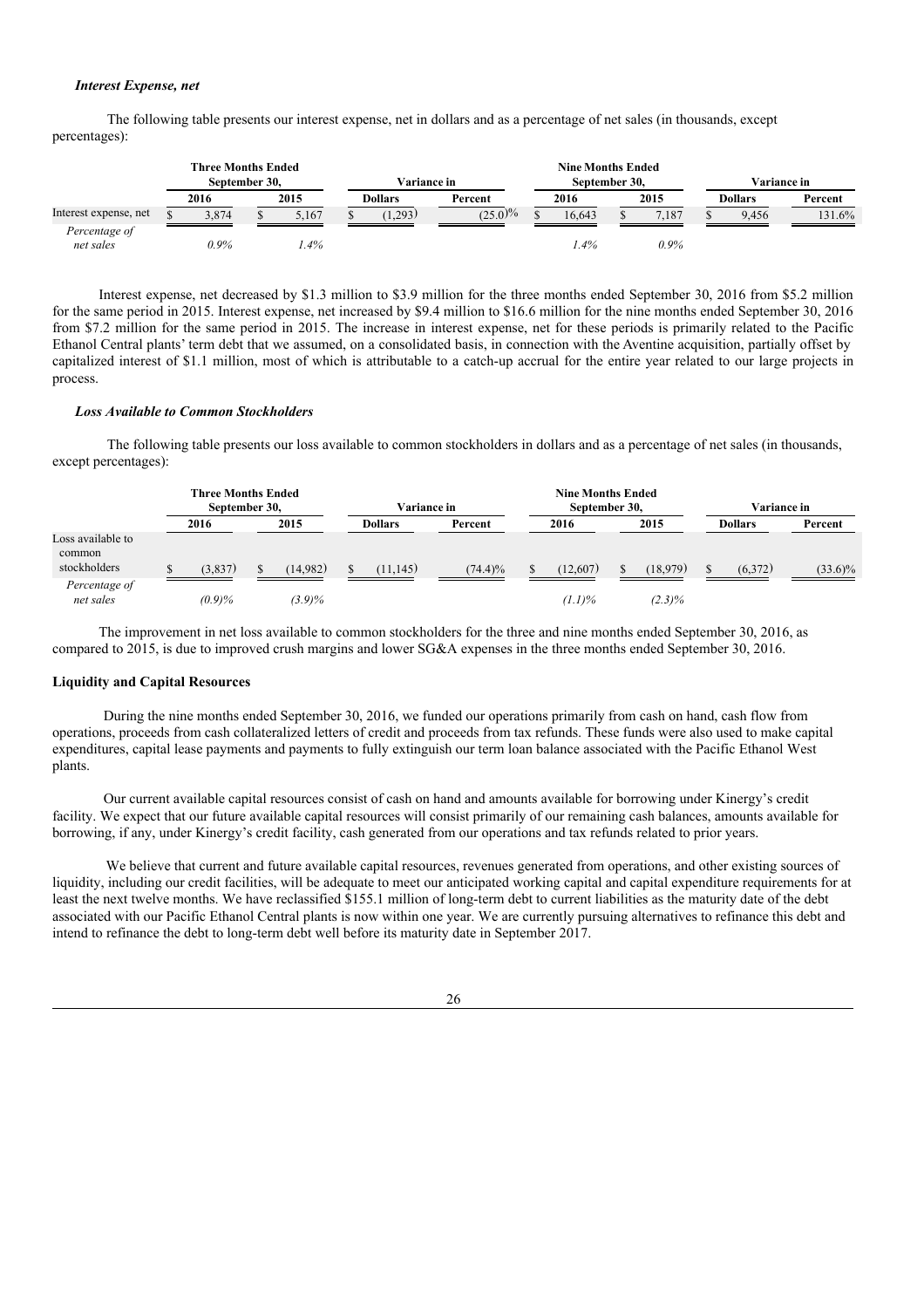#### *Quantitative Quarter-End Liquidity Status*

We believe that the following amounts provide insight into our liquidity and capital resources. The following selected financial information should be read in conjunction with our consolidated financial statements and notes to consolidated financial statements included elsewhere in this report, and the other sections of "Management's Discussion and Analysis of Financial Condition and Results of Operations" contained in this report (dollars in thousands):

|                                        |    | September 30,<br>2016 |              | December 31,<br>2015 | Change         |
|----------------------------------------|----|-----------------------|--------------|----------------------|----------------|
| Cash and cash equivalents              | S  | 40.639                | S            | 52,712               | $(22.9)\%$     |
| Current assets                         | \$ | 197.218               | S            | 197,942              | $(0.4)\%$      |
| Current liabilities                    | \$ | 213,099               | <sup>S</sup> | 72,909               | 192.3%         |
| Long-term debt, net of current portion | \$ | 63,552                | S            | 203,861              | $(68.8)\%$     |
| Working capital                        | \$ | (15,881)              | S            | 125,033              | N <sub>M</sub> |
| Working capital ratio                  |    | 0.93                  |              | 2.71                 | $(65.7)\%$     |

## *Restricted Net Assets*

At September 30, 2016, we had approximately \$127.9 million of net assets at our subsidiaries that were not available to be transferred to the parent company in the form of dividends, loans or advances due to restrictions contained in the credit facilities of these subsidiaries.

## *Change in Working Capital and Cash Flows*

Working capital decreased to negative \$15.9 million at September 30, 2016 from \$125.0 million at December 31, 2015 primarily as a result of our reclassification of \$155.1 million of long-term debt to current liabilities as the maturity date of the debt associated with our Pacific Ethanol Central plants is now within one year.

Our cash and cash equivalents declined by \$12.1 million at September 30, 2016 as compared to December 31, 2015 due to \$9.9 million of cash used in our investing activities and \$17.2 million of cash used in our financing activities, partially offset by cash flows from operations of \$15.0 million, as discussed below.

Our current liabilities increased by \$140.2 million primarily due to our reclassification of the long-term debt associated with our Pacific Ethanol Central plants to current liabilities, as discussed above, and an increase in derivative instruments of \$1.6 million.

## *Cash Provided by our Operating Activities*

Cash provided by our operating activities increased by \$32.5 million for the nine months ended September 30, 2016 as compared to the same period in 2015. The increase in cash provided by our operating activities is primarily due to a lower net loss resulting from improved margins and the following additional factors:

- · an increase in depreciation and amortization of \$11.4 million due to additional assets subject to depreciation and amortization from our acquisition of Aventine;
- interest expense added to term debt of \$9.5 million;
- a decrease in accounts payable and accrued expenses of \$6.2 million primarily due to the timing of payables; and
- a decrease in prepaid expenses and other assets of \$6.9 million primarily due to income tax refunds.

### These amounts were partially offset by:

- an increase in accounts receivable of \$1.8 million primarily due to higher sales volumes attributable to our new Pacific Ethanol Central operations; and
- an increase in inventory and prepaid inventory of \$6.1 million primarily due to higher sales volumes attributable to our new Pacific Ethanol Central operations.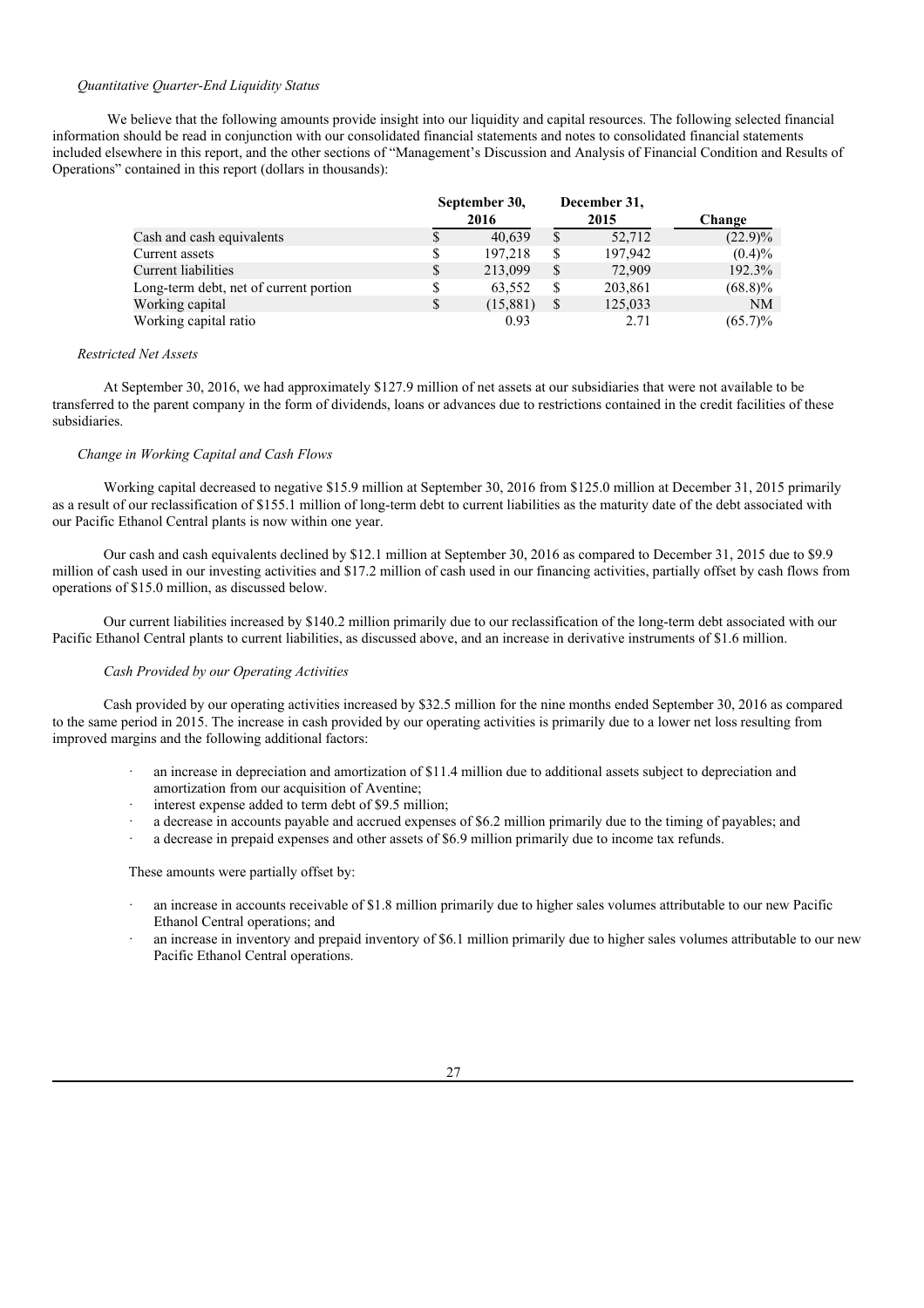#### *Cash used in our Investing Activities*

Cash used in our investing activities increased by \$6.4 million for the nine months ended September 30, 2016 as compared to the same period in 2015. The increase in cash used in our investing activities is primarily due to net cash of \$18.8 million acquired in connection with our acquisition of Aventine upon closing the transaction for the nine months ended September 30, 2015, which did not recur for the same period in 2016, as well as \$4.1 million in proceeds from cash collateralized letters of credit for the nine months ended September 30, 2016 as compared to \$4.6 million in purchases of cash collateralized letters of credit for the same period in 2015. In addition, we spent \$3.6 million less on capital projects for the nine months ended September 30, 2016 as compared to the same period in 2015.

## *Cash used in our Financing Activities*

Cash used in our financing activities increased by \$29.1 million for the nine months ended September 30, 2016 as compared to the same period in 2015. The increase in cash used in our financing activities is primarily due to a \$26.8 million reduction in proceeds from our Kinergy line of credit and a \$17.0 million principal payment on our term debt associated with the Pacific Ethanol West plants.

### *Kinergy Operating Line of Credit*

Kinergy maintains an operating line of credit for an aggregate amount of up to \$75.0 million. The credit facility expires on December 31, 2020. Interest accrues under the credit facility at a rate equal to (i) the three-month London Interbank Offered Rate ("LIBOR"), plus (ii) a specified applicable margin ranging from 1.75% to 2.75%. The credit facility's monthly unused line fee is 0.25% to 0.375% of the amount by which the maximum credit under the facility exceeds the average daily principal balance during the immediately preceding month. Payments that may be made by Kinergy to Pacific Ethanol as reimbursement for management and other services provided by Pacific Ethanol to Kinergy are limited under the terms of the credit facility to \$1.5 million per fiscal quarter. Payments that may be made by Pacific Ag. Products, LLC, or PAP, to Pacific Ethanol as reimbursement for management and other services provided by Pacific Ethanol to PAP are limited under the terms of the credit facility to \$0.5 million per fiscal quarter. PAP, one of our indirect wholly-owned subsidiaries, markets our co-products and also provides raw material procurement services to our subsidiaries. The credit facility also includes the accounts receivable of PAP as additional collateral.

For all monthly periods in which excess availability falls below a specified level, Kinergy and PAP must collectively maintain a fixed-charge coverage ratio (calculated as a twelve-month rolling earnings before interest, taxes, depreciation and amortization (EBITDA) divided by the sum of interest expense, capital expenditures, principal payments of indebtedness, indebtedness from capital leases and taxes paid during such twelve-month rolling period) of at least 2.0 and are prohibited from incurring certain additional indebtedness (other than specific intercompany indebtedness). Kinergy's and PAP's obligations under the credit facility are secured by a first-priority security interest in all of their assets in favor of the lender. Kinergy and PAP believe they are in compliance with this covenant.

The following table summarizes Kinergy's financial covenants and actual results for the periods presented (dollars in thousands):

|                                         | Three Months Ended<br>September 30. |       | Years Ended<br>December 31, |       |
|-----------------------------------------|-------------------------------------|-------|-----------------------------|-------|
|                                         | 2016                                | 2015  | 2015                        | 2014  |
| Fixed Charge Coverage Ratio Requirement | 2.00                                | 2.00  | 2.00                        | 2.00  |
| Actual                                  | 9.38                                | 12.24 | 10.02                       | 17.66 |
| Excess                                  | 7.38                                | 10.24 | 8.02                        | 15.66 |
|                                         |                                     |       |                             |       |

Pacific Ethanol has guaranteed all of Kinergy's obligations under the credit facility. As of September 30, 2016, Kinergy had an outstanding balance of \$63.9 million and an available borrowing base under the credit facility of \$75.0 million, representing \$11.1 million of excess availability under the credit facility.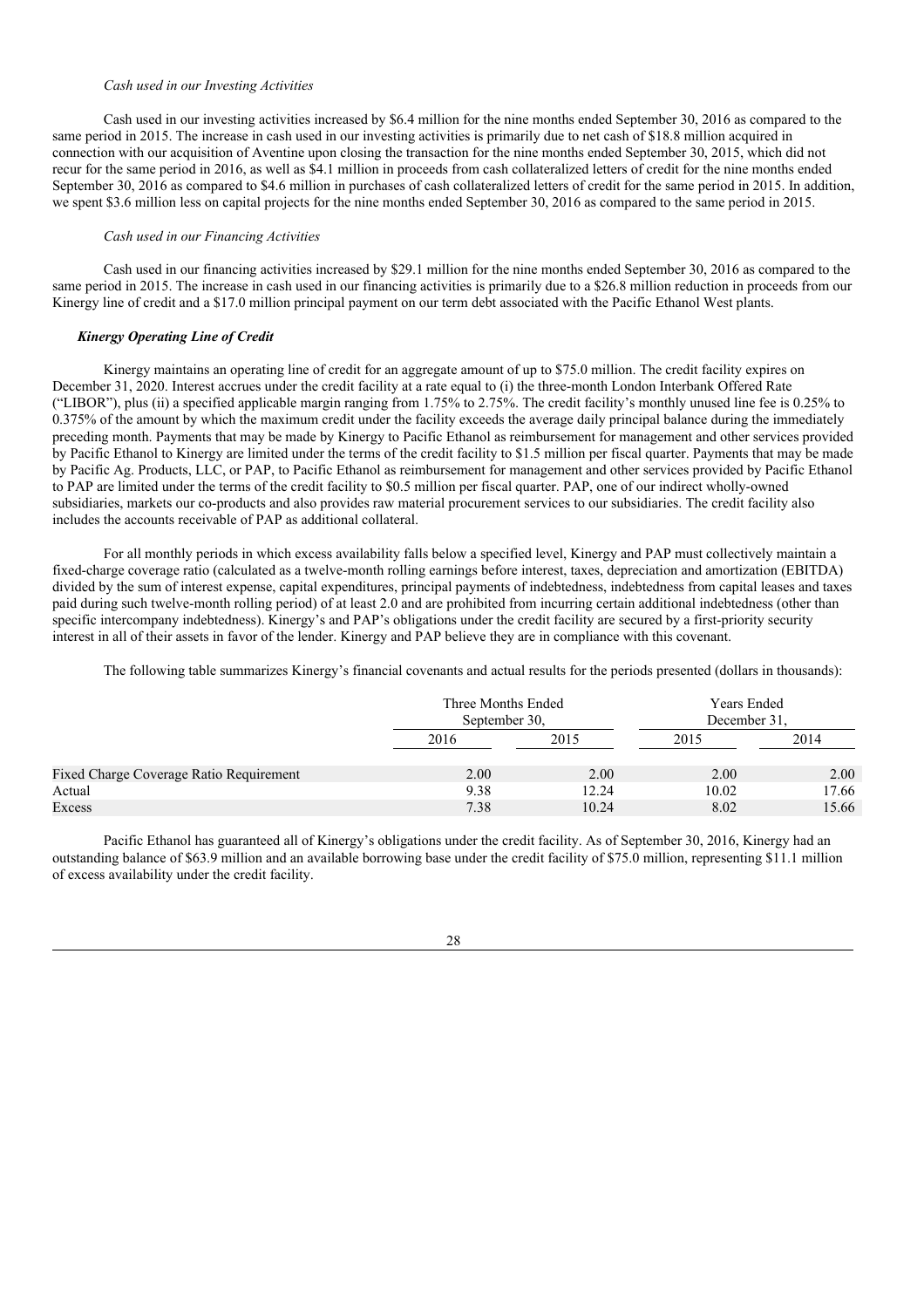#### *Pacific Ethanol Central Term Debt*

On July 1, 2015, upon effectiveness of the Aventine acquisition, each of Aventine's subsidiaries became our direct or indirect wholly-owned subsidiaries and, on a consolidated basis, the combined company became obligated with respect to Pacific Ethanol Central's term loan. Pacific Ethanol Central's creditors under its term loan have recourse solely against Pacific Ethanol Central's assets and not against Pacific Ethanol, Inc. or its other direct or indirect subsidiaries.

As of September 30, 2016, the term loan facility for the Pacific Ethanol Central plants had an outstanding balance of approximately \$155.1 million. Interest on the term loan facility accrues and may be paid in cash at a rate of 10.5% per annum or may be paid in-kind at a rate of 15.0% per annum by adding the interest to the outstanding principal balance. If we elect to pay interest in-kind, the interest is capitalized at the end of each quarter. For the three months ended September 30, 2016, we elected to pay in cash the interest payments on the term debt in the aggregate amount of \$4.2 million. The term loan facility matures on September 24, 2017. The term loan facility is secured through a first-priority lien on substantially all of Pacific Ethanol Central's assets and contains customary financial covenants, and a requirement that the Pacific Ethanol Central entities maintain a cash balance of at least \$2.0 million.

We continue to evaluate and pursue opportunities to refinance the term debt for the Pacific Ethanol Central plants.

### **Contractual Obligations**

There have been no material changes in the nine months ended September 30, 2016 to the amounts presented in the table under the "Contractual Obligations" section in Part II, Item 7, "Management's Discussion and Analysis of Financial Condition and Results of Operation" of our Annual Report on Form 10-K for 2015.

## **Effects of Inflation**

The impact of inflation was not significant to our financial condition or results of operations for the three and nine months ended September 30, 2016 and 2015.

## **ITEM 3. QUANTITATIVE AND QUALITATIVE DISCLOSURES ABOUT MARKET RISK.**

We are exposed to various market risks, including changes in commodity prices and interest rates as discussed below. Market risk is the potential loss arising from adverse changes in market rates and prices. In the ordinary course of business, we may enter into various types of transactions involving financial instruments to manage and reduce the impact of changes in commodity prices and interest rates. We do not expect to have any exposure to foreign currency risk as we conduct all of our transactions in U.S. dollars.

## *Commodity Risk*

We produce ethanol and ethanol co-products. Our business is sensitive to changes in the prices of each of ethanol and corn. In the ordinary course of business, we may enter into various types of transactions involving financial instruments to manage and reduce the impact of changes in ethanol and corn prices. We do not enter into derivatives or other financial instruments for trading or speculative purposes.

We are subject to market risk with respect to ethanol pricing. Ethanol prices are sensitive to global and domestic ethanol supply, crude-oil supply and demand; crude-oil refining capacity; carbon intensity; government regulation; and consumer demand for alternative fuels. Our ethanol sales are priced using contracts that are either based on a fixed price or an indexed price tied to a specific market, such as CBOT or the Oil Price Information Service. Under these fixed-priced arrangements, we are exposed to risk of a decrease in the market price of ethanol between the time the price is fixed and the time the ethanol is sold.

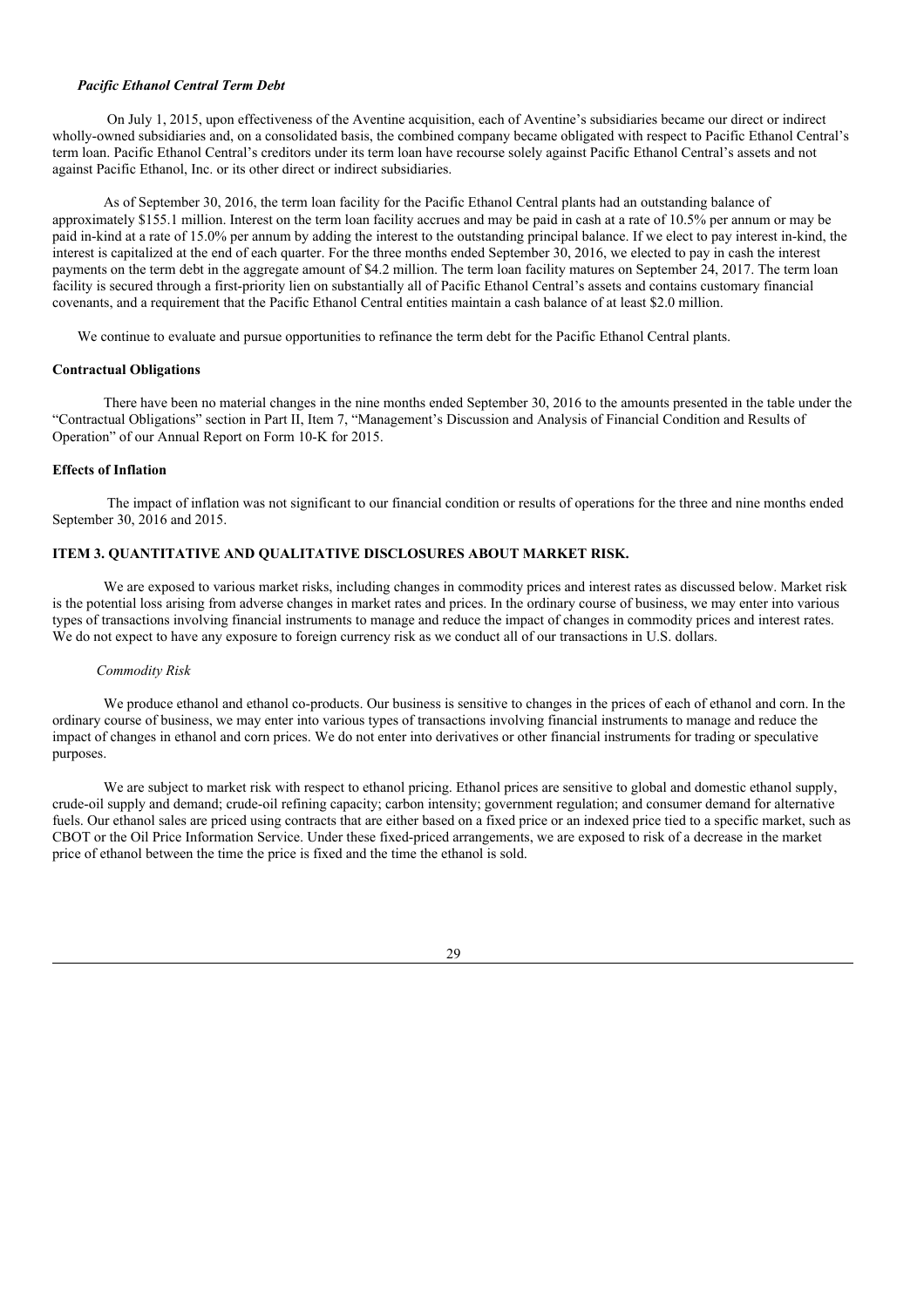We satisfy our physical corn needs, the principal raw material used to produce ethanol and ethanol co-products, based on supplyguaranteed contracts with our vendors. Generally, we determine the purchase price of our corn at the time we begin to grind that day's needs. Sometimes, we may also enter into contracts with our vendors to fix a portion of the purchase price of our corn requirements. As such, we are also subject to market risk with respect to the price of corn. The price of corn is subject to wide fluctuations due to unpredictable factors such as weather conditions, farmer planting decisions, governmental policies with respect to agriculture and international trade and global supply and demand. Under the fixed-price arrangements, we assume the risk of a decrease in the market price of corn between the time this price is fixed and the time the corn is utilized.

Ethanol co-products are sensitive to various demand factors such as numbers of livestock on feed, prices for feed alternatives, and supply factors, primarily production of ethanol co-products by ethanol plants and other sources.

As noted above, we may attempt to reduce the market risk associated with fluctuations in the price of ethanol or corn by employing a variety of risk management and hedging strategies. Strategies include the use of derivative financial instruments such as futures and options executed on the CBOT and/or the New York Mercantile Exchange, as well as the daily management of physical corn.

These derivatives are not designated for special hedge accounting treatment, and as such, the changes in the fair values of these contracts are recorded on the balance sheet and recognized immediately in cost of goods sold. We recognized gains of \$2.2 million and losses of \$0.1 million related to settled non-designated hedges as the change in the fair values of these contracts for the nine months ended September 30, 2016 and 2015, respectively.

At September 30, 2016, we prepared a sensitivity analysis to estimate our exposure to ethanol and corn. Market risk related to these factors was estimated as the potential change in pre-tax income resulting from a hypothetical 10% adverse change in the prices of our expected ethanol and corn volumes. The results of this analysis as of September 30, 2016, which may differ materially from actual results, are as follows (in millions):

|           | <b>Nine Months Ended</b><br>September 30,<br>2016 | Unit of        |    | Approximate<br><b>Adverse</b><br>Change to<br>Pre-Tax |
|-----------|---------------------------------------------------|----------------|----|-------------------------------------------------------|
| Commodity | Volume                                            | Measure        |    | Income                                                |
| Ethanol   | 683.50                                            | Gallons        | \$ | 58.8                                                  |
| Corn      | 128.9                                             | <b>Bushels</b> | S  | 49.4                                                  |

## *Interest Rate Risk*

We are exposed to market risk from changes in interest rates. Exposure to interest rate risk results primarily from our indebtedness that bears interest at variable rates. At September 30, 2016, all of our long-term debt of \$219.0 million was variable-rate in nature. Based on a 100 basis point (1.00%) change in the interest rate on our long-term debt, pre-tax income for the nine months ended September 30, 2016 would be negatively impacted by approximately \$1.6 million.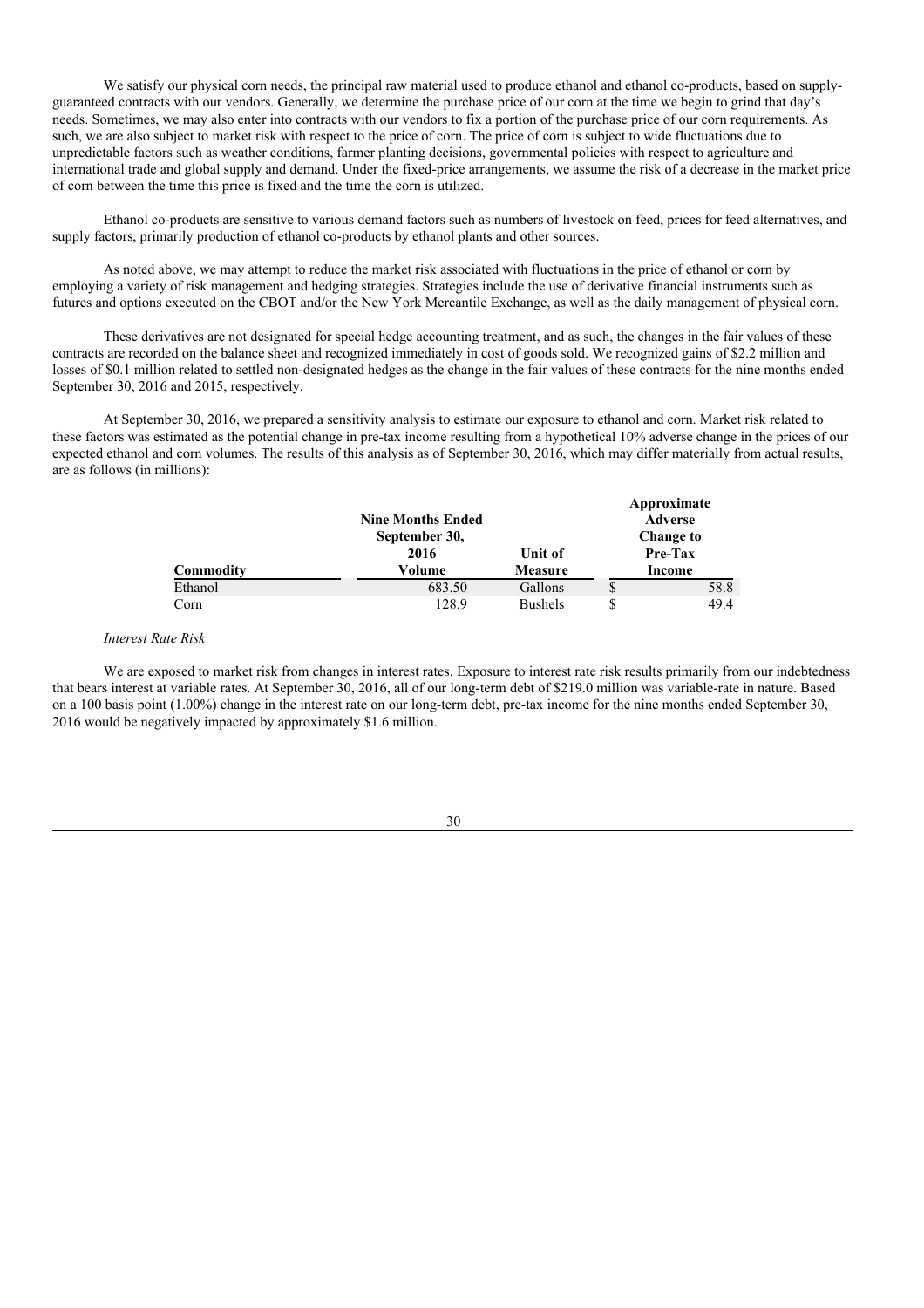### **ITEM 4. CONTROLS AND PROCEDURES.**

### *Evaluation of Disclosure Controls and Procedures*

We conducted an evaluation under the supervision and with the participation of our management, including our Chief Executive Officer and Chief Financial Officer, of the effectiveness of the design and operation of our disclosure controls and procedures. The term "disclosure controls and procedures," as defined in Rules  $13a-15(e)$  and  $15d-15(e)$  under the Securities Exchange Act of 1934, as amended, or Exchange Act, means controls and other procedures of a company that are designed to ensure that information required to be disclosed by the company in the reports it files or submits under the Exchange Act is recorded, processed, summarized and reported, within the time periods specified in the Securities and Exchange Commission's rules and forms. Disclosure controls and procedures also include, without limitation, controls and procedures designed to ensure that information required to be disclosed by a company in the reports that it files or submits under the Exchange Act is accumulated and communicated to the company's management, including its principal executive and principal financial officers, or persons performing similar functions, as appropriate, to allow timely decisions regarding required disclosure. Based on this evaluation, our Chief Executive Officer and Chief Financial Officer concluded as of September 30, 2016 that our disclosure controls and procedures were effective at a reasonable assurance level.

#### *Changes in Internal Control over Financial Reporting*

There has been no change in our internal control over financial reporting (as defined in Rules 13a-15(f) and 15d-15(f) under the Exchange Act) during the most recently completed fiscal quarter that has materially affected, or is reasonably likely to materially affect, our internal control over financial reporting.

### *Inherent Limitations on the Ef ectiveness of Controls*

Management does not expect that our disclosure controls and procedures or our internal control over financial reporting will prevent or detect all errors and all fraud. A control system, no matter how well conceived and operated, can provide only reasonable, not absolute, assurance that the objectives of the control systems are met. Further, the design of a control system must reflect the fact that there are resource constraints, and the benefits of controls must be considered relative to their costs. Because of the inherent limitations in a costeffective control system, no evaluation of internal control over financial reporting can provide absolute assurance that misstatements due to error or fraud will not occur or that all control issues and instances of fraud, if any, have been or will be detected.

These inherent limitations include the realities that judgments in decision-making can be faulty and that breakdowns can occur because of a simple error or mistake. Controls can also be circumvented by the individual acts of some persons, by collusion of two or more people, or by management override of the controls. The design of any system of controls is based in part on certain assumptions about the likelihood of future events, and there can be no assurance that any design will succeed in achieving its stated goals under all potential future conditions. Projections of any evaluation of controls effectiveness to future periods are subject to risks. Over time, controls may become inadequate because of changes in conditions or deterioration in the degree of compliance with policies or procedures.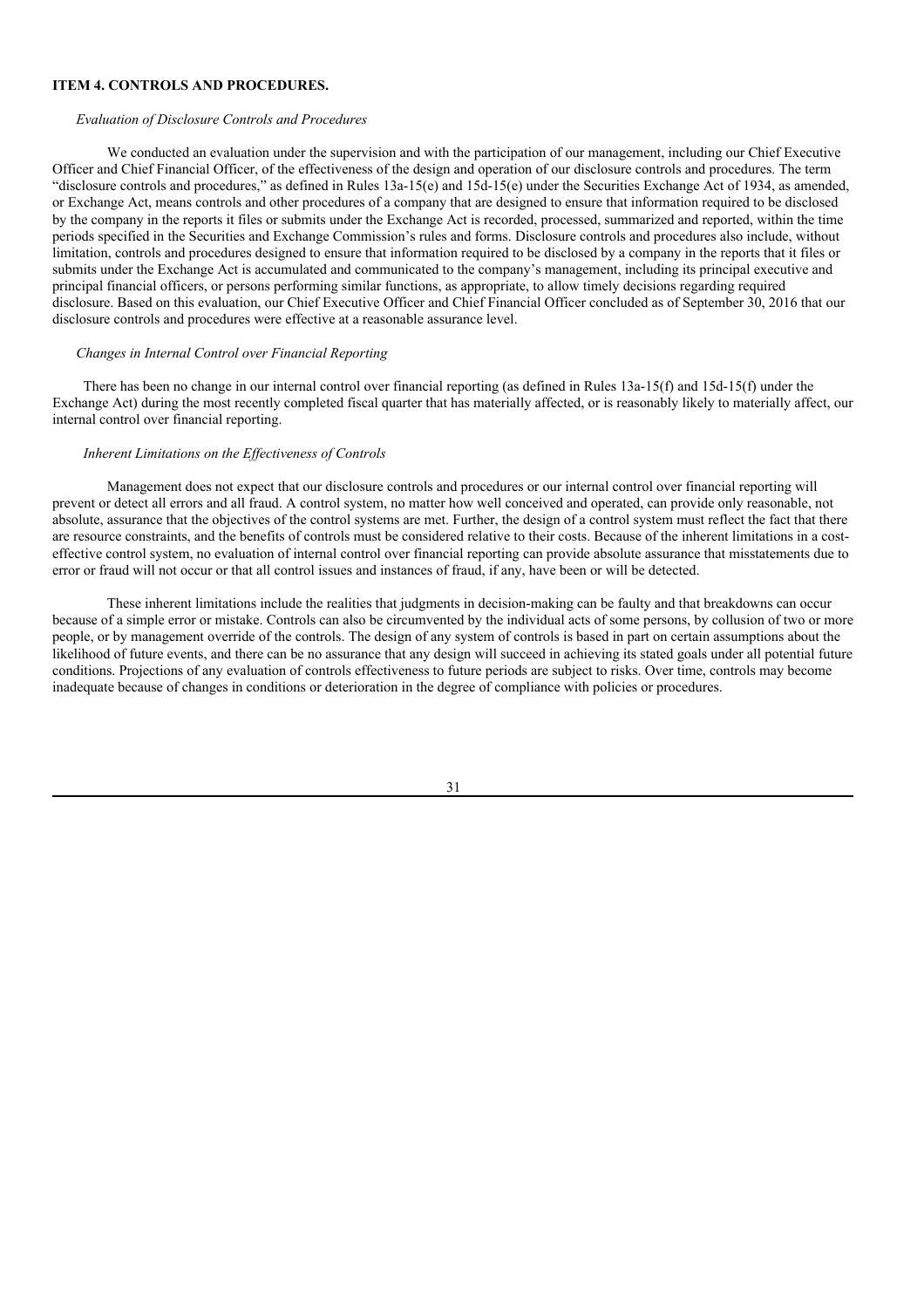### **PART II - OTHER INFORMATION**

## **ITEM 1. LEGAL PROCEEDINGS.**

We are subject to legal proceedings, claims and litigation arising in the ordinary course of business. While the amounts claimed may be substantial, the ultimate liability cannot presently be determined because of considerable uncertainties that exist. Therefore, it is possible that the outcome of those legal proceedings, claims and litigation could adversely affect our quarterly or annual operating results or cash flows when resolved in a future period. However, based on facts currently available, management believes such matters will not adversely affect in any material respect our financial position, results of operations or cash flows.

We have evaluated all outstanding cases, including the following pending cases, and have recorded an aggregate of \$3.3 million as a litigation contingency with respect to our outstanding cases for amounts that are probable and estimable.

### *Western Sugar Cooperative*

Pacific Ethanol, Inc., through a subsidiary acquired in its acquisition of Aventine, became involved in a pending lawsuit with Western Sugar Cooperative ("Western Sugar") that pre-dated the Aventine acquisition.

On February 27, 2015, Western Sugar filed a complaint in the United States District Court for the District of Colorado (Case No. 1:15-cv-00415) naming Aventine Renewable Energy, Inc. ("ARE, Inc."), one of Aventine's subsidiaries, as defendant. Western Sugar amended its complaint on April 21, 2015. ARE, Inc. purchased surplus sugar through a United States Department of Agriculture ("USDA") program. Western Sugar was one of the entities that warehoused this sugar for ARE, Inc. The suit alleges that ARE, Inc. breached a contract with Western Sugar by failing to pay increased rates that it demanded for the storage of ARE, Inc.'s sugar, or alternatively is due additional payment under Western Sugar's equitable claims. Western Sugar alleges that its higher rates apply because ARE, Inc. failed to timely order the sugar for immediate delivery, thereby allowing Western Sugar to set its own storage rates and avoid the lower USDA contract rate that ARE Inc. paid. Western Sugar claims damages in the amount of approximately \$8.6 million. ARE, Inc. filed answers to Western Sugar's complaint and amended the complaint generally denying Western Sugar's allegations and asserting various defenses, including that ARE, Inc. never entered into a storage contract with Western Sugar, that ARE, Inc. paid the rate that Western Sugar was due under the governing USDA contract documents, or alternatively that ARE, Inc. paid a reasonable rate and that Western Sugar's claimed rates constitute an impermissible penalty. We filed a motion for summary judgment seeking a determination that Western Sugar's four claims fail as a matter of law. The court granted the motion in part and dismissed one claim, while finding that disputed factual matters remain for trial on Western Sugar's other three claims. A trial date has not yet been scheduled, but is expected in the first half of 2017.

## *GS CleanTech Corporation*

On May 24, 2013, GS CleanTech Corporation, or GS CleanTech, filed a suit in the United States District Court for the Eastern District of California, Sacramento Division (Case No.: 2:13-CV-01042-JAM-AC), naming Pacific Ethanol, Inc. as a defendant. On August 29, 2013, the case was transferred to the United States District Court for the Southern District of Indiana and made part of the pre-existing multi-district litigation involving GS CleanTech and multiple defendants. The suit alleged infringement of a patent assigned to GS CleanTech by virtue of certain corn oil separation technology in use at one or more of the ethanol production facilities in which we have an interest, including Pacific Ethanol Stockton LLC, or PE Stockton, located in Stockton, California. The complaint sought preliminary and permanent injunctions against us, prohibiting future infringement on the patent owned by GS CleanTech and damages in an unspecified amount adequate to compensate GS CleanTech for the alleged patent infringement, but in any event no less than a reasonable royalty for the use made of the inventions of the patent, plus attorneys' fees. We answered the complaint, counterclaimed that the patent claims at issue, as well as the claims in several related patents, are invalid and unenforceable and that we are not infringing. Pacific Ethanol, Inc. does not itself use any corn oil separation technology and may seek a dismissal on those grounds.

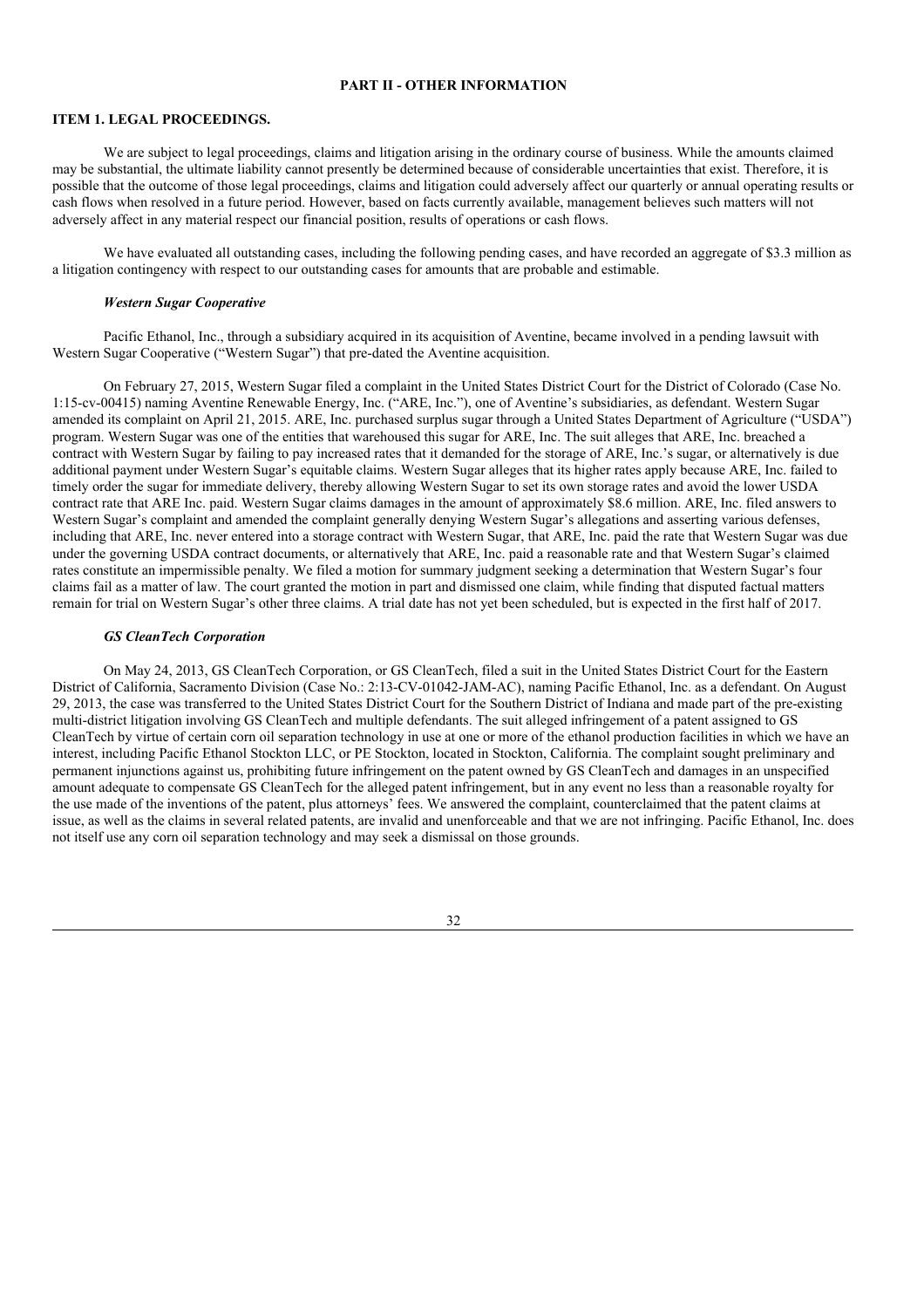On March 17 and March 18, 2014, GS CleanTech filed suit naming as defendants two of our subsidiaries: PE Stockton and Pacific Ethanol Magic Valley, LLC, or PE Magic Valley. The claims were similar to those filed against Pacific Ethanol, Inc. in May 2013. These two cases were transferred to the multi-district litigation division in United States District Court for the Southern District of Indiana, where the case against us was pending. Although PE Stockton and PE Magic Valley do separate and market corn oil, Pacific Ethanol, Inc., PE Stockton and PE Magic Valley strongly disagree that either of the subsidiaries use corn oil separation technology that infringes the patent owned by GS CleanTech. In a January 16, 2015 decision, the District Court for the Southern District of Indiana ruled in favor of a stipulated motion for partial summary judgment for Pacific Ethanol, Inc., PE Stockton and PE Magic Valley finding that all of the GS CleanTech patents in the suit are invalid and, therefore, not infringed. GS CleanTech said it would appeal this decision when the remaining claim in the suit has been decided. The only remaining claim alleged that GS CleanTech inequitably conducted itself before the United States Patent and Trademark Office when obtaining the patents at issue.

A trial in the District Court for the Southern District of Indiana was conducted in October 2015 on that single issue as well as whether GS CleanTech's behavior during prosecution of the patents renders this an "exceptional case" which would allow the District Court to award the Defendants reimbursement of their attorneys' fees expended for defense of the case.

On September 15, 2016, the District Court issued an Order finding that GS CleanTech, the inventors and GS CleanTech's counsel committed inequitable conduct in the prosecution of the GS CleanTech patents before the United States Patent and Trademark Office. As a result, the District Court issued a Final Judgment on September 15, 2016 dismissing with prejudice all of GS CleanTech's cases against the Defendants, including Pacific Ethanol, Inc., PE Stockton and PE Magic Valley. The District Court's ruling of inequitable conduct results in the unenforceability of the GS CleanTech patents against third parties, and also enables the Defendants to pursue reimbursement of their costs and attorneys' fees from GS CleanTech and its counsel. We believe that GS CleanTech may appeal the District Court's rulings as well as its earlier decision that the GS CleanTech patents are invalid.

We did not record a provision for these matters as of December 31, 2015, or thereafter, as the District Court had ruled that all of the GS CleanTech patents in the suit are invalid and, therefore, not infringed. Further, we believe a material adverse ruling on appeal against Pacific Ethanol, Inc., PE Stockton and/or PE Magic Valley is not probable.

## **ITEM 1A. RISK FACTORS.**

Before deciding to purchase, hold or sell our common stock, you should carefully consider the risks described below in addition to the other information contained in this Report and in our other filings with the Securities and Exchange Commission, including subsequent reports on Forms 10-Q and 8-K. The risks and uncertainties described below are not the only ones we face. Additional risks and uncertainties not presently known to us or that we currently deem immaterial may also affect our business. If any of these known or unknown risks or uncertainties actually occurs with material adverse effects on Pacific Ethanol, our business, financial condition, results of operations and/or liquidity could be seriously harmed. In that event, the market price for our common stock will likely decline, and you *may lose all or part of your investment.*

## **Risks Related to our Business**

## We have incurred significant losses and negative operating cash flow in the past and we may incur losses and negative operating *cash flow in the future, which may hamper our operations and impede us from expanding our business.*

We have incurred significant losses and negative operating cash flow in the past. For the nine months ended September 30, 2016 and 2015, we incurred consolidated net losses of \$11.7 million and \$18.1 million, respectively. For the year ended December 31, 2015, we incurred consolidated net losses of approximately \$18.9 million and incurred negative operating cash flow of \$26.8 million. For 2013 and 2012, we incurred consolidated net losses of \$1.2 million and \$43.4 million, respectively, and in 2012 incurred negative operating cash flow of \$20.8 million. We may incur losses and negative operating cash flow in the future. We expect to rely on cash on hand and cash, if any, generated from our operations and from future financing activities to fund all of the cash requirements of our business. Continued losses and negative operating cash flow may hamper our operations and impede us from expanding our business.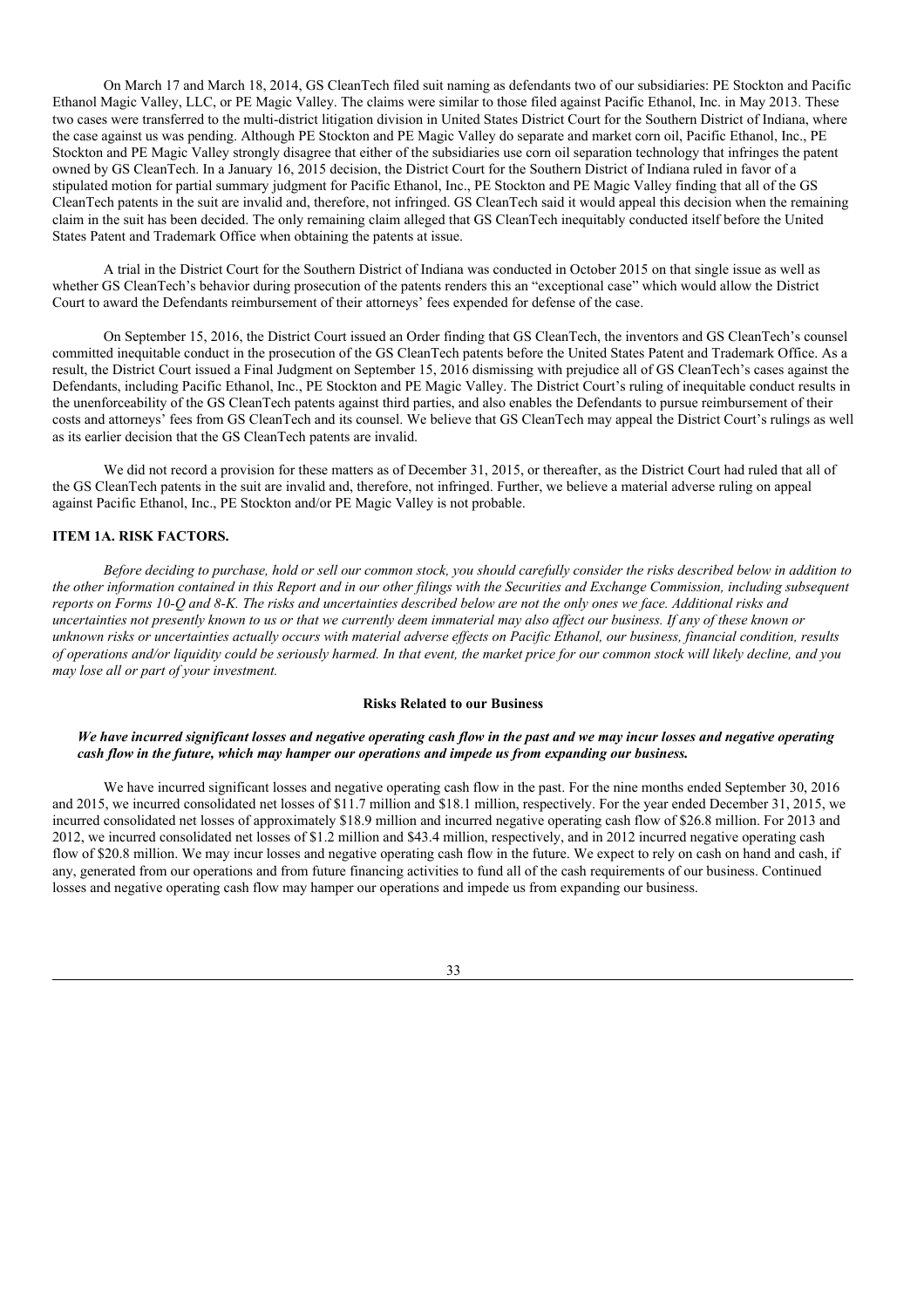### Our results of operations and our ability to operate at a profit is largely dependent on managing the costs of corn and natural gas and the prices of ethanol, distillers grains and other ethanol co-products, all of which are subject to significant volatility and *uncertainty.*

Our results of operations are highly impacted by commodity prices, including the cost of corn and natural gas that we must purchase, and the prices of ethanol, distillers grains and other ethanol co-products that we sell. Prices and supplies are subject to and determined by market and other forces over which we have no control, such as weather, domestic and global demand, supply shortages, export prices and various governmental policies in the United States and around the world.

As a result of price volatility of corn, natural gas, ethanol, distillers grains and other ethanol co-products, our results of operations may fluctuate substantially. In addition, increases in corn or natural gas prices or decreases in ethanol, distillers grains or other ethanol coproduct prices may make it unprofitable to operate. In fact, some of our marketing activities will likely be unprofitable in a market of generally declining ethanol prices due to the nature of our business. For example, to satisfy customer demands, we maintain certain quantities of ethanol inventory for subsequent resale. Moreover, we procure much of our inventory outside the context of a marketing arrangement and therefore must buy ethanol at a price established at the time of purchase and sell ethanol at an index price established later at the time of sale that is generally reflective of movements in the market price of ethanol. As a result, our margins for ethanol sold in these transactions generally decline and may turn negative as the market price of ethanol declines.

No assurance can be given that corn or natural gas can be purchased at, or near, current or any particular prices or that ethanol, distillers grains or other ethanol co-products will sell at, or near, current or any particular prices. Consequently, our results of operations and financial position may be adversely affected by increases in the price of corn or natural gas or decreases in the price of ethanol, distillers grains or other ethanol co-products.

Over the past several years, the spread between ethanol and corn prices has fluctuated significantly. Fluctuations are likely to continue to occur. A sustained narrow spread, whether as a result of sustained high or increased corn prices or sustained low or decreased ethanol prices, would adversely affect our results of operations and financial position. Further, combined revenues from sales of ethanol, distillers grains and other ethanol co-products could decline below the marginal cost of production, which may force us to suspend production of ethanol, distillers grains and ethanol co-products at some or all of our plants.

## We may be unable to restructure or repay the debt associated with our Pacific Ethanol Central plants acquired in the Aventine acquisition in the current aggregate amount of \$155.1 million prior to its September 24, 2017 maturity date. Our inability to timely restructure or repay this debt would result in material adverse effects on us and certain of our direct and indirect subsidiaries.

As of November 8, 2016, our Pacific Ethanol Central plants, which we acquired in the Aventine acquisition, had an aggregate of \$155.1 million in combined term debt, all of which is due September 24, 2017. We do not and may not have sufficient funds to repay this indebtedness prior to its maturity date. If we are unable to timely restructure the debt or raise sufficient capital to repay the debt, the Pacific Ethanol Central plants will be in default on the debt. Our inability to restructure or repay this debt prior to its maturity would likely have a material adverse effect on us and certain of our direct and indirect subsidiaries, including the Pacific Ethanol Central plants, and would likely materially and adversely harm our business, financial condition, results of operations and future prospects.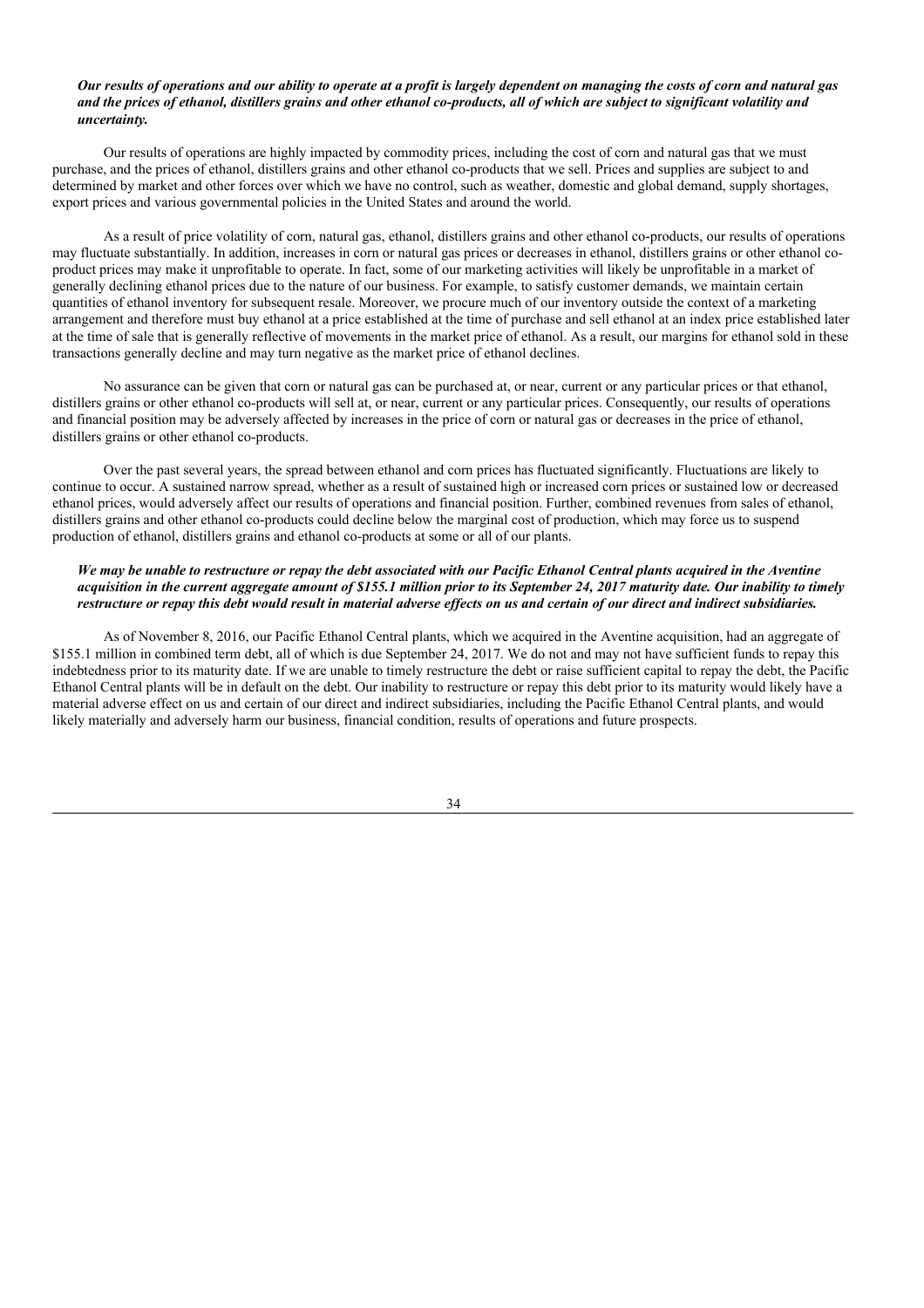### Increased ethanol production may cause a decline in ethanol prices or prevent ethanol prices from rising, and may have other *negative ef ects, adversely impacting our results of operations, cash flows and financial condition.*

We believe that the most significant factor influencing the price of ethanol has been the substantial increase in ethanol production in recent years. According to the Renewable Fuels Association, domestic ethanol production capacity increased from an annualized rate of 1.5 billion gallons per year in January 1999 to a record 14.8 billion gallons in 2015. In addition, if ethanol production margins improve, we anticipate that owners of idle ethanol production facilities, many of which may be idled due to poor production margins, will restart operations, thereby resulting in more abundant ethanol supplies and inventories. Any increase in the demand for ethanol may not be commensurate with increases in the supply of ethanol, thus leading to lower ethanol prices. Also, demand for ethanol could be impaired due to a number of factors, including regulatory developments and reduced United States gasoline consumption. Reduced gasoline consumption has occurred in the past and could occur in the future as a result of increased gasoline or oil prices or other factors such as increased automobile fuel efficiency. Any of these outcomes could have a material adverse effect on our results of operations, cash flows and financial condition.

## The market price of ethanol is volatile and subject to large fluctuations, which may cause our profitability or losses to fluctuate *significantly.*

The market price of ethanol is volatile and subject to large fluctuations. The market price of ethanol is dependent upon many factors, including the supply of ethanol and the price of gasoline, which is in turn dependent upon the price of petroleum which is highly volatile and difficult to forecast. For example, ethanol prices, as reported by the CBOT, ranged from \$1.31 to \$1.74 per gallon during the first nine months of 2016, \$1.31 to \$1.69 per gallon during 2015 and \$1.50 to \$3.52 per gallon during 2014. Fluctuations in the market price of ethanol may cause our profitability or losses to fluctuate significantly.

## Some of our marketing activities will likely be unprofitable in a market of generally declining ethanol prices due to the nature of our *business.*

Some of our marketing activities will likely be unprofitable in a market of generally declining ethanol prices due to the nature of our business. For example, to satisfy customer demands, we maintain certain quantities of ethanol inventory for subsequent resale. Moreover, we procure much of our inventory outside the context of a marketing arrangement and therefore must buy ethanol at a price established at the time of purchase and sell ethanol at an index price established later at the time of sale that is generally reflective of movements in the market price of ethanol. As a result, our margins for ethanol sold in these transactions generally decline and may turn negative as the market price of ethanol declines.

### Disruptions in ethanol production infrastructure may adversely affect our business, results of operations and financial condition.

Our business depends on the continuing availability of rail, road, port, storage and distribution infrastructure. In particular, due to limited storage capacity at our plants and other considerations related to production efficiencies, our plants depend on just-in-time delivery of corn. The production of ethanol also requires a significant and uninterrupted supply of other raw materials and energy, primarily water, electricity and natural gas. The prices of electricity and natural gas have fluctuated significantly in the past and may fluctuate significantly in the future. Local water, electricity and gas utilities may not be able to reliably supply the water, electricity and natural gas that our plants need or may not be able to supply those resources on acceptable terms. Any disruptions in the ethanol production infrastructure, whether caused by labor difficulties, earthquakes, storms, other natural disasters or human error or malfeasance or other reasons, could prevent timely deliveries of corn or other raw materials and energy and may require us to halt production at one or more plants which could have a material adverse effect on our business, results of operations and financial condition.

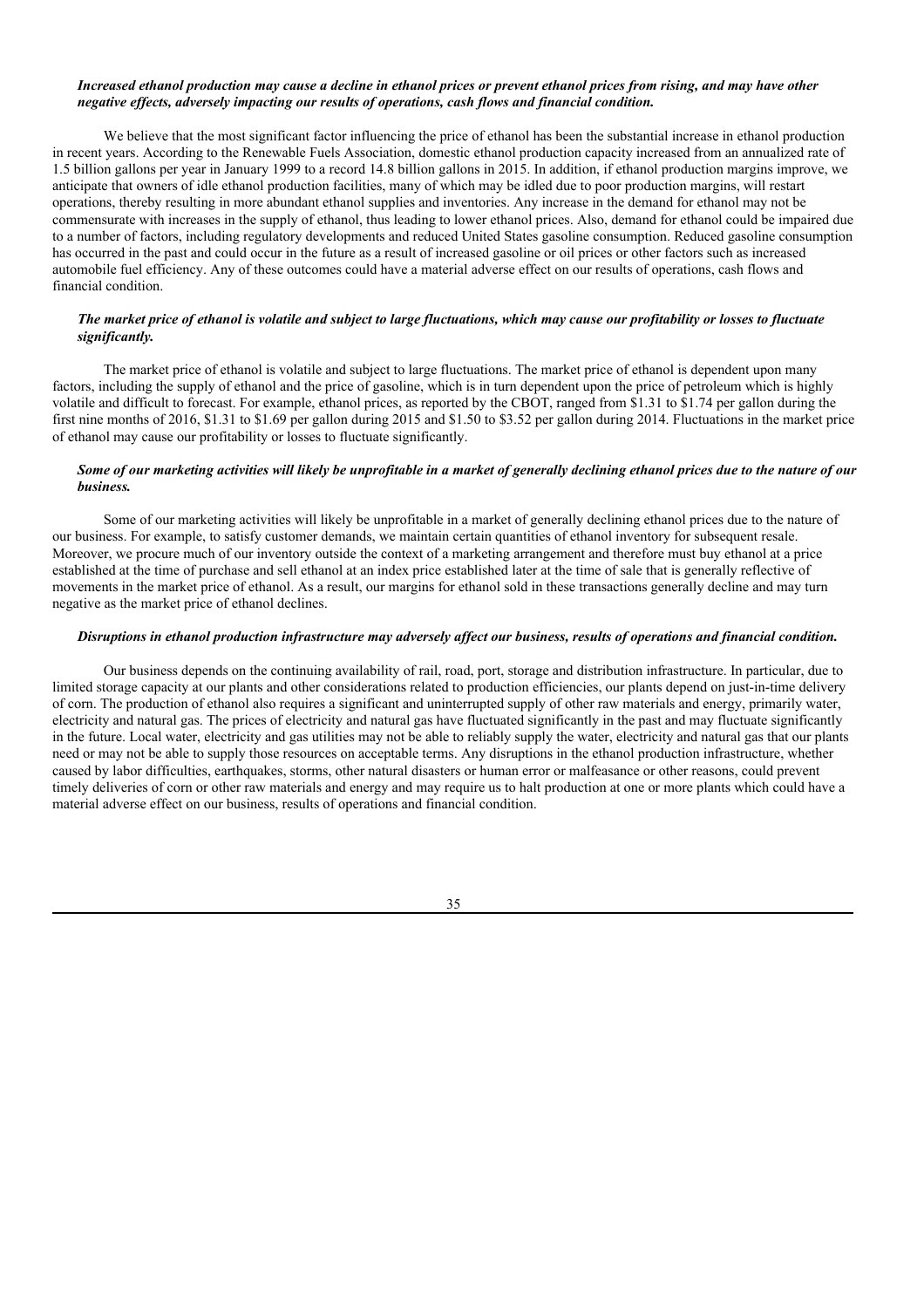#### We may engage in hedging transactions and other risk mitigation strategies that could harm our results of operations.

In an attempt to partially offset the effects of volatility of ethanol prices and corn and natural gas costs, we may enter into contracts to fix the price of a portion of our ethanol production or purchase a portion of our corn or natural gas requirements on a forward basis. In addition, we may engage in other hedging transactions involving exchange-traded futures contracts for corn, natural gas and unleaded gasoline from time to time. The financial statement impact of these activities is dependent upon, among other things, the prices involved and our ability to sell sufficient products to use all of the corn and natural gas for which forward commitments have been made. Hedging arrangements also expose us to the risk of financial loss in situations where the other party to the hedging contract defaults on its contract or, in the case of exchange-traded contracts, where there is a change in the expected differential between the underlying price in the hedging agreement and the actual prices paid or received by us. As a result, our results of operations and financial condition may be adversely affected by fluctuations in the price of corn, natural gas, ethanol and unleaded gasoline.

## Operational difficulties at our plants could negatively impact sales volumes and could cause us to incur substantial losses.

Operations at our plants are subject to labor disruptions, unscheduled downtimes and other operational hazards inherent in the ethanol production industry, including equipment failures, fires, explosions, abnormal pressures, blowouts, pipeline ruptures, transportation accidents and natural disasters. Some of these operational hazards may cause personal injury or loss of life, severe damage to or destruction of property and equipment or environmental damage, and may result in suspension of operations and the imposition of civil or criminal penalties. Our insurance may not be adequate to fully cover the potential operational hazards described above or we may not be able to renew this insurance on commercially reasonable terms or at all.

Moreover, our plants may not operate as planned or expected. All of these facilities are designed to operate at or above a specified production capacity. The operation of these facilities is and will be, however, subject to various uncertainties. As a result, these facilities may not produce ethanol and its co-products at expected levels. In the event any of these facilities do not run at their expected capacity levels, our business, results of operations and financial condition may be materially and adversely affected.

## Future demand for ethanol is uncertain and may be affected by changes to federal mandates, public perception, consumer acceptance and overall consumer demand for transportation fuel, any of which could negatively affect demand for ethanol and *our results of operations.*

Although many trade groups, academics and governmental agencies have supported ethanol as a fuel additive that promotes a cleaner environment, others have criticized ethanol production as consuming considerably more energy and emitting more greenhouse gases than other biofuels and potentially depleting water resources. Some studies have suggested that corn-based ethanol is less efficient than ethanol produced from other feedstock and that it negatively impacts consumers by causing increased prices for dairy, meat and other food generated from livestock that consume corn. Additionally, ethanol critics contend that corn supplies are redirected from international food markets to domestic fuel markets. If negative views of corn-based ethanol production gain acceptance, support for existing measures promoting use and domestic production of corn-based ethanol could decline, leading to reduction or repeal of federal mandates, which could adversely affect the demand for ethanol. These views could also negatively impact public perception of the ethanol industry and acceptance of ethanol as an alternative fuel.

There are limited markets for ethanol beyond those established by federal mandates. Discretionary blending and E85 blending are important secondary markets. Discretionary blending is often determined by the price of ethanol versus the price of gasoline. In periods when discretionary blending is financially unattractive, the demand for ethanol may be reduced. Also, the demand for ethanol is affected by the overall demand for transportation fuel. Demand for transportation fuel is affected by the number of miles traveled by consumers and the fuel economy of vehicles. Market acceptance of E15 may partially offset the effects of decreases in transportation fuel demand. A reduction in the demand for ethanol and ethanol co-products may depress the value of our products, erode our margins and reduce our ability to generate revenue or to operate profitably. Consumer acceptance of E15 and E85 fuels is needed before ethanol can achieve any significant growth in market share relative to other transportation fuels.

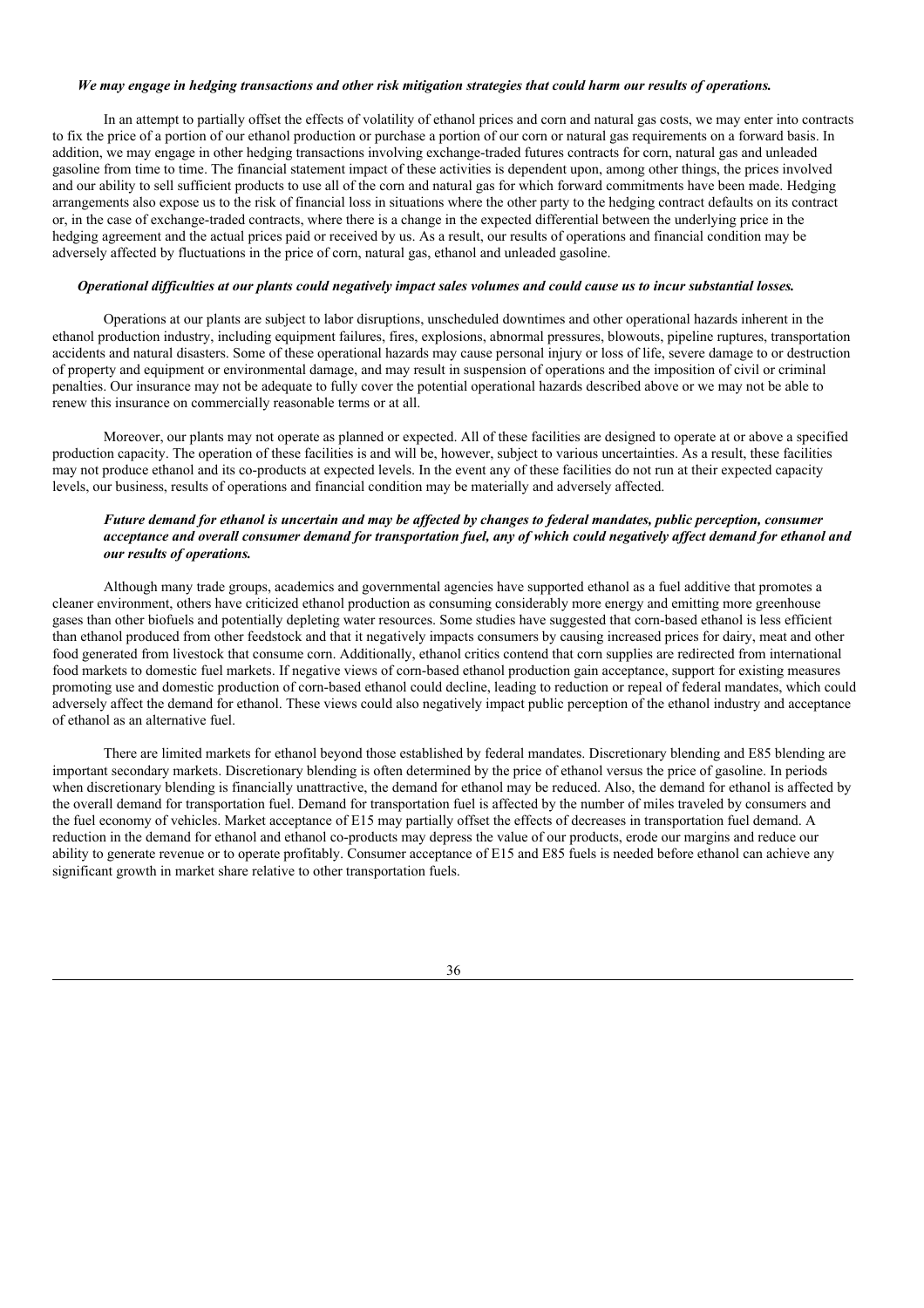## If we fail to integrate successfully the businesses of Pacific Ethanol and Aventine our results of operations will be adversely affected.

The success of the Aventine acquisition will depend, in large part, on our ability to realize the anticipated benefits from combining the businesses of Pacific Ethanol and Aventine. To realize these anticipated benefits, we must successfully integrate the businesses of Pacific Ethanol and Aventine. This integration has been and will continue to be complex and time-consuming.

The failure to integrate successfully and to manage successfully the challenges presented by the integration process may result in our failure to achieve some or all of the anticipated benefits of the acquisition.

Potential difficulties that may be encountered in the integration process include the following:

- · complexities associated with managing the larger, more complex, combined business;
- integrating personnel;
- potential unknown liabilities and unforeseen expenses, delays or regulatory conditions associated with the acquisition; and
- · performance shortfalls as a result of the diversion of management's attention caused by integrating Pacific Ethanol's and Aventine's operations.

### *Our future results will suf er if we do not ef ectively manage our expanded operations.*

Our business following the Aventine acquisition is significantly larger than the individual businesses of Pacific Ethanol and Aventine prior to the acquisition. Our future success depends, in part, upon our ability to manage our expanded business, which will pose substantial challenges for our management, including challenges related to the management and monitoring of new operations and associated increased costs and complexity. We cannot assure you that we will be successful or that we will realize the expected operating efficiencies, annual net operating synergies, revenue enhancements and other benefits currently anticipated to result from the acquisition.

## Our level of indebtedness may make it more difficult for us to pay or refinance our debts and we may need to divert our cash flow from operations to debt service payments. Our indebtedness could limit our ability to pursue other strategic opportunities and could *increase our vulnerability to adverse economic and industry conditions.*

Our debt service obligations could have an adverse impact on our earnings and cash flows for as long as the indebtedness is outstanding. Our indebtedness could also have important consequences to holders of our common stock. For example, it could:

- make it more difficult to pay or refinance our debts as they become due during adverse economic and industry conditions because any decrease in revenues could cause us to not have sufficient cash flows from operations to make our scheduled debt payments;
- limit our flexibility to pursue other strategic opportunities or react to changes in our business and the industry in which we operate and, consequently, place us at a competitive disadvantage to our competitors who have less debt; or
- · require a substantial portion of our cash flows from operations to be used for debt service payments, thereby reducing the availability of our cash flows to fund working capital, capital expenditures, acquisitions, dividend payments and other general corporate purposes.

Based upon current levels of operations, we expect to generate sufficient cash on a consolidated basis to make all principal and interest payments when such payments become due under our existing credit facilities, indentures and other instruments governing our outstanding indebtedness, but there can be no assurance that we will be able to repay or refinance such borrowings and obligations.

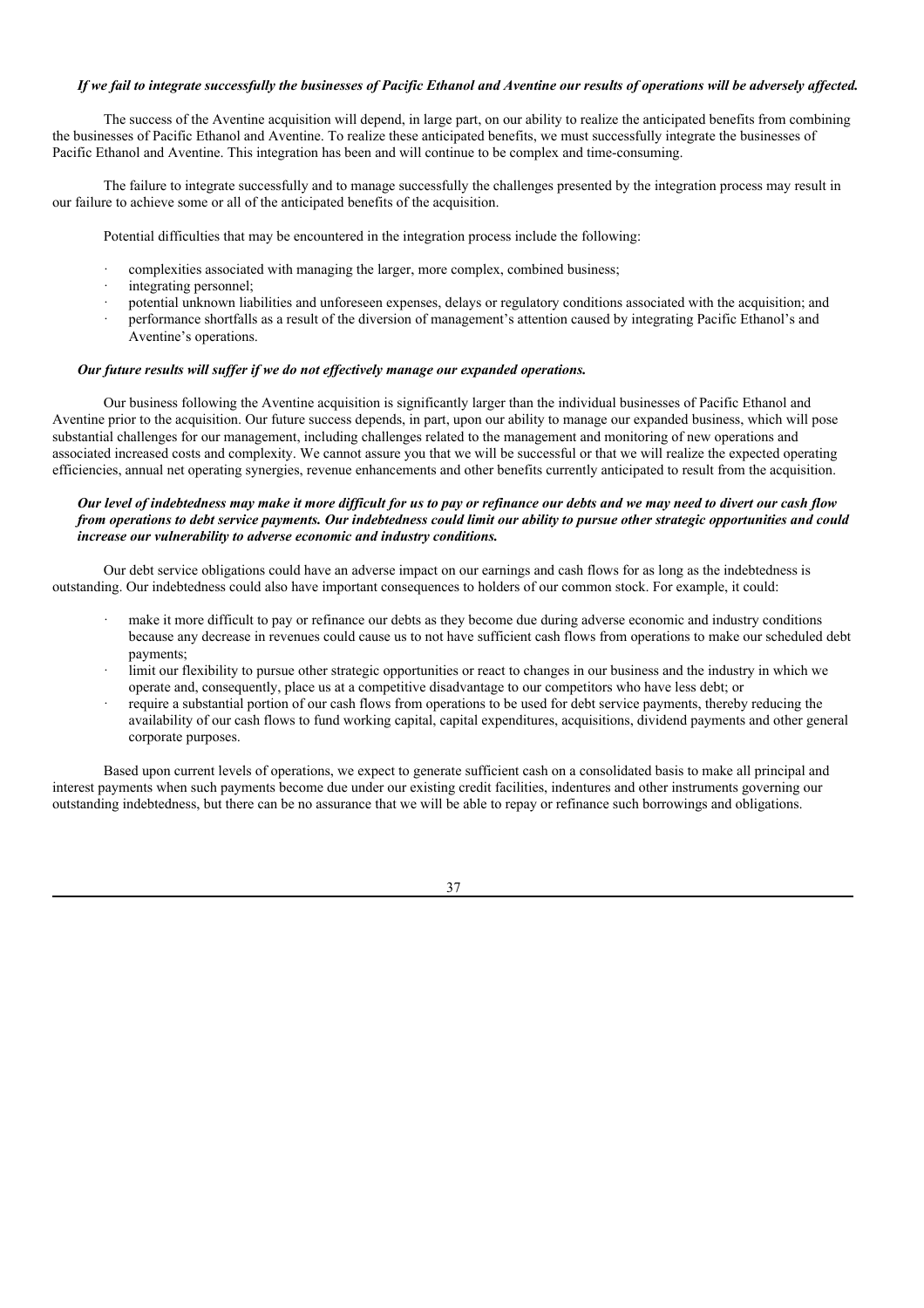### If Kinergy fails to satisfy its financial covenants under its credit facility, it may experience a loss or reduction of that facility, which *would have a material adverse ef ect on our financial condition and results of operations.*

We are substantially dependent on Kinergy's credit facility to help finance its operations. Kinergy must satisfy monthly financial covenants under its credit facility, including fixed-charge coverage ratio covenants. Kinergy will be in default under its credit facility if it fails to satisfy any financial covenant. A default may result in the loss or reduction of the credit facility. The loss of Kinergy's credit facility, or a significant reduction in Kinergy's borrowing capacity under the facility, would result in Kinergy's inability to finance a significant portion of its business and would have a material adverse effect on our financial condition and results of operations.

## The United States ethanol industry is highly dependent upon certain federal and state legislation and regulation and any changes in legislation or regulation could have a material adverse effect on our results of operations, cash flows and financial condition.

The EPA has implemented the national Renewable Fuel Standard, or national RFS, pursuant to the Energy Policy Act of 2005 and the Energy Independence and Security Act of 2007. The national RFS program sets annual quotas for the quantity of renewable fuels (such as ethanol) that must be blended into motor fuels consumed in the United States. The domestic market for ethanol is significantly impacted by federal mandates under the national RFS program for volumes of renewable fuels (such as ethanol) required to be blended with gasoline. Future demand for ethanol will be largely dependent upon incentives to blend ethanol into motor fuels, including the relative price of gasoline versus ethanol, the relative octane value of ethanol, constraints in the ability of vehicles to use higher ethanol blends, the national RFS, and other applicable environmental requirements. Any significant increase in production capacity above the national RFS minimum requirements may have an adverse impact on ethanol prices.

Legislation aimed at reducing or eliminating the renewable fuel use required by the national RFS has been introduced in the United States Congress. On January 21, 2015, the *Leave Ethanol Volumes at Existing Levels (LEVEL) Act* (H.R. 434) was introduced in the House. The bill would amend the national RFS by decreasing the required volume of renewable fuels in 2015-2022 to 7.5 billion gallons per year. On February 4, 2015, the *RFS Elimination Act* (H.R. 703) was introduced in the House of Representatives. The bill would fully repeal the national RFS. Also introduced on February 4, 2015, was the *RFS Reform Act* (H.R. 704), which prohibits corn-based ethanol from meeting the national RFS requirements, caps the amount of ethanol that can be blended into conventional gasoline at 10%, and requires the EPA to set requirements for cellulosic biofuels at actual production levels. On January 6, 2015, a bill (H.R. 21) was introduced in the House of Representatives to, among other things, vacate any waivers issued under the Clean Air Act to allow the sale of mid-level ethanol blends for use in motor vehicles. A mid-level ethanol blend is an ethanol-gasoline blend containing 10-20% of ethanol by volume that is intended to be used in any conventional gasoline-powered motor vehicle or nonroad vehicle or engine. On February 26, 2015, the *Corn Ethanol Mandate Elimination Act of 2015* (S. 577) was introduced in the Senate. The bill would eliminate corn ethanol as qualifying as a renewable fuel under the national RFS. *The American Energy Renaissance Act of 2015* (S. 791 and H.R. 1487), which was introduced in the Senate on March 18, 2015 and the House on March 19, 2015, would phase out the national RFS over a five-year period. The *Renewable Fuel Standard Repeal Act* (S. 1584), which would fully repeal the national RFS, was introduced in the Senate on June 16, 2015. All of these bills were assigned to a congressional committee, which will consider them before possibly sending any of them on to the House of Representatives or the Senate as a whole. Our operations could be adversely impacted if any legislation is enacted that reduces or eliminates the national RFS volume requirements or that reduces or eliminates corn ethanol as qualifying as a renewable fuel under the national RFS.

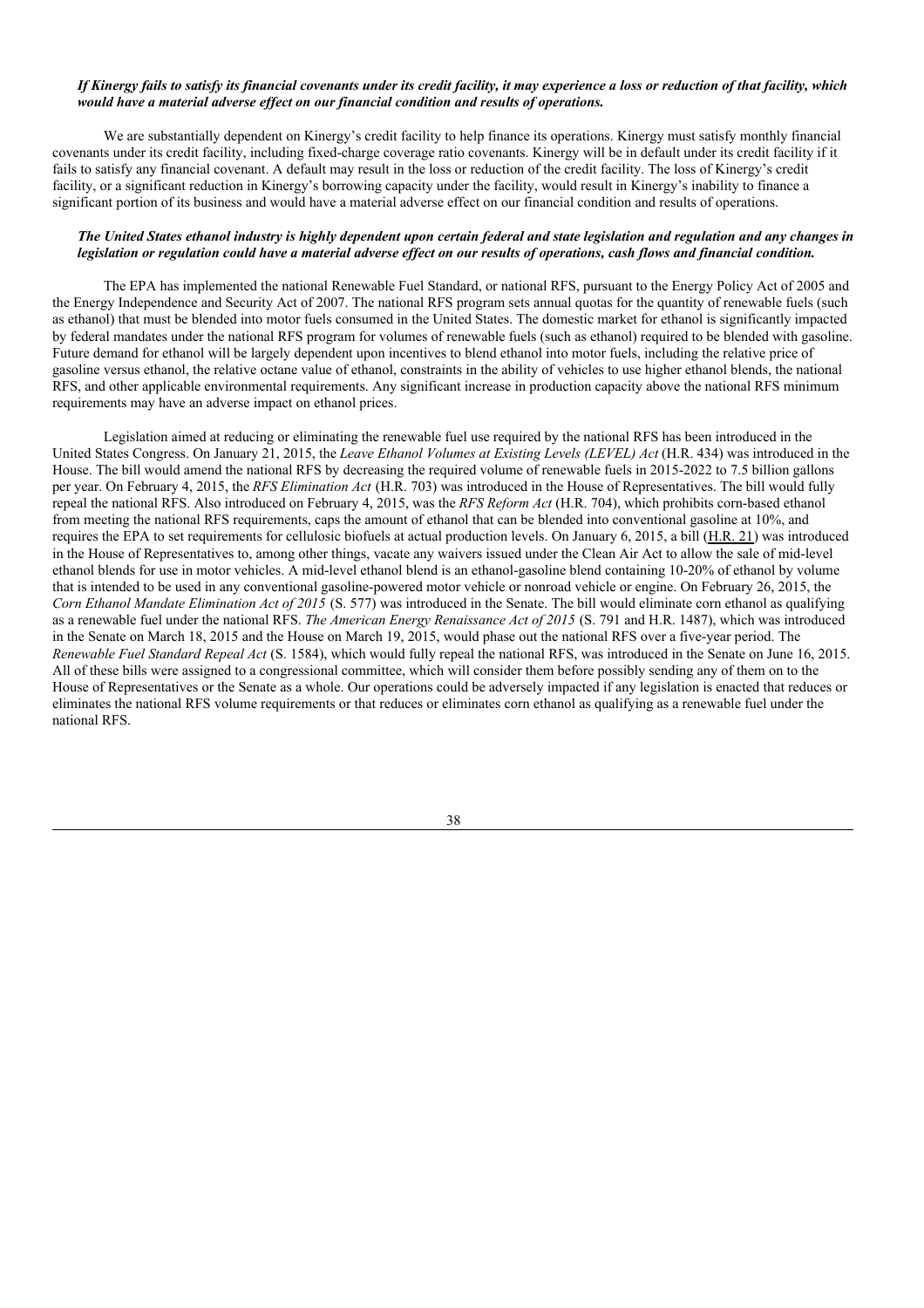Under the provisions of the Clean Air Act, as amended by the Energy Independence and Security Act of 2007, the EPA has limited authority to waive or reduce the mandated national RFS requirements, which authority is subject to consultation with the Secretaries of Agriculture and Energy, and based on a determination that there is inadequate domestic renewable fuel supply or implementation of the applicable requirements would severely harm the economy or environment of a state, region or the United States. For 2016, the EPA reduced the national RFS from the statutory level of 15.0 billion gallons to 14.0 billion gallons. We believe that the EPA's decision to propose cuts to the congressionally established volumes is based on the EPA's perception that the nation's refueling infrastructure is currently unable to distribute the statutorily-required volumes to consumers. Our results of operations, cash flows and financial condition could be adversely impacted if the EPA further reduces the national RFS requirements from the statutory levels specified in the national RFS.

## The ethanol production and marketing industry is extremely competitive. Many of our significant competitors have greater production and financial resources and one or more of these competitors could use their greater resources to gain market share at our expense. In addition, a number of Kinergy's suppliers may circumvent the marketing services we provide, causing our sales and *profitability to decline.*

The ethanol production and marketing industry is extremely competitive. Many of our significant competitors in the ethanol production and marketing industry, including Archer Daniels Midland Company and Valero Energy Corporation, have substantially greater production and/or financial resources. As a result, our competitors may be able to compete more aggressively and sustain that competition over a longer period of time. Successful competition will require a continued high level of investment in marketing and customer service and support. Our limited resources relative to many significant competitors may cause us to fail to anticipate or respond adequately to new developments and other competitive pressures. This failure could reduce our competitiveness and cause a decline in market share, sales and profitability. Even if sufficient funds are available, we may not be able to make the modifications and improvements necessary to compete successfully.

We also face increasing competition from international suppliers. Currently, international suppliers produce ethanol primarily from sugar cane and have cost structures that are generally substantially lower than our cost structures. Any increase in domestic or foreign competition could cause us to reduce our prices and take other steps to compete effectively, which could adversely affect our business, financial condition and results of operations.

In addition, some of our suppliers are potential competitors and, especially if the price of ethanol reaches historically high levels, they may seek to capture additional profits by circumventing our marketing services in favor of selling directly to our customers. If one or more of our major suppliers, or numerous smaller suppliers, circumvent our marketing services, our sales and profitability may decline.

# *Our ability to utilize net operating loss carryforwards and certain other tax attributes may be limited.*

Federal and state income tax laws impose restrictions on the utilization of net operating loss, or NOL, and tax credit carryforwards in the event that an "ownership change" occurs for tax purposes, as defined by Section 382 of the Internal Revenue Code, or Code. In general, an ownership change occurs when stockholders owning 5% or more of a "loss corporation" (a corporation entitled to use NOL or other loss carryovers) have increased their ownership of stock in such corporation by more than 50 percentage points during any three-year period. The annual base limitation under Section 382 of the Code is calculated by multiplying the loss corporation's value at the time of the ownership change by the greater of the long-term tax-exempt rate determined by the Internal Revenue Service in the month of the ownership change or the two preceding months.

As of December 31, 2015, we had \$137.6 million of federal NOLs that are limited in their annual use under Section 382 of the Code. Accordingly, our ability to utilize these NOL carryforwards may be substantially limited. These limitations could in turn result in increased future tax obligations, which could have a material adverse effect on our business, financial condition and results of operations.

## The high concentration of our sales within the ethanol production and marketing industry could result in a significant reduction in *sales and negatively af ect our profitability if demand for ethanol declines*.

We expect to be completely focused on the production and marketing of ethanol and its co-products for the foreseeable future. We may be unable to shift our business focus away from the production and marketing of ethanol to other renewable fuels or competing products. Accordingly, an industry shift away from ethanol or the emergence of new competing products may reduce the demand for ethanol. A downturn in the demand for ethanol would likely materially and adversely affect our sales and profitability.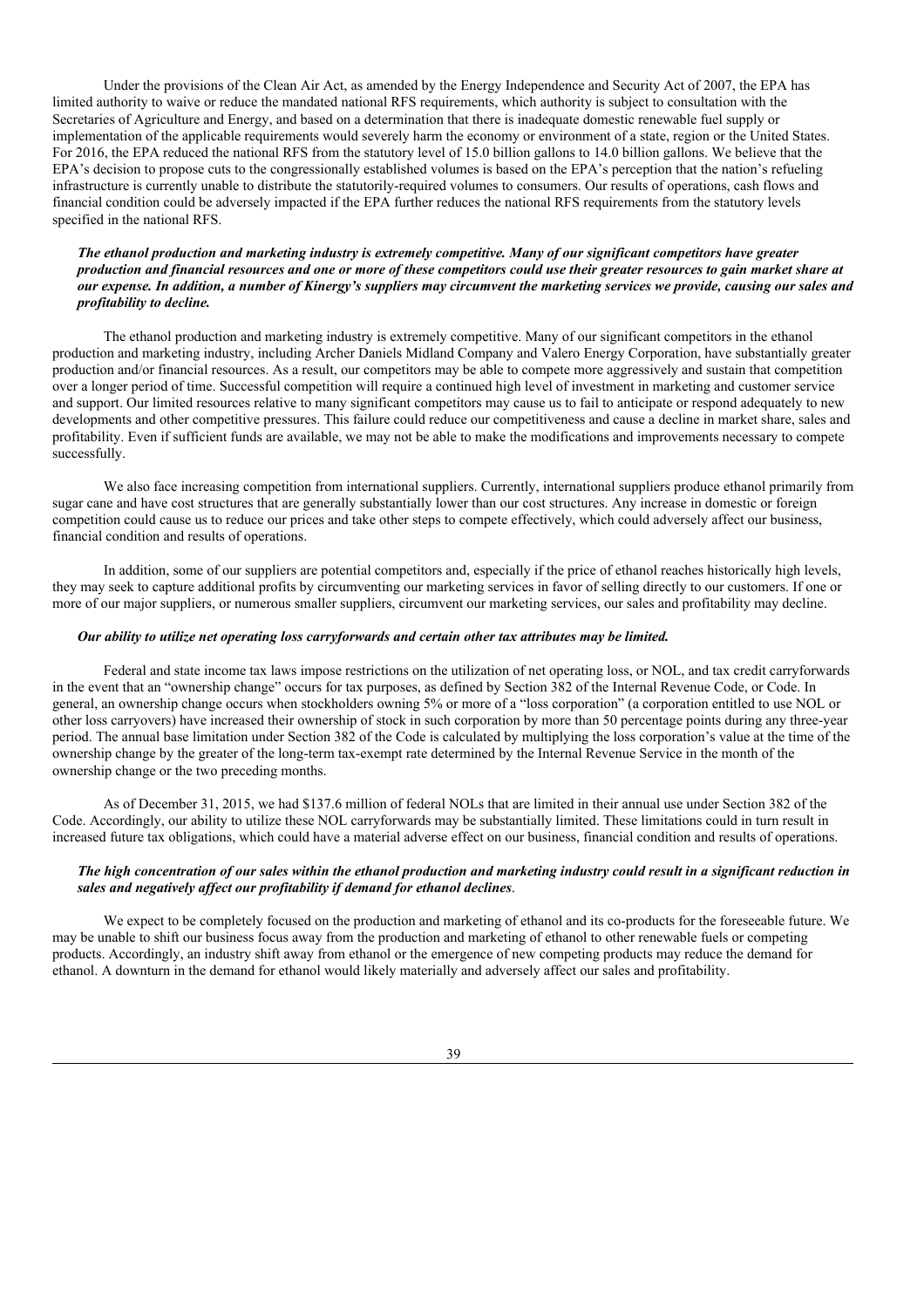#### *We may be adversely af ected by environmental, health and safety laws, regulations and liabilities*.

We are subject to various federal, state and local environmental laws and regulations, including those relating to the discharge of materials into the air, water and ground, the generation, storage, handling, use, transportation and disposal of hazardous materials and wastes, and the health and safety of our employees. In addition, some of these laws and regulations require us to operate under permits that are subject to renewal or modification. These laws, regulations and permits can often require expensive pollution control equipment or operational changes to limit actual or potential impacts to the environment. A violation of these laws and regulations or permit conditions can result in substantial fines, natural resource damages, criminal sanctions, permit revocations and/or facility shutdowns. In addition, we have made, and expect to make, significant capital expenditures on an ongoing basis to comply with increasingly stringent environmental laws, regulations and permits.

We may be liable for the investigation and cleanup of environmental contamination at each of our plants and at off-site locations where we arrange for the disposal of hazardous substances or wastes. If these substances or wastes have been or are disposed of or released at sites that undergo investigation and/or remediation by regulatory agencies, we may be responsible under the Comprehensive Environmental Response, Compensation and Liability Act of 1980, or other environmental laws for all or part of the costs of investigation and/or remediation, and for damages to natural resources. We may also be subject to related claims by private parties alleging property damage and personal injury due to exposure to hazardous or other materials at or from those properties. Some of these matters may require us to expend significant amounts for investigation, cleanup or other costs.

In addition, new laws, new interpretations of existing laws, increased governmental enforcement of environmental laws or other developments could require us to make significant additional expenditures. Continued government and public emphasis on environmental issues can be expected to result in increased future investments for environmental controls at our plants. Present and future environmental laws and regulations, and interpretations of those laws and regulations, applicable to our operations, more vigorous enforcement policies and discovery of currently unknown conditions may require substantial expenditures that could have a material adverse effect on our results of operations and financial condition.

The hazards and risks associated with producing and transporting our products (including fires, natural disasters, explosions and abnormal pressures and blowouts) may also result in personal injury claims or damage to property and third parties. As protection against operating hazards, we maintain insurance coverage against some, but not all, potential losses. However, we could sustain losses for uninsurable or uninsured risks, or in amounts in excess of existing insurance coverage. Events that result in significant personal injury or damage to our property or third parties or other losses that are not fully covered by insurance could have a material adverse effect on our results of operations and financial condition.

## If we are unable to attract or retain key personnel, our ability to operate effectively may be impaired, which could have a material *adverse ef ect on our business, financial condition and results of operations.*

Our ability to operate our business and implement strategies depends, in part, on the efforts of our executive officers and other key personnel. Our future success will depend on, among other factors, our ability to retain our current key personnel and attract and retain qualified future key personnel, particularly executive management. In addition, the success of the Aventine acquisition will depend in part on our ability to retain key personnel. It is possible that these personnel might decide not to remain with us now that the acquisition is completed. If these key personnel terminate their employment, our business activities might be adversely affected and management's attention might be diverted from integrating the businesses of Pacific Ethanol and Aventine to recruiting suitable replacement personnel. We may be unable to locate suitable replacements for any such key personnel or offer employment to potential replacement personnel on reasonable terms. If we are unable to attract or retain key personnel, our ability to operate effectively may be impaired, which could have a material adverse effect on our business, financial condition and results of operations.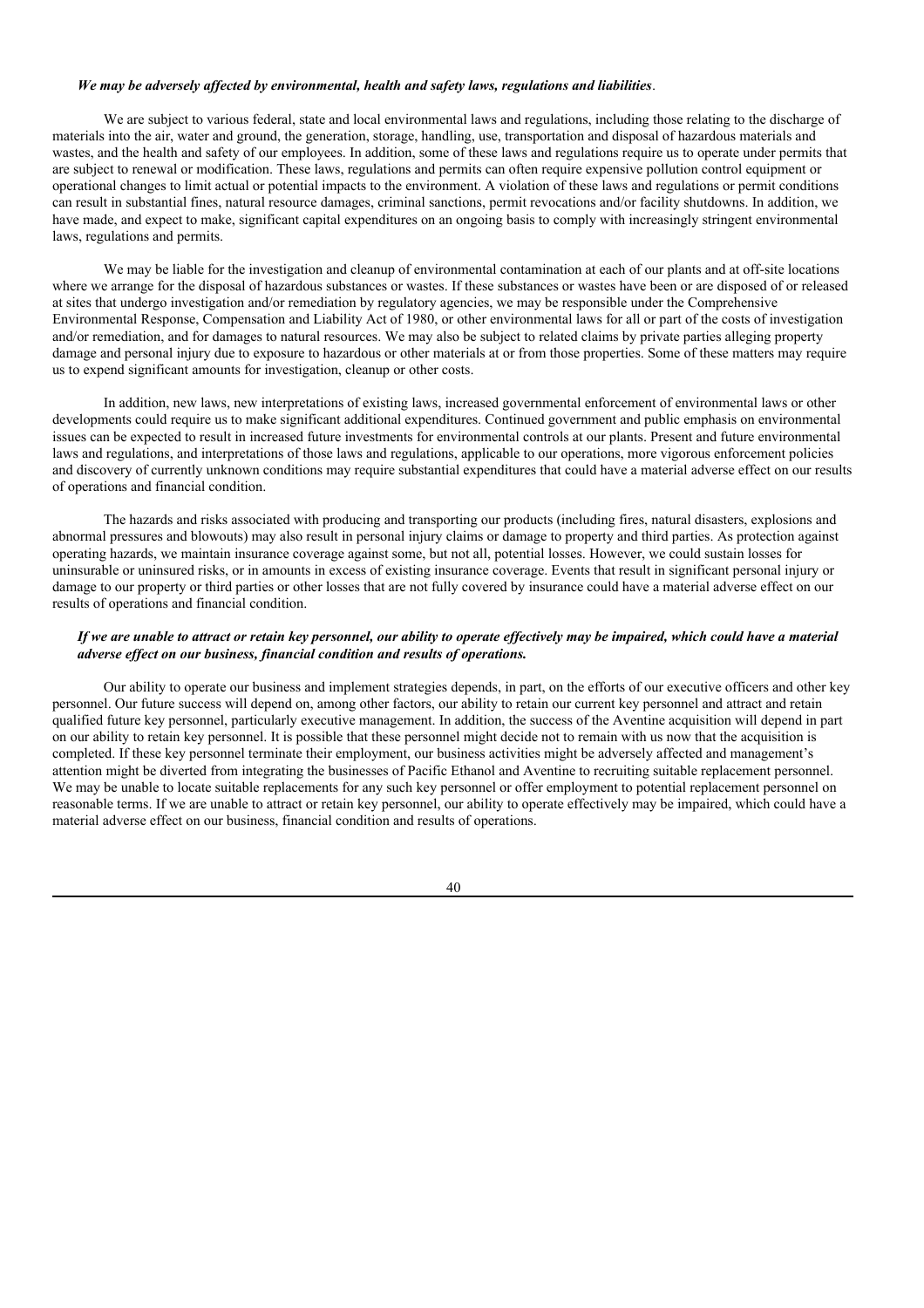## We depend on a small number of customers for the majority of our sales. A reduction in business from any of these customers could *cause a significant decline in our overall sales and profitability.*

The majority of our sales are generated from a small number of customers. During 2015, 2014 and 2013, four customers accounted for an aggregate of approximately \$538 million, \$659 million and \$521 million in net sales, representing 45%, 59% and 58% of our net sales, respectively, for those periods. We expect that we will continue to depend for the foreseeable future upon a small number of customers for a significant portion of our sales. Our agreements with these customers generally do not require them to purchase any specified amount of ethanol or dollar amount of sales or to make any purchases whatsoever. Therefore, in any future period, our sales generated from these customers, individually or in the aggregate, may not equal or exceed historical levels. If sales to any of these customers cease or decline, we may be unable to replace these sales with sales to either existing or new customers in a timely manner, or at all. A cessation or reduction of sales to one or more of these customers could cause a significant decline in our overall sales and profitability.

## Our lack of long-term ethanol orders and commitments by our customers could lead to a rapid decline in our sales and profitability.

We cannot rely on long-term ethanol orders or commitments by our customers for protection from the negative financial effects of a decline in the demand for ethanol or a decline in the demand for our marketing services. The limited certainty of ethanol orders can make it difficult for us to forecast our sales and allocate our resources in a manner consistent with our actual sales. Moreover, our expense levels are based in part on our expectations of future sales and, if our expectations regarding future sales are inaccurate, we may be unable to reduce costs in a timely manner to adjust for sales shortfalls. Furthermore, because we depend on a small number of customers for a significant portion of our sales, the magnitude of the ramifications of these risks is greater than if our sales were less concentrated. As a result of our lack of long-term ethanol orders and commitments, we may experience a rapid decline in our sales and profitability.

### *There are limitations on our ability to receive distributions from our subsidiaries.*

We conduct most of our operations through subsidiaries and are dependent upon dividends or other intercompany transfers of funds from our subsidiaries to generate free cash flow. Moreover, some of our subsidiaries are limited in their ability to pay dividends or make distributions to us by the terms of their financing arrangements.

## **Risks Related to Ownership of our Common Stock**

## Our stock price is highly volatile, which could result in substantial losses for investors purchasing shares of our common stock and *in litigation against us.*

The market price of our common stock has fluctuated significantly in the past and may continue to fluctuate significantly in the future. The market price of our common stock may continue to fluctuate in response to one or more of the following factors, many of which are beyond our control:

- fluctuations in the market prices of ethanol and its co-products;
- the cost of key inputs to the production of ethanol, including corn and natural gas;
- our ability to timely pay or otherwise refinance our outstanding indebtedness;
- the volume and timing of the receipt of orders for ethanol from major customers;
- competitive pricing pressures;
- our ability to timely and cost-effectively produce, sell and deliver ethanol;
- the announcement, introduction and market acceptance of one or more alternatives to ethanol;
- losses resulting from adjustments to the fair values of our outstanding warrants to purchase our common stock;
- changes in market valuations of companies similar to us;
- stock market price and volume fluctuations generally;
- the possibility that the anticipated benefits from our acquisition of Aventine cannot be fully realized in a timely manner or at  $a11$
- regulatory developments or increased enforcement;
- fluctuations in our quarterly or annual operating results;
- additions or departures of key personnel;
- our ability to obtain any necessary financing;
- our financing activities and future sales of our common stock or other securities; and
- our ability to maintain contracts that are critical to our operations.

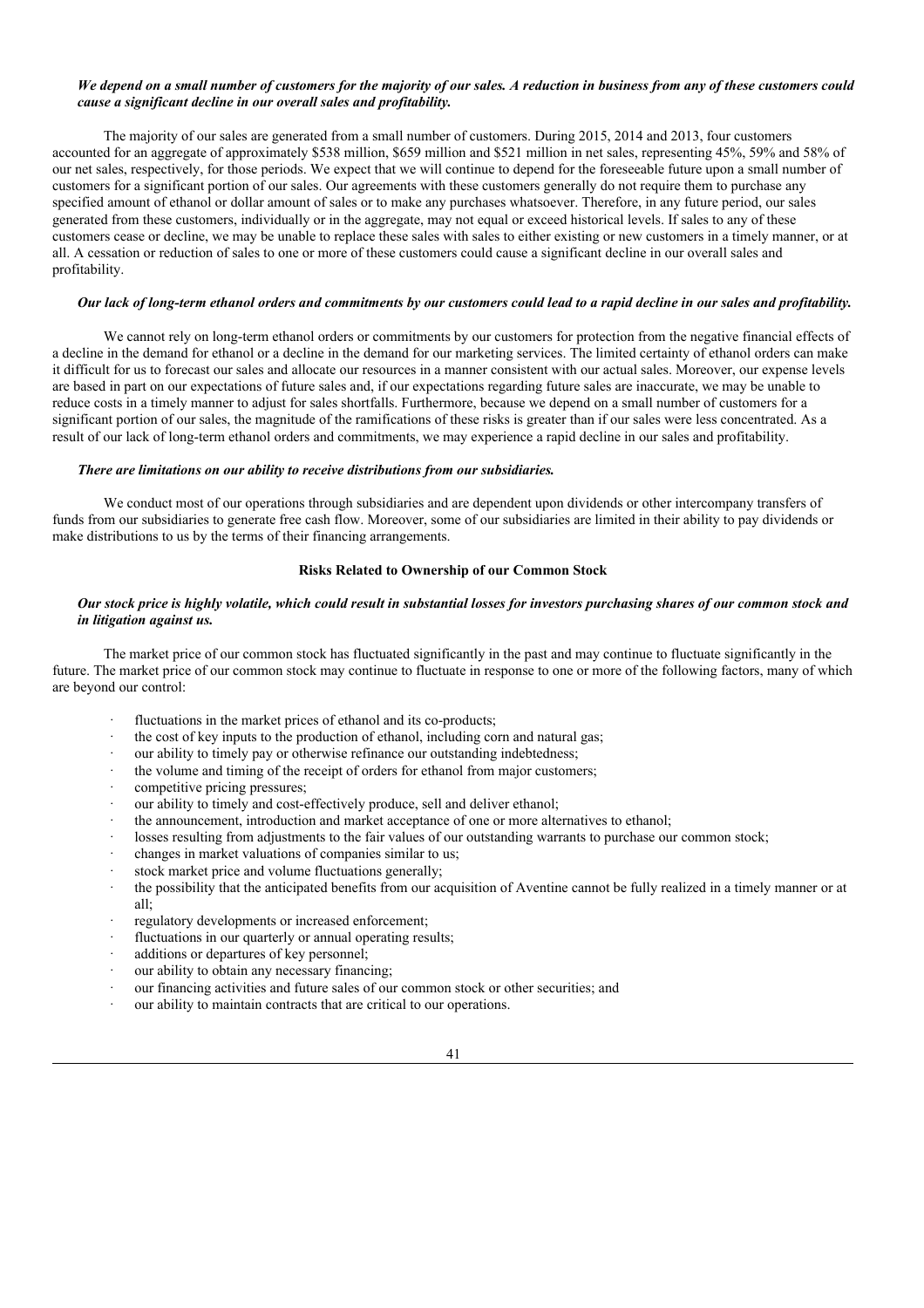Furthermore, we believe that the economic conditions in California and other Western states, as well as the United States as a whole, could have a negative impact on our results of operations. Demand for ethanol could also be adversely affected by a slow-down in the overall demand for oxygenate and gasoline additive products. The levels of our ethanol production and purchases for resale will be based upon forecasted demand. Accordingly, any inaccuracy in forecasting anticipated revenues and expenses could adversely affect our business. The failure to receive anticipated orders or to complete delivery in any quarterly period could adversely affect our results of operations for that period. Quarterly results are not necessarily indicative of future performance for any particular period, and we may not experience revenue growth or profitability on a quarterly or an annual basis.

The price at which you purchase shares of our common stock may not be indicative of the price that will prevail in the trading market. You may be unable to sell your shares of common stock at or above your purchase price, which may result in substantial losses to you and which may include the complete loss of your investment. In the past, securities class action litigation has often been brought against a company following periods of high stock price volatility. We may be the target of similar litigation in the future. Securities litigation could result in substantial costs and divert management's attention and our resources away from our business.

Any of the risks described above could have a material adverse effect on our results of operations or the price of our common stock, or both.

## We may incur significant non-cash expenses in future periods due to adjustments to the fair values of our outstanding warrants. These non-cash expenses may materially and adversely affect our reported net income or losses and cause our stock price to decline.

From 2010 through 2013, we issued in various financing transactions warrants to purchase shares of our common stock. The warrants were initially recorded at their fair values, which are adjusted quarterly, generally resulting in non-cash expenses or income if the market price of our common stock increases or decreases, respectively, during the period. For example, due to the substantial increase in the market price of our common stock in the first quarter of 2014 and because the exercise prices of these warrants were, as of March 31, 2014, well below the market price of our common stock, the fair values of the warrants and the related non-cash expenses were significantly higher in the first quarter of 2014 than in prior quarterly periods, which resulted in an unusually large non-cash expense for the quarter. These fair value adjustments will continue in future periods until all of our warrants are exercised or expire. We may incur additional significant non-cash expenses in future periods due to adjustments to the fair values of our outstanding warrants resulting from increases in the market price of our common stock during those periods. These non-cash expenses may materially and adversely affect our reported net income or losses and cause our stock price to decline.

## Upon the conversion or exercise of our outstanding derivative securities, if the resulting shares of common stock are resold into the market, or if a perception exists that a substantial number of shares may be issued and then resold into the market, the market price *of our common stock and the value of your investment could decline significantly.*

We have preferred stock, non-voting common stock and warrants outstanding that may be converted into or exercised for shares of our common stock. Sales of a substantial number of shares of our common stock underlying these derivative securities, or even the perception that these sales could occur, could adversely affect the market price of our common stock. As a result, you could experience a significant decline in the value of your investment.

### **ITEM 2. UNREGISTERED SALES OF EQUITY SECURITIES AND USE OF PROCEEDS.**

### **Unregistered Sales of Equity Securities**

None.

#### **Dividends**

Our current and future debt financing arrangements may limit or prevent cash distributions from our subsidiaries to us, depending upon the achievement of specified financial and other operating conditions and our ability to properly service our debt, thereby limiting or preventing us from paying cash dividends.

For each of the three months ended September 30, 2016 and 2015, we declared and paid in cash an aggregate of \$0.3 million in dividends on our Series B Preferred Stock. We have never declared or paid cash dividends on our common stock and do not currently intend to pay cash dividends on our common stock in the foreseeable future. We currently anticipate that we will retain any earnings for use in the continued development of our business. The holders of our outstanding Series B Preferred Stock are entitled to dividends of 7% per annum, payable quarterly. Accumulated and unpaid dividends in respect of our Series B Preferred Stock must be paid prior to the payment of any dividends in respect of our common stock.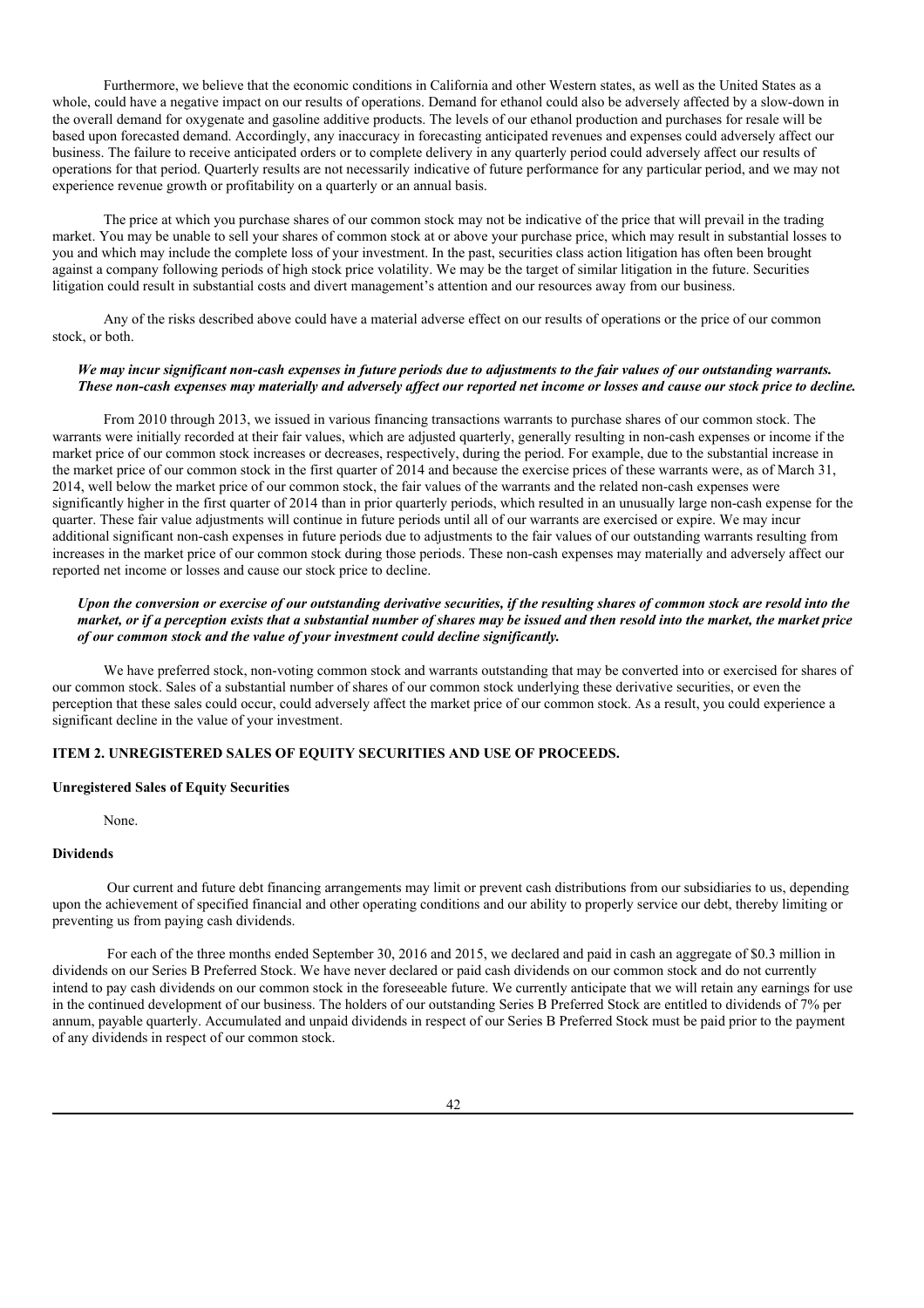### **ITEM 3. DEFAULTS UPON SENIOR SECURITIES.**

Not applicable.

#### **ITEM 4. MINE SAFETY DISCLOSURES.**

Not applicable.

## **ITEM 5. OTHER INFORMATION.**

On November 7, 2016, we entered into Amended and Restated Employment Agreements with each of our executive officers. The material terms of each agreement are described below.

## *Neil M. Koehler*

Our Amended and Restated Employment Agreement with Neil M. Koehler provides for at-will employment as our President and Chief Executive Officer. Mr. Koehler's base salary rate is \$461,217 per year. Mr. Koehler is eligible to participate in our short-term incentive plan with a pay-out target of 70% of his base salary, to be paid based upon performance criteria set by the Compensation Committee of our board of directors.

Upon termination by us without cause or resignation by Mr. Koehler for good reason, Mr. Koehler is entitled to receive (i) severance equal to eighteen months of his base salary, (ii) 150% of his total target short-term incentive plan award, (iii) continued health insurance coverage for eighteen months or, until the earlier effective date of coverage under a subsequent employer's plan, and (iv) accelerated vesting of 25% of all shares or options subject to any equity awards granted to Mr. Koehler prior to Mr. Koehler's termination which are unvested as of the date of termination.

However, if Mr. Koehler is terminated without cause or resigns for good reason in anticipation of or twenty-four months after a change in control, Mr. Koehler is entitled to (a) severance equal to thirty-six months of base salary, (b) 300% of his total target short-term incentive plan award, (c) continued health insurance coverage for thirty-six months or, until the earlier effective date of coverage under a subsequent employer's plan, and (d) accelerated vesting of 100% of all shares or options subject to any equity awards granted to Mr. Koehler prior to Mr. Koehler's termination which are unvested as of the date of termination.

If we terminate Mr. Koehler's employment upon his disability, Mr. Koehler is entitled to severance equal to twelve months of base salary.

The term "for good reason" is defined in the Amended and Restated Employment Agreement as (i) the assignment to Mr. Koehler of any duties or responsibilities that result in the material diminution of Mr. Koehler's authority, duties or responsibility, (ii) a material reduction by us in Mr. Koehler's annual base salary, except to the extent the base salaries of all or our other executive officers are accordingly reduced, (iii) a relocation of Mr. Koehler's place of work, or our principal executive offices if Mr. Koehler's principal office is at these offices, to a location that increases Mr. Koehler's daily one-way commute by more than thirty-five miles, or (iv) any material breach by us of any material provision of the Amended and Restated Employment Agreement.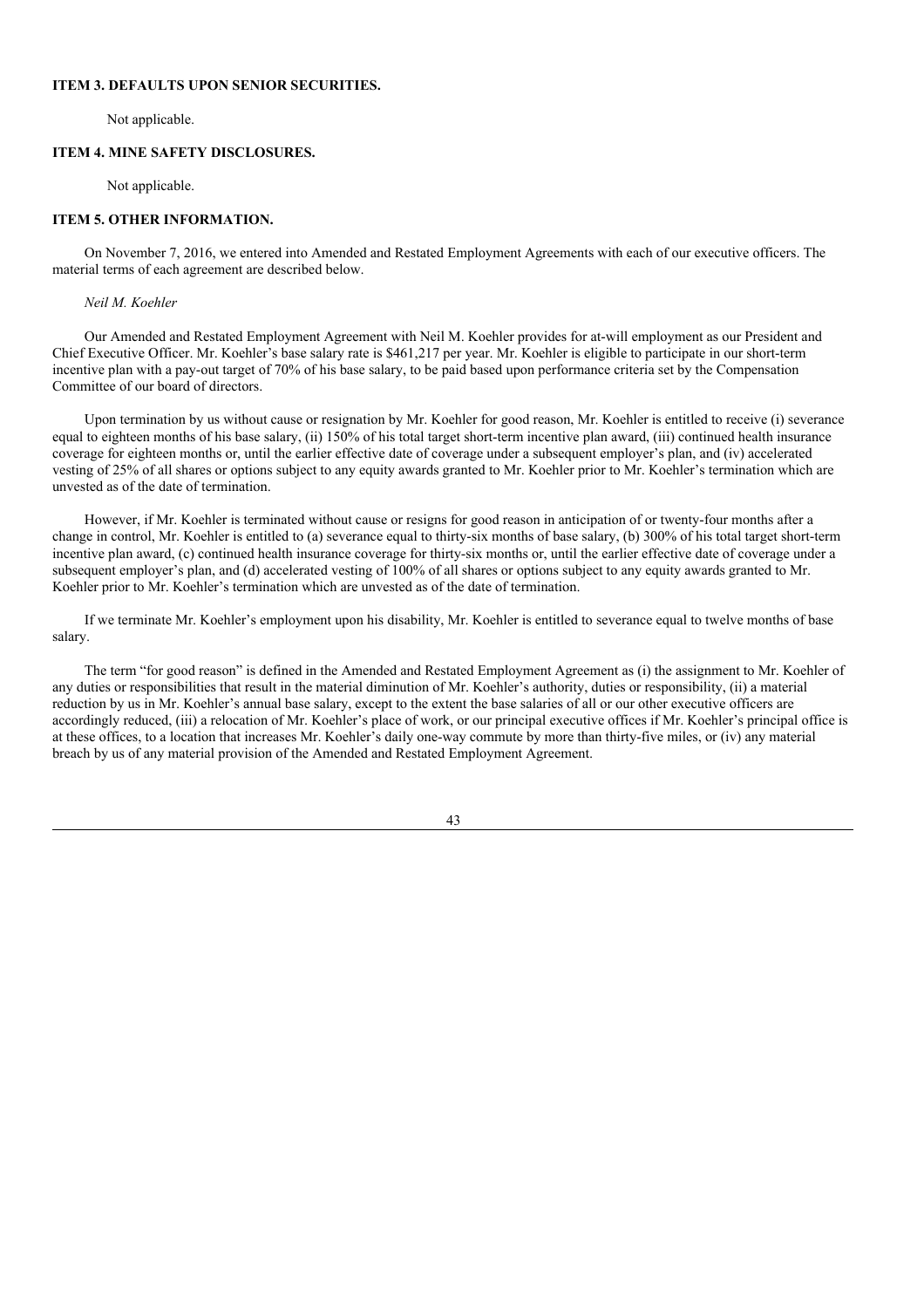The term "cause" is defined in the Amended and Restated Employment Agreement as (i) Mr. Koehler's indictment or conviction of any felony or of any crime involving dishonesty, (ii) Mr. Koehler's participation in any fraud or other act of willful misconduct against us, (iii) Mr. Koehler's refusal to comply with any or our lawful directives, (iv) Mr. Koehler's material breach of his fiduciary, statutory, contractual, or common law duties to us, or (v) conduct by Mr. Koehler which, in the good faith and reasonable determination of our board of directors, demonstrates gross unfitness to serve; provided, however, that in the event that any of the foregoing events is reasonably capable of being cured, we shall, within twenty days after the discovery of the event, provide written notice to Mr. Koehler describing the nature of the event and Mr. Koehler shall thereafter have ten business days to cure the event.

A "change in control" is deemed to have occurred if, in a single transaction or series of related transactions (i) any person (as the term is used in Section 13(d) and 14(d) of the Exchange Act), or persons acting as a group, other than a trustee or fiduciary holding securities under an employee benefit program, is or becomes a "beneficial owner" (as defined in Rule 13-3 under the Exchange Act), directly or indirectly of securities of Pacific Ethanol, Inc. representing a majority of the combined voting power of Pacific Ethanol, Inc., (ii) there is a merger, consolidation or other business combination transaction of Pacific Ethanol, Inc. with or into another corporation, entity or person, other than a transaction in which the holders of at least a majority of the shares of voting capital stock of Pacific Ethanol, Inc. outstanding immediately prior to the transaction continue to hold (either by the shares remaining outstanding or by their being converted into shares of voting capital stock of the surviving entity) a majority of the total voting power represented by the shares of voting capital stock of Pacific Ethanol, Inc. (or the surviving entity) outstanding immediately after the transaction, or (iii) all or substantially all of our assets are sold.

#### *Michael D. Kandris*

Our Amended and Restated Employment Agreement with Michael D. Kandris provides for at-will employment as our Chief Operating Officer. Mr. Kandris's base salary rate is \$330,611 per year. Mr. Kandris is eligible to participate in our short-term incentive plan with a pay-out target of 50% of his base salary, to be paid based upon performance criteria set by the Compensation Committee of our board of directors.

Upon termination by us without cause or resignation by Mr. Kandris for good reason, Mr. Kandris is entitled to receive (i) severance equal to twelve months of base salary, (ii) 100% of his total target short-term incentive plan award, (iii) continued health insurance coverage for eighteen months or, until the earlier effective date of coverage under a subsequent employer's plan, and (iv) accelerated vesting of 25% of all shares or options subject to any equity awards granted to Mr. Kandris prior to Mr. Kandris's termination which are unvested as of the date of termination.

However, if Mr. Kandris is terminated without cause or resigns for good reason in anticipation of or twenty-four months after a change in control, Mr. Kandris is entitled to (a) severance equal to twenty-four months of base salary, (b) 200% of his total target short-term incentive plan award, (c) continued health insurance coverage for twenty-four months or, until the earlier effective date of coverage under a subsequent employer's plan, and (d) accelerated vesting of 100% of all shares or options subject to any equity awards granted to Mr. Kandris prior to Mr. Kandris's termination which are unvested as of the date of termination.

If we terminate Mr. Kandris's employment upon his disability, Mr. Kandris is entitled to severance equal to twelve months of base salary.

The meanings given to the terms "cause," "good reason" and "change in control" in Mr. Kandris's Amended and Restated Employment Agreement are the same as those contained in Mr. Koehler's Amended and Restated Employment Agreement described above.

#### *Bryon T. McGregor*

Our Amended and Restated Employment Agreement with Bryon T. McGregor provides for at-will employment as our Chief Financial Officer, Vice President and Assistant Secretary. Mr. McGregor's base salary rate is \$299,710 per year. Mr. McGregor is eligible to participate in our short-term incentive plan with a pay-out target of 50% of his base salary, to be paid based upon performance criteria set by the Compensation Committee of our board of directors. All other terms and conditions of Mr. McGregor's Amended and Restated Employment Agreement are substantially the same as those contained in Mr. Kandris's Amended and Restated Employment Agreement described above.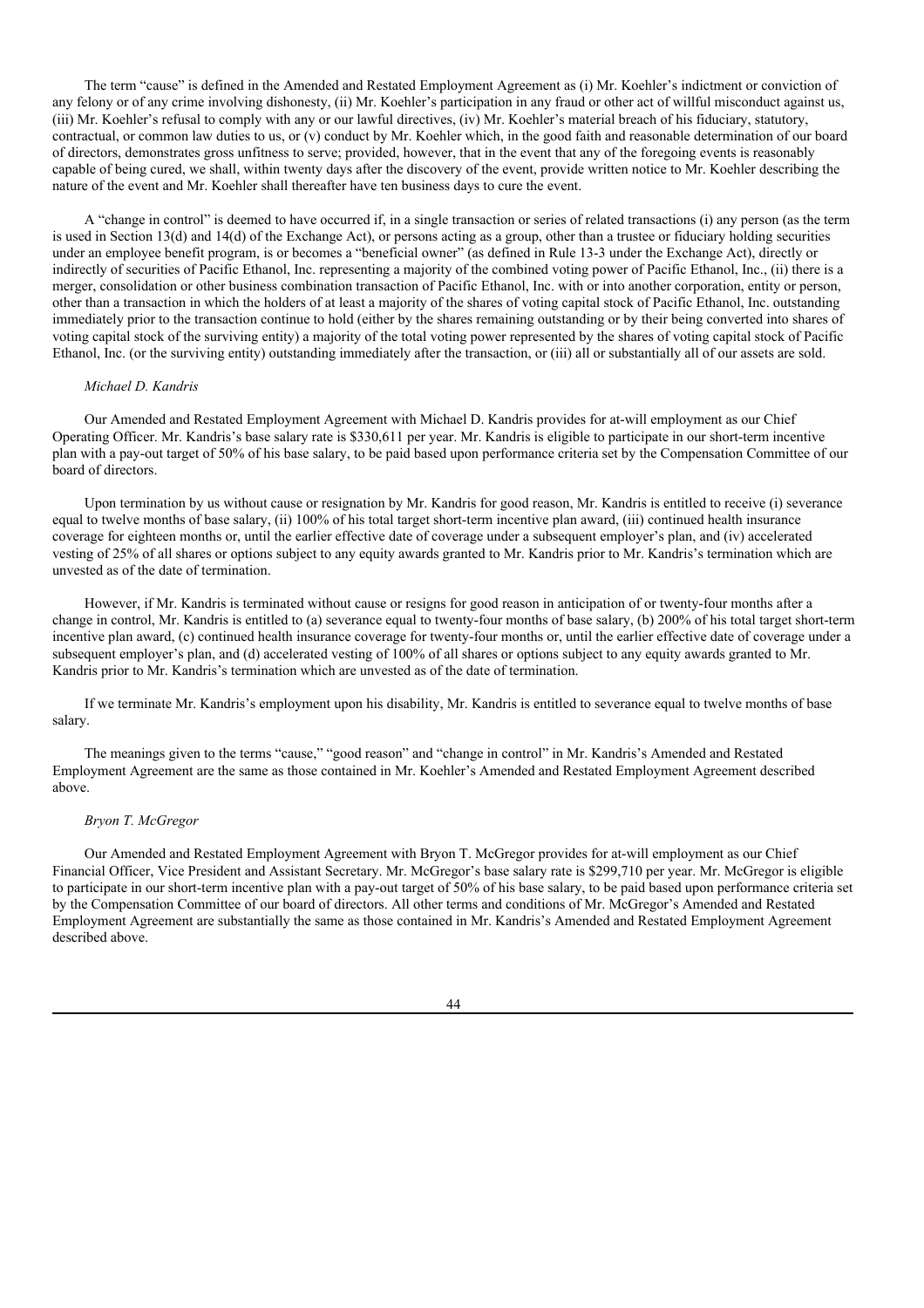#### *Christopher W. Wright*

Our Amended and Restated Employment Agreement with Christopher W. Wright provides for at-will employment as our Vice President of Administration, General Counsel and Secretary. Mr. Wright's base salary rate is \$289,410 per year. Mr. Wright is eligible to participate in our short-term incentive plan with a pay-out target of 50% of his base salary, to be paid based upon performance criteria set by the Compensation Committee of our board of directors. All other terms and conditions of Mr. Wright's Amended and Restated Employment Agreement are substantially the same as those contained in Mr. Kandris's Amended and Restated Employment Agreement described above.

### *James R. Sneed*

Our Employment Agreement with James R. Sneed provides for at-will employment as our Vice President, Supply and Trading. Mr. Sneed's base salary rate is \$245,550 per year. Mr. Sneed is eligible to participate in our short-term incentive plan with a pay-out target of 40% of his base salary, to be paid based upon performance criteria set by the Compensation Committee of our board of directors. All other terms and conditions of Mr. Sneed's Amended and Restated Employment Agreement are substantially the same as those contained in Mr. Kandris's Amended and Restated Employment Agreement described above.

### *Paul P. Koehler*

Our Employment Agreement with Paul P. Koehler provides for at-will employment as our Vice President, Commodities and Corporate Development. Mr. Koehler's base salary rate is \$245,550 per year. Mr. Koehler is eligible to participate in our short-term incentive plan with a pay-out target of 40% of his base salary, to be paid based upon performance criteria set by the Compensation Committee of our board of directors. All other terms and conditions of Mr. Koehler's Amended and Restated Employment Agreement are substantially the same as those contained in Mr. Kandris's Amended and Restated Employment Agreement described above.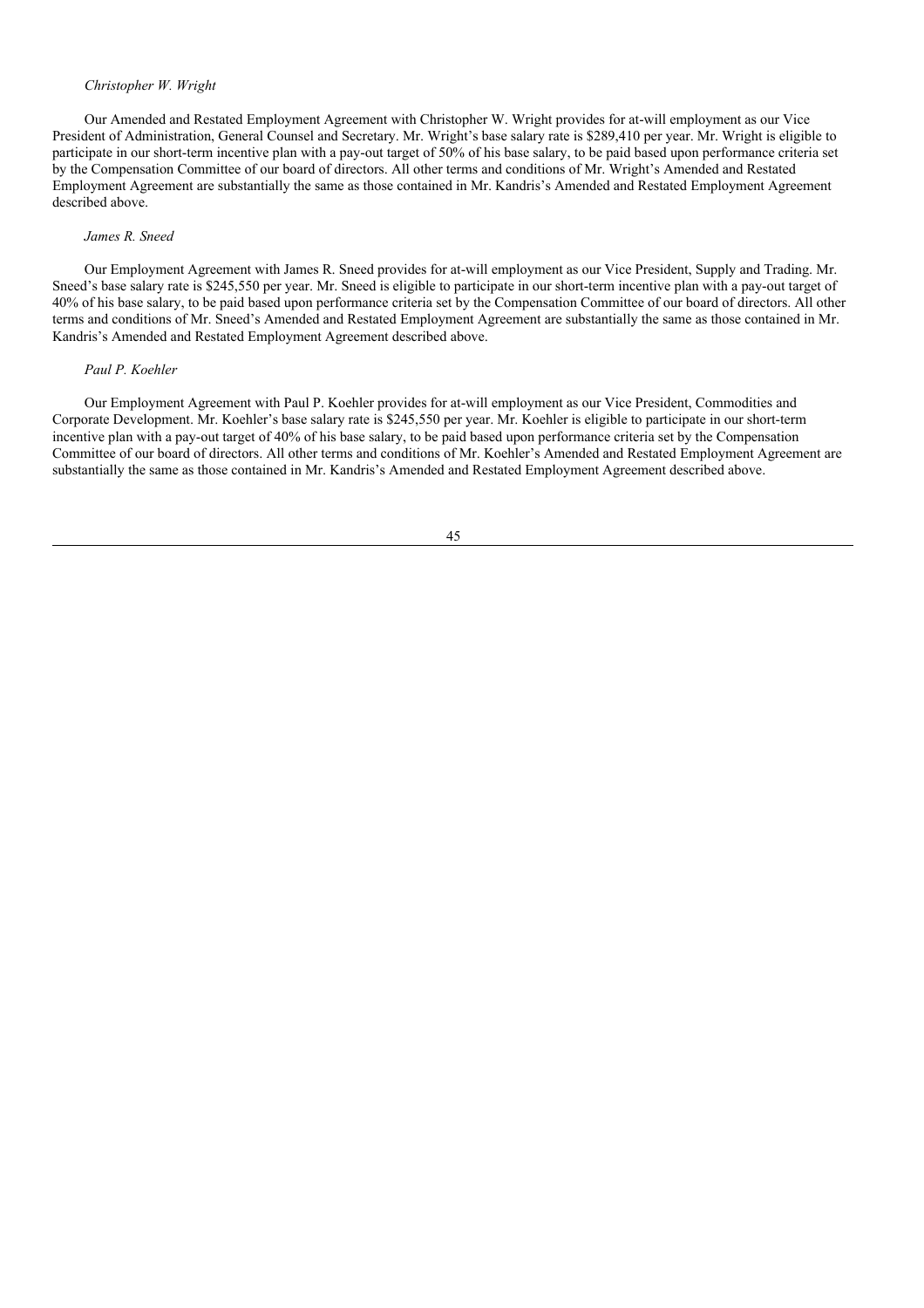# **ITEM 6. EXHIBITS.**

| Exhibit<br>Number | Description                                                                                                                                                                          |
|-------------------|--------------------------------------------------------------------------------------------------------------------------------------------------------------------------------------|
| 31.1              | Certifications Required by Rule 13a-14(a) of the Securities Exchange Act of 1934, as amended, as Adopted Pursuant to<br>Section 302 of the Sarbanes-Oxley Act of 2002 (*)            |
| 31.2              | Certifications Required by Rule 13a-14(a) of the Securities Exchange Act of 1934, as amended, as Adopted Pursuant to<br>Section 302 of the Sarbanes-Oxley Act of 2002 (*)            |
| 32.1              | Certification of Chief Executive Officer and Chief Financial Officer Pursuant to 18 U.S.C. Section 1350, as Adopted<br>Pursuant to Section 906 of the Sarbanes-Oxley Act of 2002 (*) |
| 101.INS           | XBRL Instance Document (*)                                                                                                                                                           |
| 101.SCH           | XBRL Taxonomy Extension Schema (*)                                                                                                                                                   |
| 101.CAL           | XBRL Taxonomy Extension Calculation Linkbase (*)                                                                                                                                     |
| 101.DEF           | XBRL Taxonomy Extension Definition Linkbase (*)                                                                                                                                      |
| 101.LAB           | XBRL Taxonomy Extension Label Linkbase (*)                                                                                                                                           |
| 101.PRE           | XBRL Taxonomy Extension Presentation Linkbase (*)                                                                                                                                    |

(\*) Filed herewith.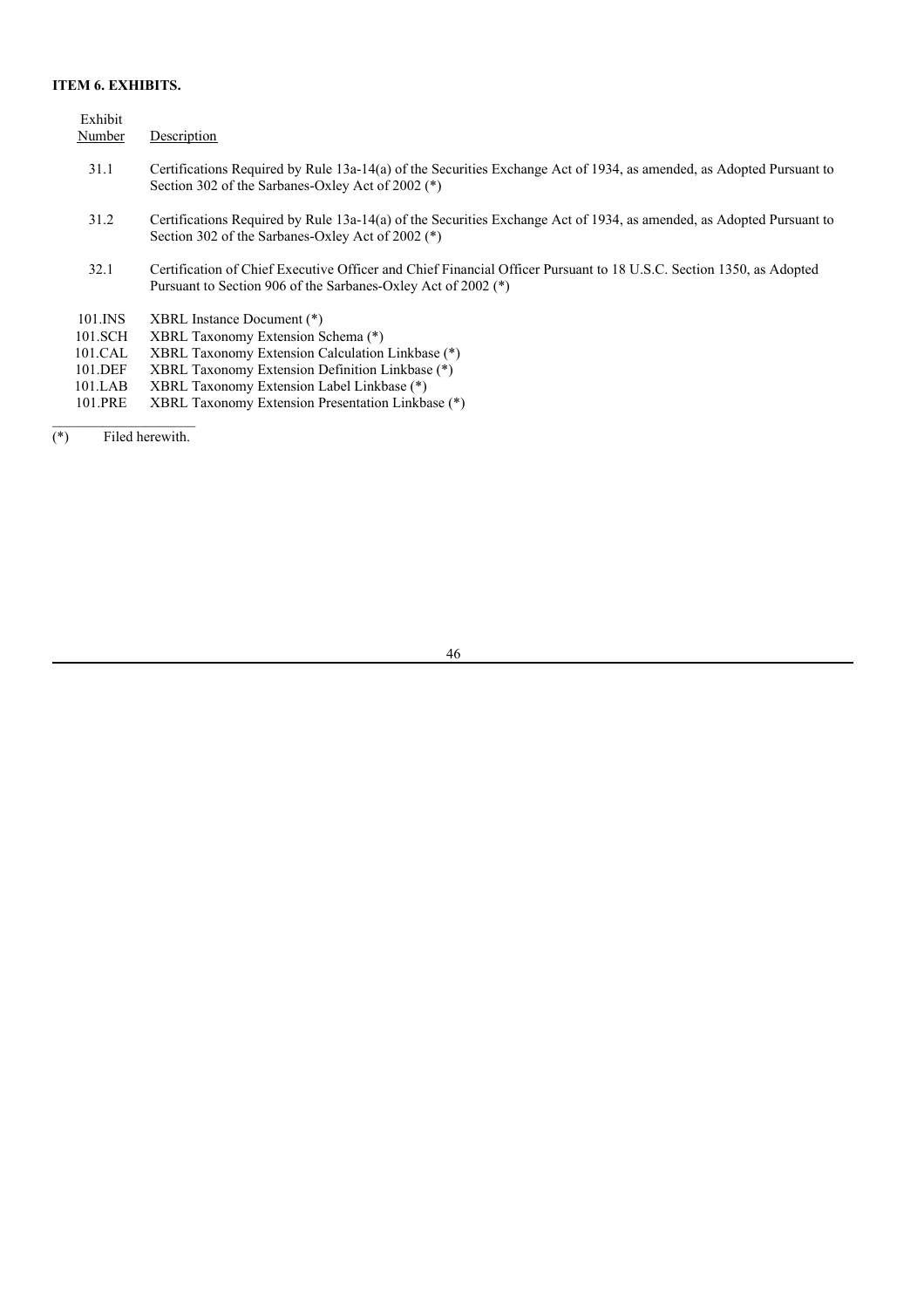## **SIGNATURES**

Pursuant to the requirements of the Securities Exchange Act of 1934, the registrant has duly caused this report to be signed on its behalf by the undersigned thereunto duly authorized.

# **PACIFIC ETHANOL, INC.**

Dated: November 8, 2016 **By: /S/ BRYON T. MCGREGOR** 

Bryon T. McGregor Chief Financial Officer (Principal Financial and Accounting Officer)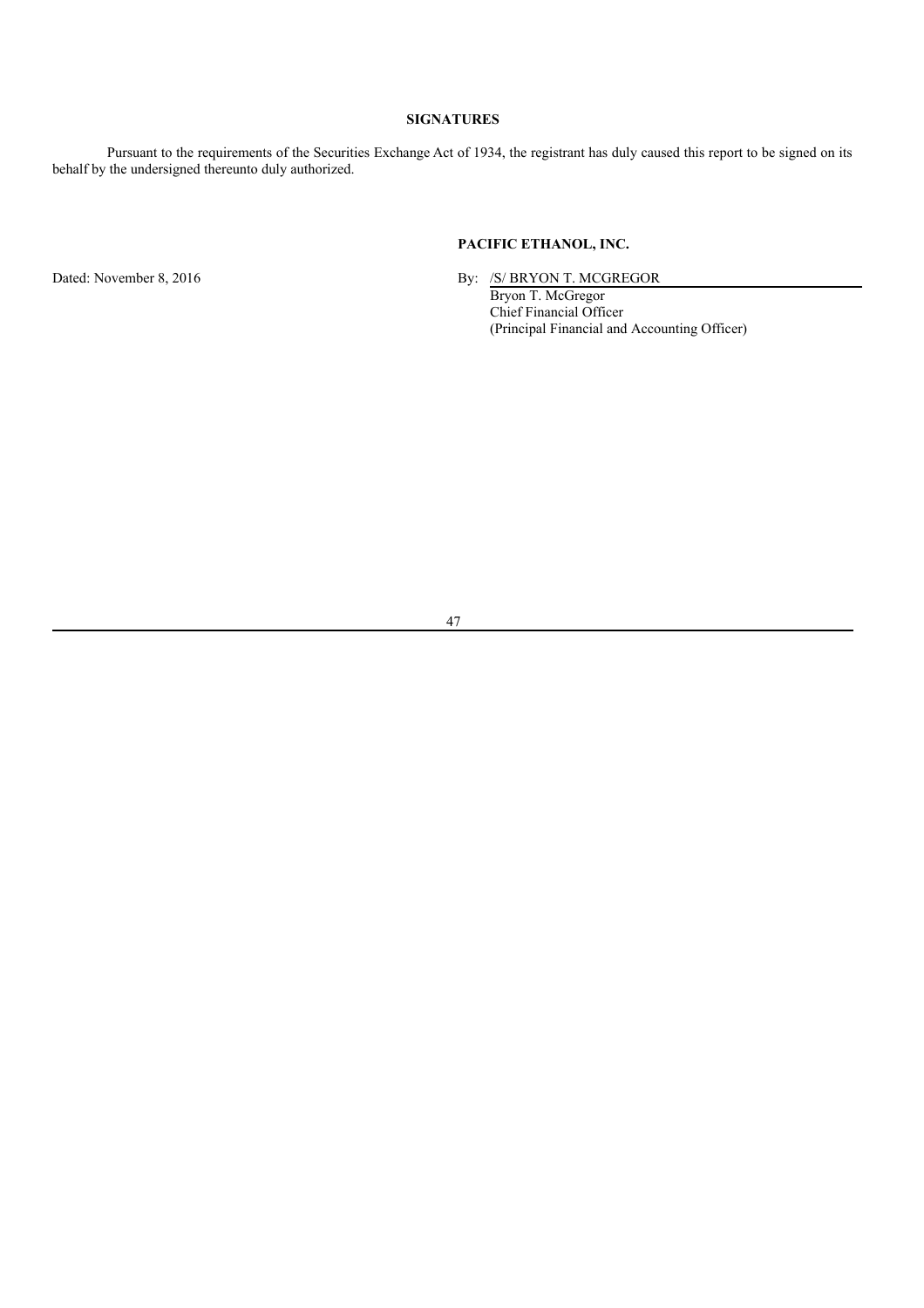# **EXHIBITS FILED WITH THIS REPORT**

| Exhibit<br>Number | Description                                                                                                                                                                      |
|-------------------|----------------------------------------------------------------------------------------------------------------------------------------------------------------------------------|
| 31.1              | Certification Required by Rule 13a-14(a) of the Securities Exchange Act of 1934, as amended, as Adopted Pursuant to<br>Section 302 of the Sarbanes-Oxley Act of 2002             |
|                   |                                                                                                                                                                                  |
| 31.2              | Certification Required by Rule 13a-14(a) of the Securities Exchange Act of 1934, as amended, as Adopted Pursuant to<br>Section 302 of the Sarbanes-Oxley Act of 2002             |
|                   |                                                                                                                                                                                  |
| 32.1              | Certification of Chief Executive Officer and Chief Financial Officer Pursuant to 18 U.S.C. Section 1350, as Adopted<br>Pursuant to Section 906 of the Sarbanes-Oxley Act of 2002 |
|                   |                                                                                                                                                                                  |
| 101.INS           | <b>XBRL</b> Instance Document                                                                                                                                                    |
| 101.SCH           | <b>XBRL Taxonomy Extension Schema</b>                                                                                                                                            |
| 101.CAL           | XBRL Taxonomy Extension Calculation Linkbase                                                                                                                                     |
| 101.DEF           | XBRL Taxonomy Extension Definition Linkbase                                                                                                                                      |
| 101.LAB           | XBRL Taxonomy Extension Label Linkbase                                                                                                                                           |
| 101.PRE           | XBRL Taxonomy Extension Presentation Linkbase                                                                                                                                    |
|                   |                                                                                                                                                                                  |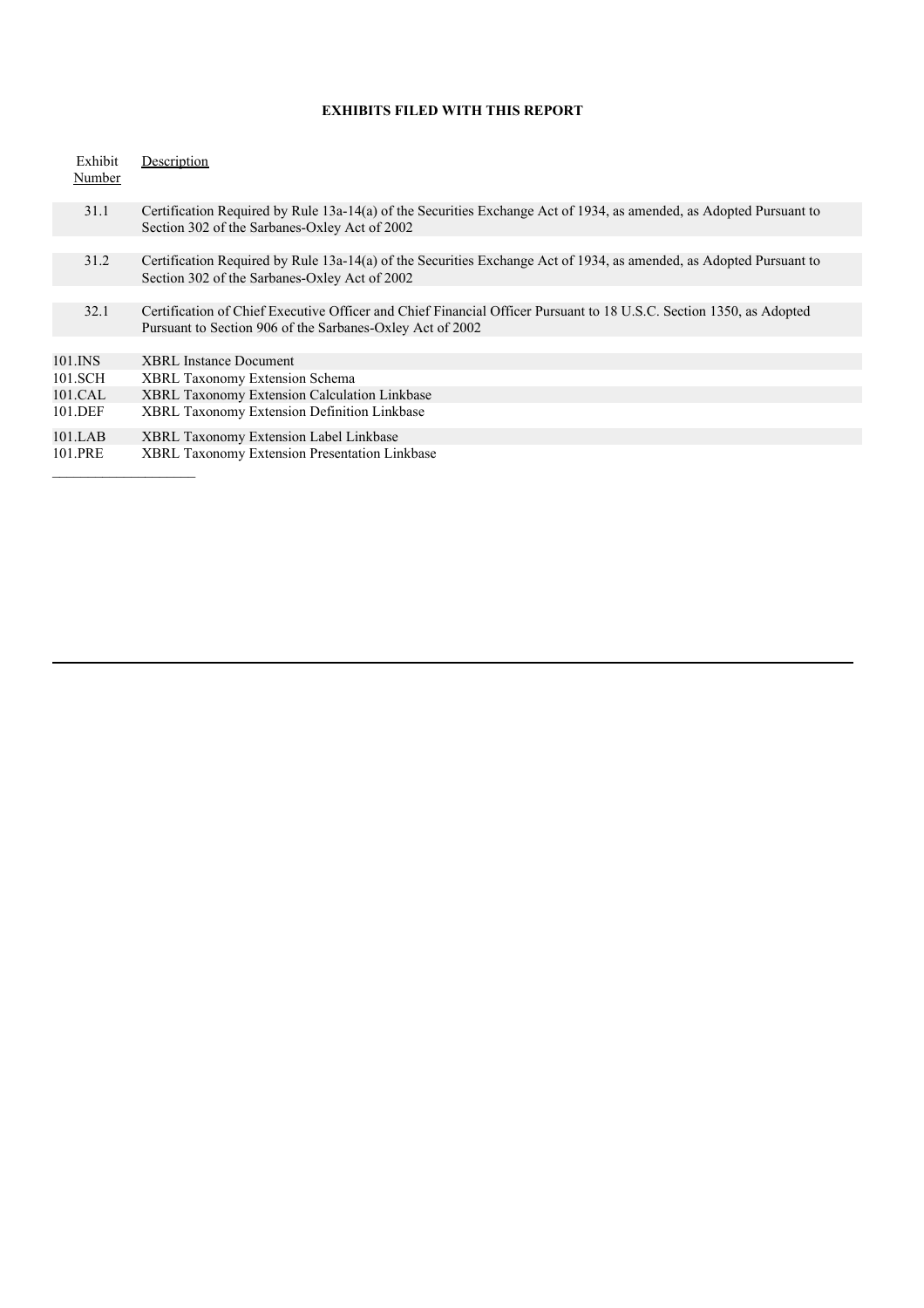## **CERTIFICATION OF PRINCIPAL EXECUTIVE OFFICER PURSUANT TO SECTION 302 OF THE SARBANES-OXLEY ACT OF 2002**

I, Neil M. Koehler, certify that:

1. I have reviewed this Quarterly Report on Form 10-Q of Pacific Ethanol, Inc.;

2. Based on my knowledge, this report does not contain any untrue statement of a material fact or omit to state a material fact necessary to make the statements made, in light of the circumstances under which such statements were made, not misleading with respect to the period covered by this report;

3. Based on my knowledge, the financial statements, and other financial information included in this report, fairly present in all material respects the financial condition, results of operations and cash flows of the registrant as of, and for, the periods presented in this report;

4. The registrant's other certifying officer and I are responsible for establishing and maintaining disclosure controls and procedures (as defined in Exchange Act Rules 13a-15(e) and 15d-15(e)) and internal control over financial reporting (as defined in Exchange Act Rules  $13a-15(f)$  and  $15d-15(f)$  for the registrant and have:

(a) Designed such disclosure controls and procedures, or caused such disclosure controls and procedures to be designed under our supervision, to ensure that material information relating to the registrant, including its consolidated subsidiaries, is made known to us by others within those entities, particularly during the period in which this report is being prepared;

(b) Designed such internal control over financial reporting, or caused such internal control over financial reporting to be designed under our supervision, to provide reasonable assurance regarding the reliability of financial reporting and the preparation of financial statements for external purposes in accordance with generally accepted accounting principles;

(c) Evaluated the effectiveness of the registrant's disclosure controls and procedures and presented in this report our conclusions about the effectiveness of the disclosure controls and procedures, as of the end of the period covered by this report based on such evaluation; and

(d) Disclosed in this report any change in the registrant's internal control over financial reporting that occurred during the registrant's most recent fiscal quarter (the registrant's fourth fiscal quarter in the case of an annual report) that has materially affected, or is reasonably likely to materially affect, the registrant's internal control over financial reporting; and

5. The registrant's other certifying officer(s) and I have disclosed, based on our most recent evaluation of internal control over financial reporting, to the registrant's auditors and the audit committee of the registrant's board of directors (or persons performing the equivalent functions):

(a) All significant deficiencies and material weaknesses in the design or operation of internal control over financial reporting which are reasonably likely to adversely affect the registrant's ability to record, process, summarize and report financial information; and

(b) Any fraud, whether or not material, that involves management or other employees who have a significant role in the registrant's internal control over financial reporting.

Date: November 8, 2016

/S/ NEIL M. KOEHLER

Neil M. Koehler President and Chief Executive Officer (Principal Executive Officer)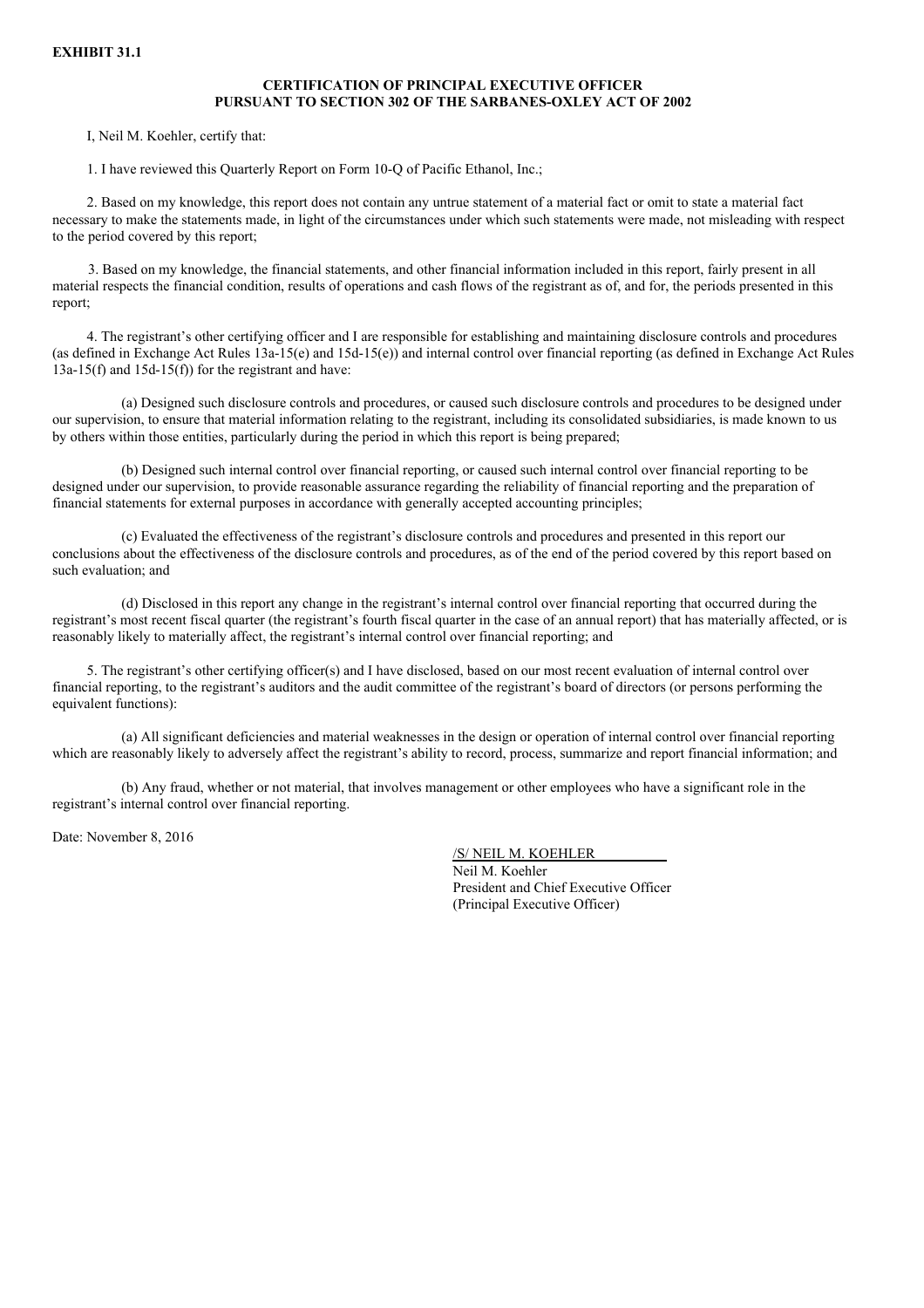## **CERTIFICATION OF PRINCIPAL FINANCIAL OFFICER PURSUANT TO SECTION 302 OF THE SARBANES-OXLEY ACT OF 2002**

I, Bryon T. McGregor, certify that:

1. I have reviewed this Quarterly Report on Form 10-Q of Pacific Ethanol, Inc.;

2. Based on my knowledge, this report does not contain any untrue statement of a material fact or omit to state a material fact necessary to make the statements made, in light of the circumstances under which such statements were made, not misleading with respect to the period covered by this report;

3. Based on my knowledge, the financial statements, and other financial information included in this report, fairly present in all material respects the financial condition, results of operations and cash flows of the registrant as of, and for, the periods presented in this report;

4. The registrant's other certifying officer and I are responsible for establishing and maintaining disclosure controls and procedures (as defined in Exchange Act Rules 13a-15(e) and 15d-15(e)) and internal control over financial reporting (as defined in Exchange Act Rules  $13a-15(f)$  and  $15d-15(f)$  for the registrant and have:

(a) Designed such disclosure controls and procedures, or caused such disclosure controls and procedures to be designed under our supervision, to ensure that material information relating to the registrant, including its consolidated subsidiaries, is made known to us by others within those entities, particularly during the period in which this report is being prepared;

(b) Designed such internal control over financial reporting, or caused such internal control over financial reporting to be designed under our supervision, to provide reasonable assurance regarding the reliability of financial reporting and the preparation of financial statements for external purposes in accordance with generally accepted accounting principles;

(c) Evaluated the effectiveness of the registrant's disclosure controls and procedures and presented in this report our conclusions about the effectiveness of the disclosure controls and procedures, as of the end of the period covered by this report based on such evaluation; and

(d) Disclosed in this report any change in the registrant's internal control over financial reporting that occurred during the registrant's most recent fiscal quarter (the registrant's fourth fiscal quarter in the case of an annual report) that has materially affected, or is reasonably likely to materially affect, the registrant's internal control over financial reporting; and

5. The registrant's other certifying officer(s) and I have disclosed, based on our most recent evaluation of internal control over financial reporting, to the registrant's auditors and the audit committee of the registrant's board of directors (or persons performing the equivalent functions):

(a) All significant deficiencies and material weaknesses in the design or operation of internal control over financial reporting which are reasonably likely to adversely affect the registrant's ability to record, process, summarize and report financial information; and

(b) Any fraud, whether or not material, that involves management or other employees who have a significant role in the registrant's internal control over financial reporting.

Date: November 8, 2016

/S/ BRYON T. MCGREGOR Bryon T. McGregor Chief Financial Officer (Principal Financial Officer)